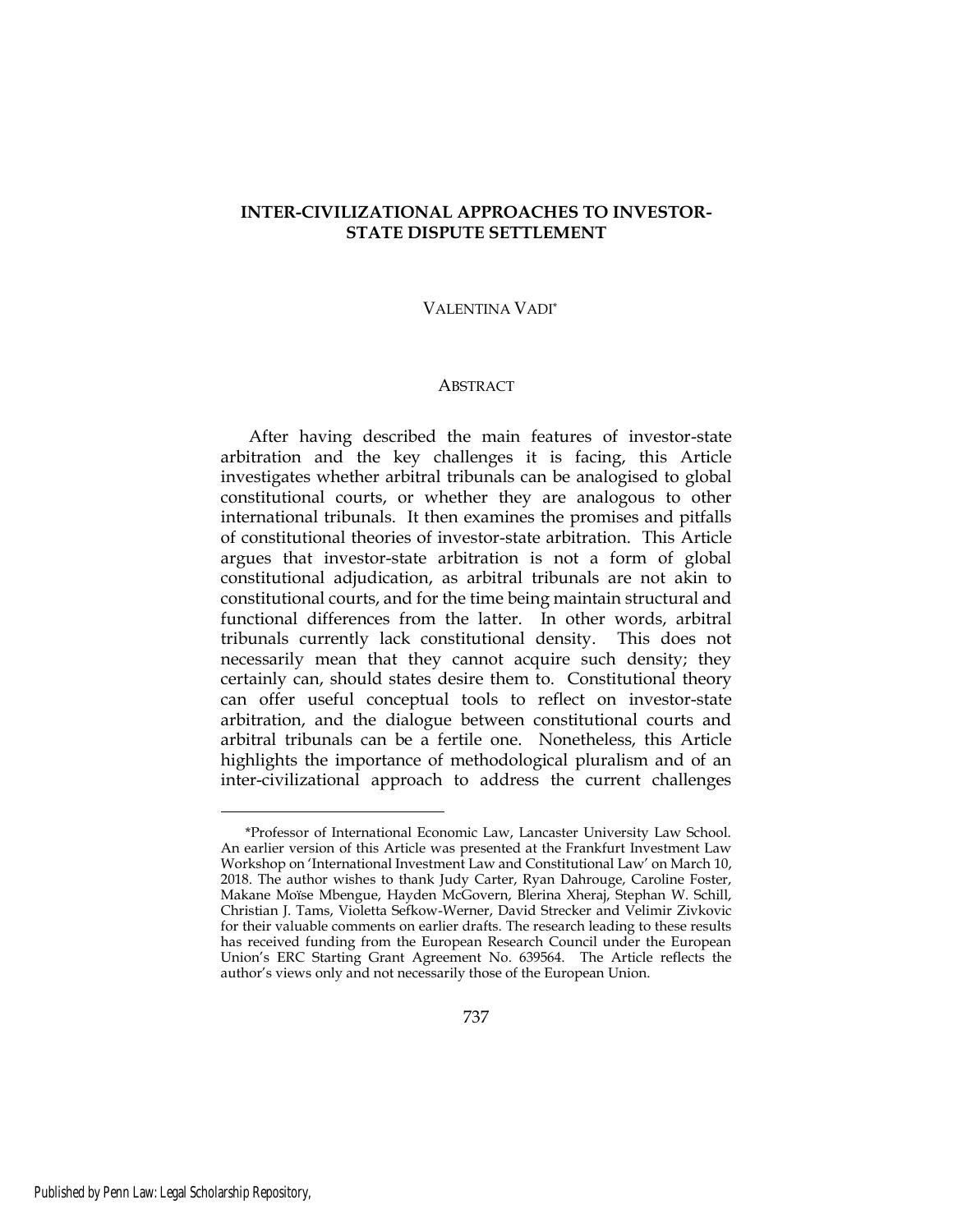investor-state arbitration is facing. Under international law, countries are delimited by borders and remain the subjects of this field of law. Nonetheless, this Article proposes the use of a broader notion, that of civilization, to indicate a community of language, culture, and worldview. Some countries are multicultural in that their history has involved the encounter of different cultures and civilizations. Adopting an inter-civilizational or inter-cultural approach entails acknowledging the cultural (and constitutional) diversity of countries and applying international law in a manner that is sensitive to the cultural differences and constitutional preferences of given countries. Adopting such an approach entails a historical, anthropological, and principally legal understanding that different cultures may prioritize different values and that international law is a composite system that can applied in a manner that is respectful of cultural differences. Recent developments seem to suggest that, at least in some regional contexts, there are ongoing attempts to fine-tune investment treaties to the needs of different cultures and humanise the settlement of investment disputes.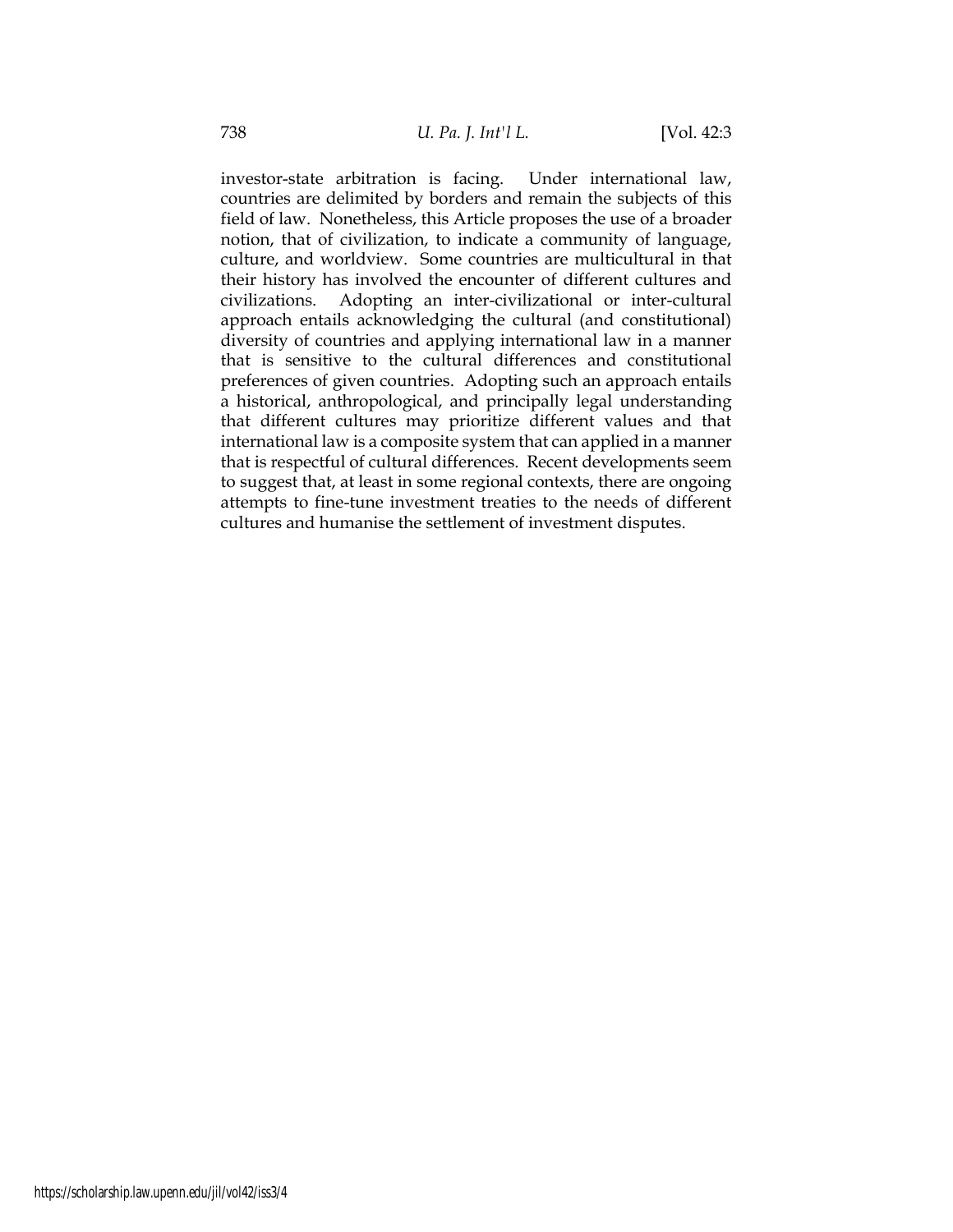# TABLE OF CONTENTS

| L   |                                                    | 740  |
|-----|----------------------------------------------------|------|
| Н.  | Are Arbitral Tribunals Global Constitutional       |      |
|     |                                                    |      |
|     | $\mathfrak{a}.$                                    |      |
|     | b.                                                 |      |
|     | $\mathcal{C}$ .                                    |      |
|     | i.                                                 |      |
|     | ii.                                                |      |
|     | 111.                                               |      |
| HI. | Are Arbitral Tribunals Engaging in a Dialogue with |      |
|     |                                                    |      |
|     | a.                                                 |      |
|     | b.                                                 |      |
|     |                                                    |      |
| IV. | Methodological Pluralism and Inter-Civilizational  |      |
|     | Approaches to Investor-State Arbitration           | .781 |
| V.  |                                                    |      |
| V.  |                                                    |      |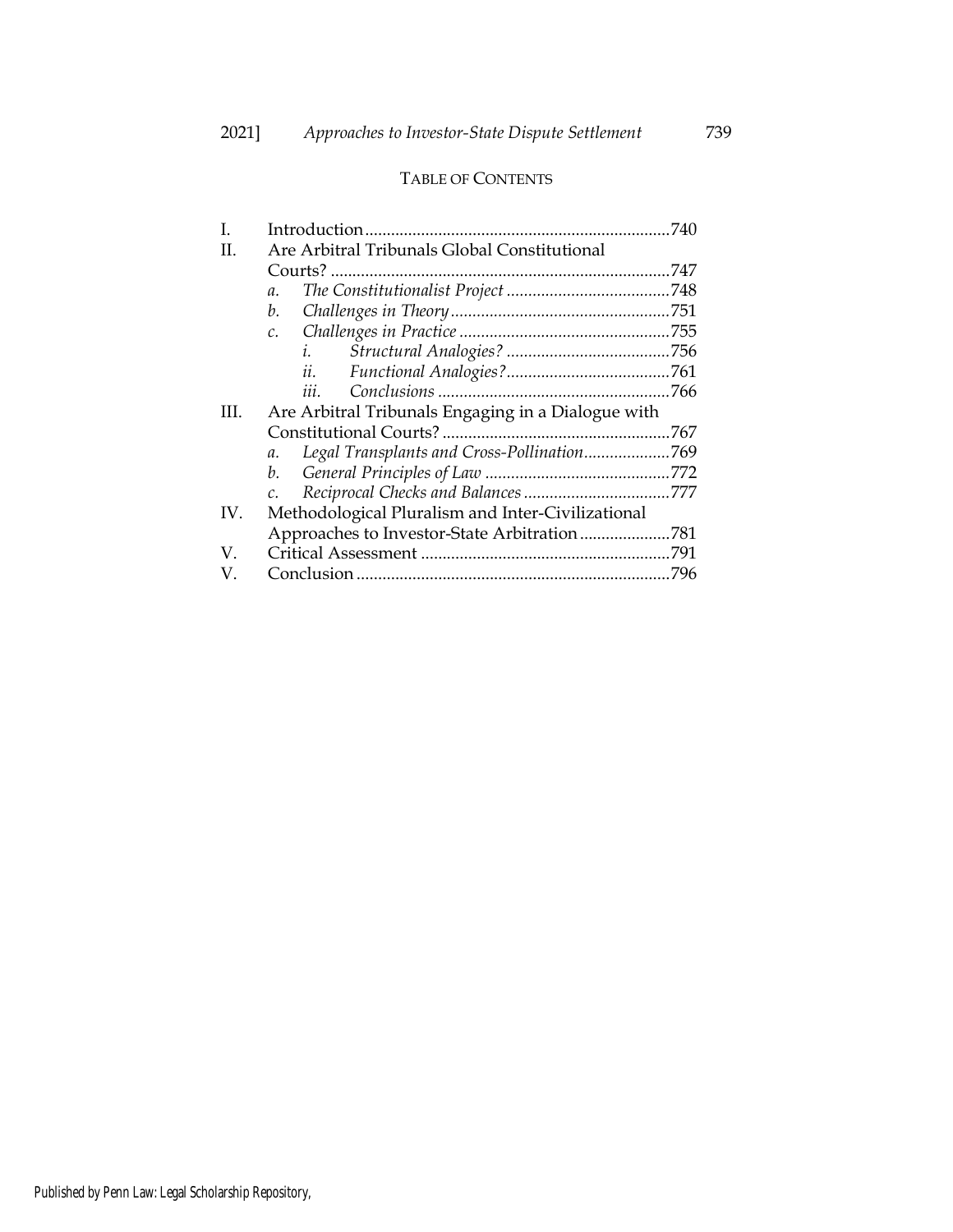### I. INTRODUCTION

Investor-state arbitration has moved "from a matter of peripheral academic interest to a matter of vital international concern."1 Since the 1980s, investor-state arbitration has become a standard feature in international investment treaties for the settlement of disputes that arise between a foreign investor and a host state.<sup>2</sup> Under this mechanism, foreign investors may bring claims against the host state before international arbitral tribunals, typically without exhausting local remedies. This differs from the traditional paradigm representing states as the only subjects of international law and, as such, the only actors able to raise international claims against other states in legal proceedings.3 The internationalization of investment disputes is seen as an important valve for guaranteeing a neutral forum and depoliticising investment disputes. 4

The increasing number of investment disputes—as well as the high-profile status of several cases—has caused investor-state arbitration to attract the sustained interest of policymakers, scholars, and the public at large. The number of investment treaty arbitrations continues to rise, reaching an estimated 1,000 cases by the end of 2019.<sup>5</sup> Investor-state arbitration is a truly global phenomenon: investors from over seventy countries have sued 124 different states via investor-state arbitration between 1990 and

<sup>1</sup> Susan D. Franck, *Development and Outcomes of Investment Treaty Arbitration*, 50 HARV. INT'L L.J. 435, 435 (2009).

<sup>2</sup> David R. Sedlak, *ICSID's Resurgence in International Investment Arbitration: Can the Momentum Hold?*, 23 PENN STATE INT'L L. REV. 147, 148 (2004).

<sup>3</sup> ANDREW NEWCOMBE & LUÍS PARADELL, LAW AND PRACTICE OF INVESTMENT TREATIES: STANDARDS OF TREATMENT 44-45 (2009).

<sup>4</sup> Ibrahim F.I. Shihata, *Towards a Greater Depoliticization of Investment Disputes: The Roles of ICSID and MIGA*, 1 ICSID REV.—FOREIGN INV. L.J. 1, 12 (1986). *But see*  M. SORNARAJAH, RESISTANCE AND CHANGE IN THE INTERNATIONAL LAW ON FOREIGN INVESTMENT 81-83 (2015) (discussing whether the neutrality of the arbitration system is a carefully cultivated myth). For an examination of the limits and potential of depoliticization in global governance, see ANTI-POLITICS, DEPOLITICIZATION, AND GOVERNANCE ch. 1 (Paul Fawcett, Matthew Flinders, Colin Hay & Matthew Wood eds., 2017).

<sup>5</sup> U.N. Conference on Trade and Development, *World Investment Report 2019*: *Special Economic Zones*, 102, U.N. Doc. UNCTAD/WIR/2019, https://unctad.org/en/PublicationsLibrary/wir2019\_en.pdf [https://perma.cc/3Q6H-J4GV].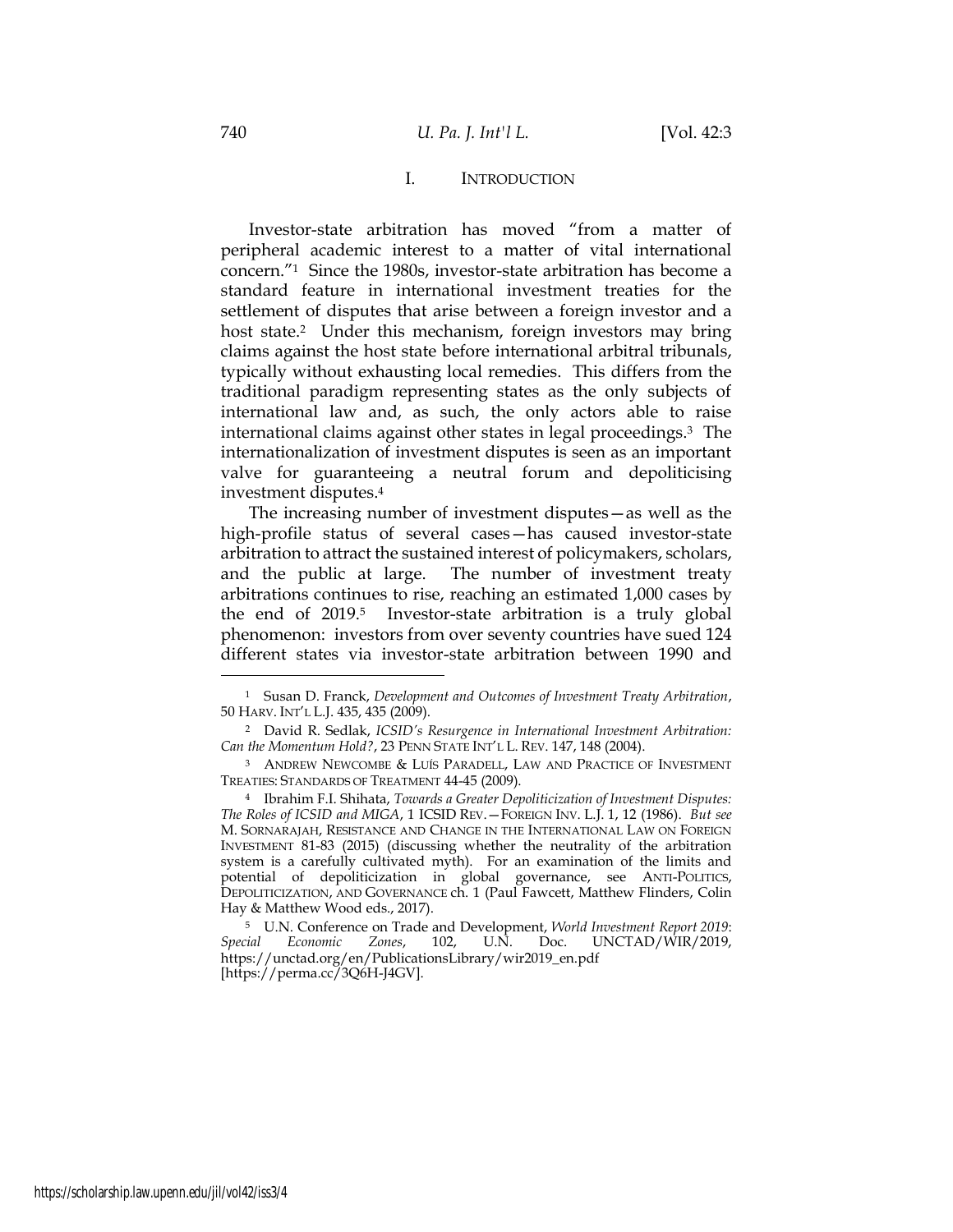2014.6 Arbitral tribunals have reviewed state conduct in key sectors including, but not limited to: water services, cultural heritage, environmental protection, and public health.<sup>7</sup> Consequently, many recent arbitral awards have determined the boundary between two conflicting values: the legitimate need for state regulation in the pursuit of the public interest on the one hand, and the protection of private interests from state interference on the other. With awards that have reached as high as \$50 billion USD, <sup>8</sup> the field has attracted increased attention from states, investors, and the media, as well as the public at large.

Despite its growing prominence, investment treaty law and arbitration are facing a "legitimacy crisis."9 Concerns have arisen regarding the magnitude of decision-making power allocated to investment treaty tribunals.10 Some scholars contend that investorstate arbitration lacks democratic input.11 Others lament that investor-state arbitration operates as a self-contained regime, privileging the interests of foreign investors, while demonstrating a "structural disregard" for those of "less powerful groups and of vulnerable individuals."12 There is uncertainty over the relevance of norms external to investment law, such as human rights law, within

<sup>6</sup> Rachel L. Wellhausen, *Recent Trends in Investor-State Dispute Settlement*, 7 J. INT'L DISP. SETTLEMENT 117, 126 (2016); Cédric Dupont & Thomas Schultz, *Towards a New Heuristic Model: Investment Arbitration as a Political System*, 7 J. INT'L DISP. SETTLEMENT 3, 22 (2016).

<sup>7</sup> *See, e.g.,* ANA MARIA DAZA-CLARK, INTERNATIONAL INVESTMENT LAW AND WATER RESOURCES MANAGEMENT: AN APPRAISAL OF INDIRECT EXPROPRIATION (2017); VALENTINA VADI, CULTURAL HERITAGE IN INTERNATIONAL INVESTMENT LAW AND ARBITRATION (2014); JORGE E. VIÑUALES, FOREIGN INVESTMENT AND THE ENVIRONMENT IN INTERNATIONAL LAW (2012); VALENTINA VADI, PUBLIC HEALTH IN INTERNATIONAL INVESTMENT LAW AND ARBITRATION (2013).

<sup>8</sup> *See, e.g.,* Yukos Universal Ltd. (Isle of Man) v. The Russian Federation, PCA Case No. AA 227, Final Award, ¶ 1827 (July 18, 2014).

<sup>9</sup> Susan D. Franck, *The Legitimacy Crisis in Investment Treaty Arbitration: Privatizing Public International Law Through Inconsistent Decisions*, 73 FORDHAM L. REV. 1521 (2005).

<sup>10</sup> *See* The Backlash Against Investment Arbitration: Perceptions and Reality (Michael Waibel, Asha Kaushal, Kyo-Hwa Liz Chung & Claire Balchin eds., 2010).

<sup>11</sup> Barnali Choudhury, *Recapturing Public Power: Is Investment Arbitration's Engagement of the Public Interest Contributing to the Democratic Deficit*, 41 VAND. J. TRANSNAT'L L. 775 (2008).

<sup>12</sup> Richard B. Stewart, *Remedying Disregard in Global Regulatory Governance: Accountability, Participation, and Responsiveness*, 108 AM. J. INT'L L. 211, 211 (2014).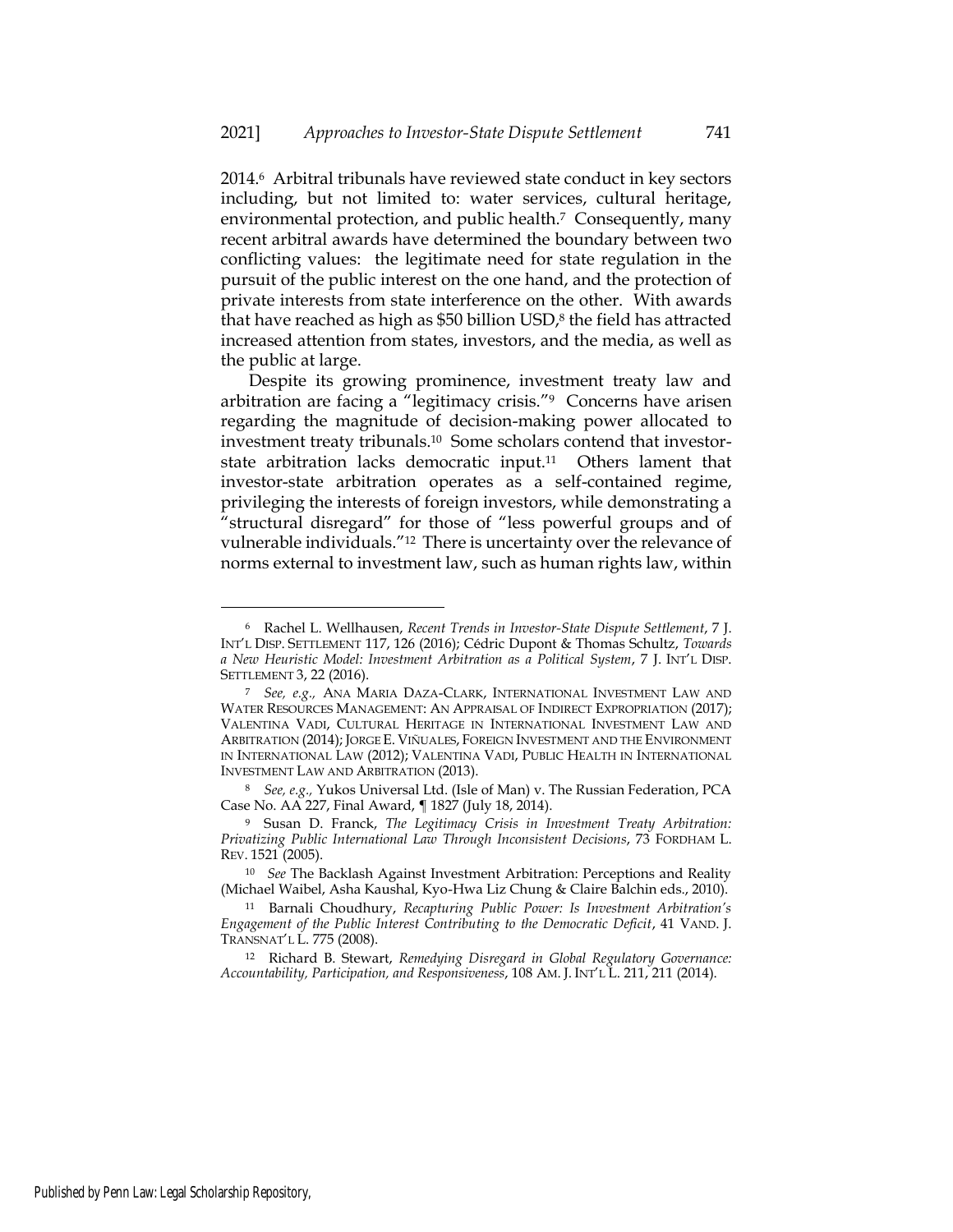investment treaty arbitration.13 The debate has focused not so much on the question of whether arbitral tribunals review the exercise of state sovereignty—at the end of the day, that is what international tribunals do—but over the extent to which they exercise such review, thus potentially constraining states' ability to regulate.<sup>14</sup> The conclusion of a treaty is not "an abandonment of sovereignty"; 15 therefore, legitimate concerns may arise if the review of state conduct by arbitral tribunals is perceived as going too far. An additional concern relates to the possibility that international investment law and arbitration can even prevent regulation in key areas (the so-called "regulatory chill").16 Moreover, developing countries have deemed investment treaty arbitration to be politically biased against them.17 In parallel, emerging economies and industrialised countries alike have also expressed concerns about this mechanism, albeit for different reasons.<sup>18</sup>

In response to the growing debate over investor-state arbitration, states have increasingly felt the need to protect their regulatory space and to limit arbitral discretion. While a few developing countries have withdrawn from the International Centre for Settlement of Investment Disputes ("ICSID") system,<sup>19</sup> other

<sup>16</sup> Gus Van Harten & Dayna Nadine Scott, Investment Treaties and the Internal Vetting of Regulatory Proposals: A Case Study from Canada, 7 J.INT'L DISP. SETTLEMENT 92, 92 (2016).

<sup>17</sup> Amr A. Shalakany, *Arbitration and the Third World: A Plea for Reassessing Bias under the Specter of Neoliberalism*, 41 HARV. INT'L L.J. 419, 420 (2000).

<sup>18</sup> Kate Miles, *Investor–State Dispute Settlement: Conflict, Convergence and Future Directions*, 7 EUR. Y.B. INT'L ECON. L. 273, 292 (2016).

<sup>19</sup> *See* Sergey Ripinsky, *Venezuela's Withdrawal from ICSID: What it Does and Does Not Achieve,* INV. TREATY NEWS (Apr. 13, 2012), https://www.iisd.org/itn/2012/04/13/venezuelas-withdrawal-from-icsid-what-

<sup>13</sup> Bruno Simma, *Foreign Investment Arbitration: A Place for Human Rights?,* 60 INT'L & COMP. L.Q. 573 (2011); *see also* INTERNATIONAL INVESTMENT LAW AND ITS OTHERS (Rainer Hoffmann & Christian J. Tams eds., 2012) (discussing the interplay between international investment law and other fields of law).

<sup>14</sup> Edward Guntrip, *Self-Determination and Foreign Direct Investment: Reimagining Sovereignty in International Investment Law*, 65 INT'L & COMP. L.Q. 829, 830 (2016).

<sup>15</sup> Case of the SS "Wimbledon" (U.K. v. Ger.), Judgment, 1923 P.C.I.J. Rep. (Ser. A) No. 1, at 25 (Aug. 17) ("The Court declines to see in the conclusion of any Treaty by which a State undertakes to perform or refrain from performing a particular act an abandonment of its sovereignty . . . . But the right of entering into international engagements is an attribute of State sovereignty.").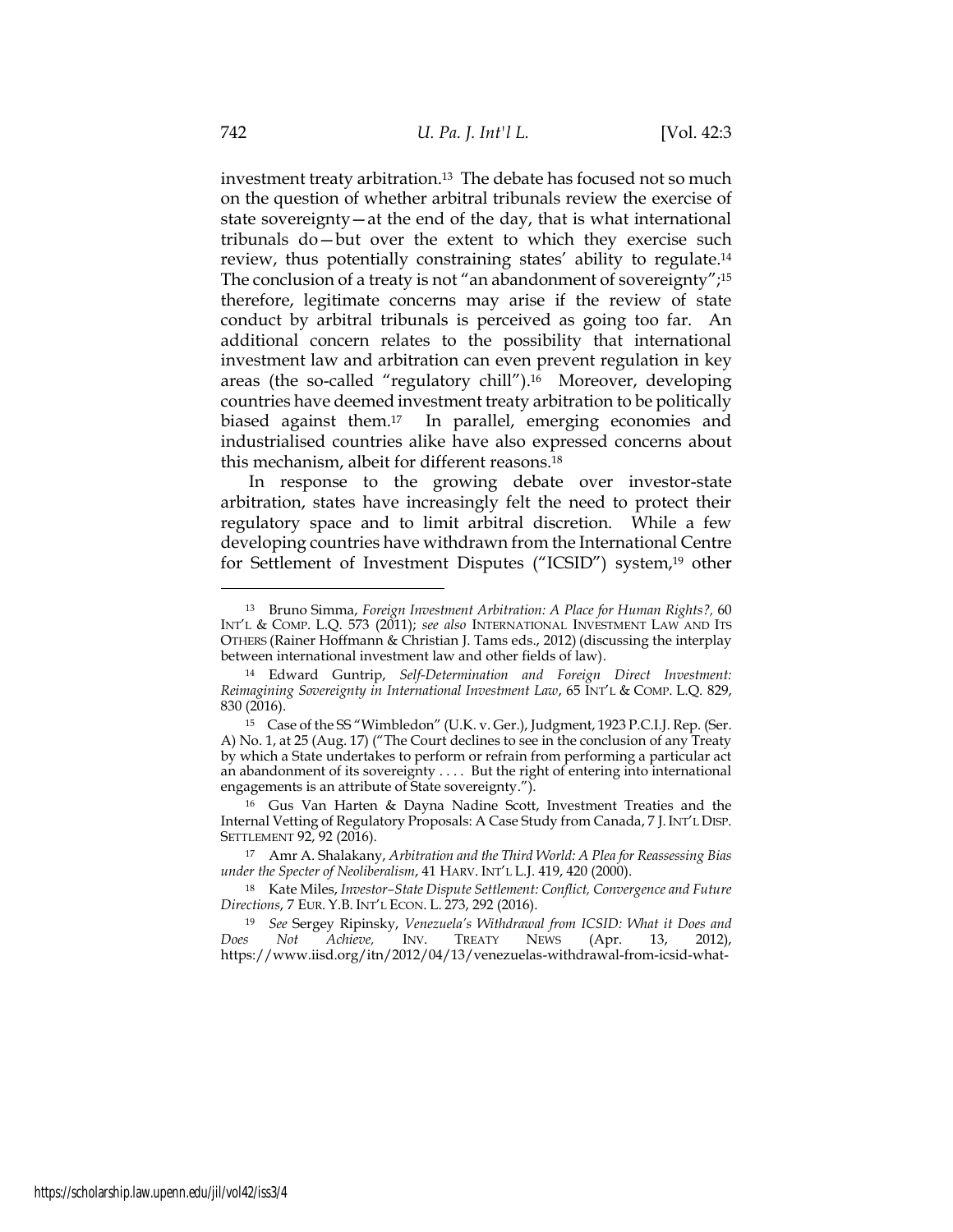countries have moved away from the Energy Charter Treaty,<sup>20</sup> terminated existing international investment agreements ("IIAs"),<sup>21</sup> or omitted investor-state arbitration from their treaties. For example, Brazil has never ratified the ICSID Convention, nor has it ratified any treaty that provides for investor-state arbitration.<sup>22</sup> Rather, its investment facilitation agreements feature an investment ombudsman, mediation, and state-state remedies as an alternative to investment treaty arbitration.23 Finally, several states are revising their model bilateral investment treaties ("BITs") to reduce the level of investor protection provided by the treaty and expand the scope of exception clauses.24 South Africa even "announced that it w[ould] not conclude any more investment treaties."25 States have also shown growing reluctance to comply with orders and awards of investment tribunals.<sup>26</sup>

The ongoing debate concerning the legitimacy of the international investment regime highlights the need for some rethinking or reform of the system. Such debate has both evolutionary and revolutionary potential.<sup>27</sup> On the one hand,

it-does-and-does-not-achieve/ [https://perma.cc/9HYM-RZYA**]** (noting that Bolivia, Ecuador and Venezuela have withdrawn from the ICSID Convention).

<sup>20</sup> Tania Voon & Andrew D. Mitchell, Denunciation, Termination and Survival: The Interplay of Treaty Law and International Investment Law, 31 ICSID REV.—FOREIGN INV. L.J. 413, 416 (2016).

<sup>21</sup> *Id.* at 414.

<sup>22</sup> Jean Kalicki & Suzana Medeiros, *Investment Arbitration in Brazil: Revisiting Brazil's Traditional Reluctance Towards ICSID, BITs and Investor-State Arbitration*, 24 ARB. INT'L 423, 424 (2008).

<sup>23</sup> Geraldo Vidigal & Beatriz Stevens, *Brazil's New Model of Dispute Settlement for Investment: Return to the Past or Alternative for the Future?*, 19 J. WORLD INV. & TRADE 475, 488-512 (2018).

<sup>24</sup> *See, e.g.,* NETHERLANDS DRAFT MODEL BIT, https://iaa-network.com/wpcontent/uploads/2018/07/Netherlands-Model-BIT-Draft.pdf

<sup>[</sup>https://perma.cc/QP98-3VJA]; MODEL TEXT FOR THE INDIAN BILATERAL INVESTMENT TREATY, [https://www.mygov.in/sites/default/files/master\\_image/](https://www.mygov.in/sites/default/files/master_image/Model%20Text%20for%20the%20Indian%20Bilateral%20Investment%20Treaty.pdf) [Model%20Text%20for%20the%20Indian%20Bilateral%20Investment%20Treaty.pd](https://www.mygov.in/sites/default/files/master_image/Model%20Text%20for%20the%20Indian%20Bilateral%20Investment%20Treaty.pdf) [f](https://www.mygov.in/sites/default/files/master_image/Model%20Text%20for%20the%20Indian%20Bilateral%20Investment%20Treaty.pdf) [\[https://perma.cc/CV5Z-55BJ\]](https://perma.cc/CV5Z-55BJ).

<sup>25</sup> SORNARAJAH, *supra* note 4, at 5 n.17.

<sup>26</sup> Stephan W. Schill, *Enhancing International Investment Law's Legitimacy: Conceptual and Methodological Foundations of a New Public Law Approach*, 52 VA. J. INT'L L. 57, 64 (2011).

<sup>27</sup> Daniel Behn, *Legitimacy, Evolution, and Growth in Investment Treaty Arbitration: Empirically Evaluating the State-of-the-Art,* 46 GEO. J. INT'L L. 363, 369 (2015).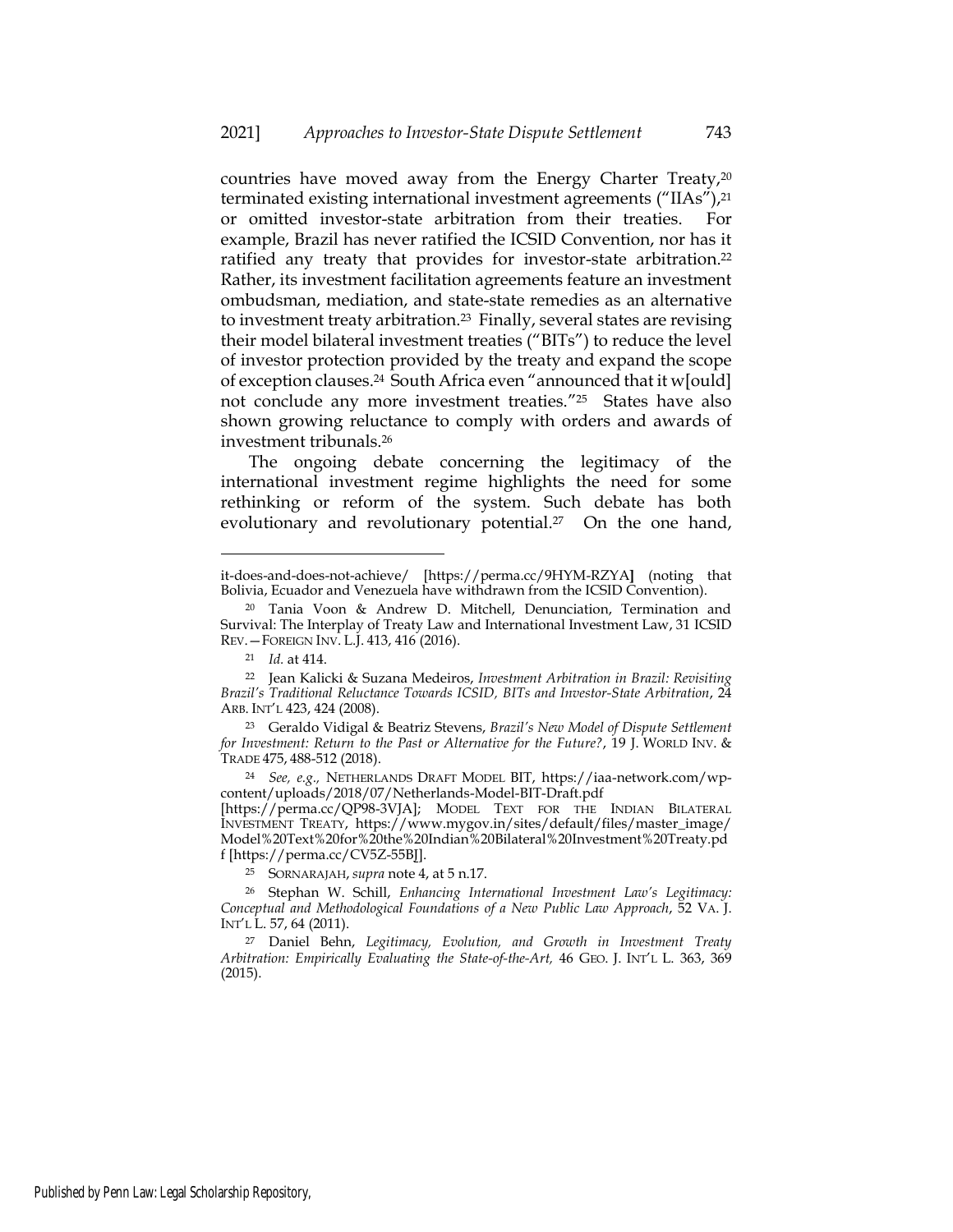evolutionary approaches assume that the international investment regime is experiencing growth pains, but many legitimacy concerns "can be resolved over time."28 Evolutionary approaches do not accept all of the criticisms, but attempt to distinguish the positive elements of the system from those that may have proven to be problematic in practice.29 They envisage a recalibration of the system through treaty drafting and treaty interpretation.<sup>30</sup>

On the other hand, revolutionary approaches criticize the overall structure of the international investment regime as being deeply flawed and call for major reforms.31 Proposed major reforms include introducing an appeals body to review arbitral awards or creating a permanent World Investment Court.32 While the European Union ("EU") has endorsed some of these proposals, the United Nations Commission on International Trade Law ("UNCITRAL") has provided a platform for negotiation.33 Some proposals even call for eliminating investor-state arbitration, <sup>34</sup> returning to diplomatic

[https://perma.cc/Q8XV-UB9C].

<sup>28</sup> *Id*.

<sup>29</sup> *See* Charles N. Brower & Sadie Blanchard, *What's in a Meme? The Truth about Investor-State Arbitration: Why It Need Not, and Must Not, Be Repossessed by States*, 52 COLUM. J. TRANSNAT'L L. 689, 698 (2014).

<sup>30</sup> *See, e.g*., Stephan W. Schill & Vladislav Djanic, *Wherefore Art Thou? Towards a Public Interest-Based Justification of International Investment Law*, 33 ICSID REV.— FOREIGN INV. L.J. 29 (2018) (suggesting, *inter alia*, treaty reform to bring international investment law better in line with human rights).

<sup>31</sup> Behn, *supra* note 27.

<sup>32</sup> Schill, *supra* note 26, at 68.

<sup>33</sup> *See* U.N. Comm. on International Trade Law [UNCITRAL], *Possible Reform of Investor-State Dispute Settlement (ISDS), Note by the Secretariat, U.N. Doc.*  $A/CN.9/WG.III/WP.149$  (Sept. 5, 2018),  $\text{A/CN.9/WG.III/WP.149}$  (Sept. 5, 2018), [http://www.uncitral.org/pdf/english/workinggroups/wg\\_3/WGIII-36th](http://www.uncitral.org/pdf/english/workinggroups/wg_3/WGIII-36th-session/149_main_paper_7_September_DRAFT.pdf)[session/149\\_main\\_paper\\_7\\_September\\_DRAFT.pdf](http://www.uncitral.org/pdf/english/workinggroups/wg_3/WGIII-36th-session/149_main_paper_7_September_DRAFT.pdf) [LJV3\]](https://perma.cc/U5H6-LJV3); Submission of the European Union and its Member States to UNCITRAL Working Group III, *Establishing a Standing Mechanism for the Settlement of International Investment Disputes* (Jan. 18, 2019), [http://trade.ec.europa.eu/doclib/docs/2019/january/tradoc\\_157631.pdf](http://trade.ec.europa.eu/doclib/docs/2019/january/tradoc_157631.pdf) [\[https://perma.cc/RU5U-PCSC\]](https://perma.cc/RU5U-PCSC); GABRIELLE KAUFMANN-KOHLER & MICHELE POTESTÀ, CIDS - GENEVA CTR. FOR INT'L DISP. SETTLEMENT, THE COMPOSITION OF A MULTILATERAL INVESTMENT COURT AND OF AN APPEAL MECHANISM FOR INVESTMENT AWARDS (2017), https://lk-k.com/wpcontent/uploads/2017/11/CIDS\_Supplemental\_Report.pdf

<sup>34</sup> *See* Mattias Kumm, *An Empire of Capital? Transatlantic Investment Protection as the Institutionalization of Unjustified Privilege*, EUR. SOC'Y INT'L L.REFLECTIONS, May 25, 2015, at 1.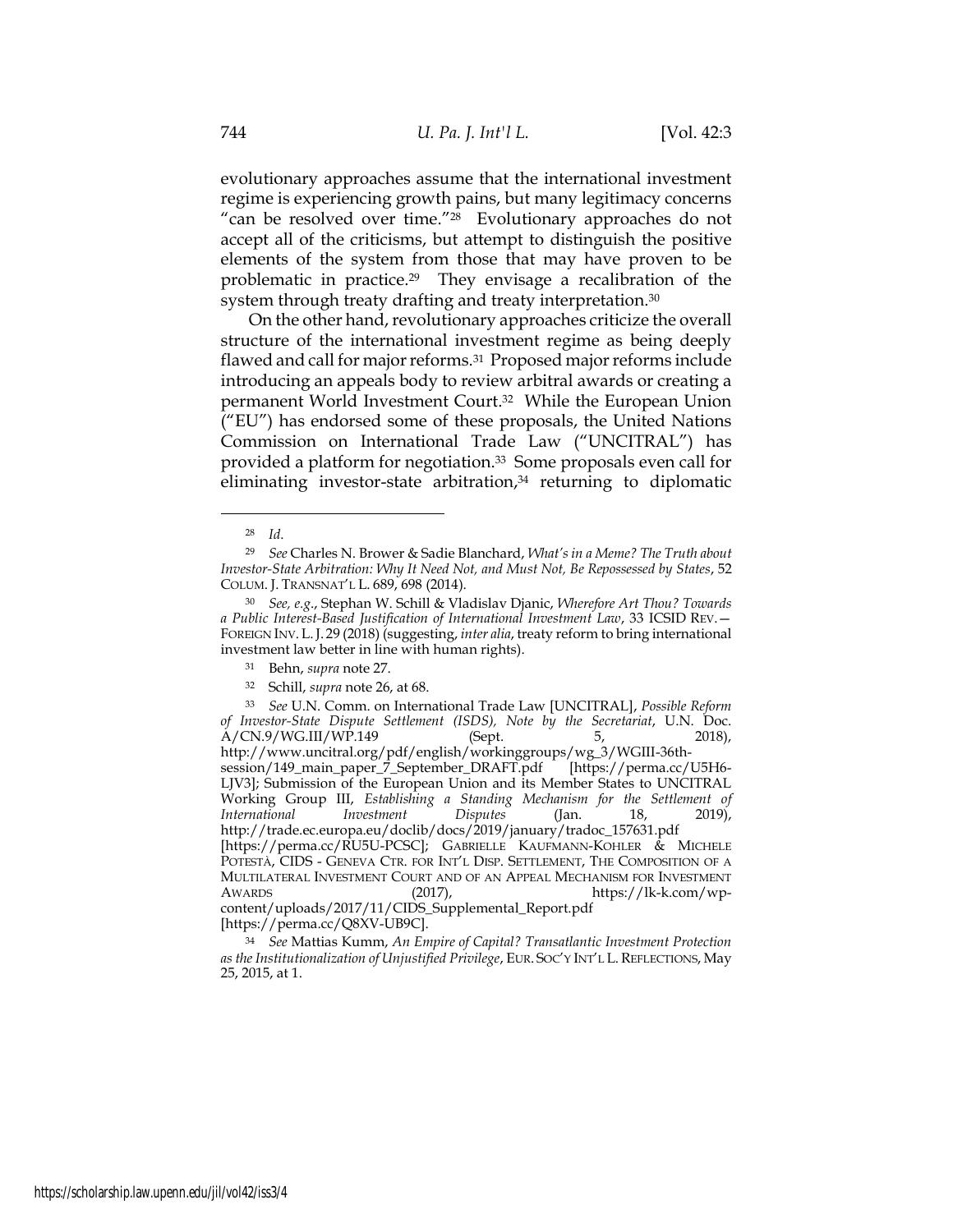protection,<sup>35</sup> state-to-state dispute resolution, and/or domestic dispute resolution.36 In *Achmea*, the Court of Justice of the European Union ("CJEU") invalidated the arbitration clause in a BIT between EU members as incompatible with EU law, leaving only domestic dispute resolution mechanisms for settling intra-EU investment disputes. Therefore, the CJEU seems to prefer the domestic dispute resolution of intra-EU investment disputes.37 Although the ruling is not binding on arbitral tribunals—under international law, the ruling of an international tribunal is not binding on other international tribunals established under different treaties—it is binding on EU Member States.<sup>38</sup> Therefore, it is "likely to have farreaching consequences for investor-state disputes under the . . . intra-EU BITs currently in force."<sup>39</sup>

To address the legitimacy crisis of investment treaty arbitration, several scholars have investigated the roles that constitutional theory can play in investment arbitration and have advocated for its use to address the challenges the field is facing.40 Arbitral tribunals

<sup>38</sup> Vattenfall AB v. Federal Republic of Germany (II), ICSID Case No. ARB/12/12, Decision on the *Achmea* Issue (Aug. 31, 2018).

<sup>39</sup> Clément Fouchard & Marc Krestin, *The Judgment of the CJEU in Slovak Republic v. Achmea – A Loud Clap of Thunder on the Intra-EU BIT Sky!*, KLUWER ARBITRATION BLOG (Mar. 7, 2018), [http://arbitrationblog.kluwerarbitration.com/2018/03/07/the-judgment-of-the](http://arbitrationblog.kluwerarbitration.com/2018/03/07/the-judgment-of-the-cjeu-in-slovak-republic-v-achmea/)[cjeu-in-slovak-republic-v-achmea/](http://arbitrationblog.kluwerarbitration.com/2018/03/07/the-judgment-of-the-cjeu-in-slovak-republic-v-achmea/) [https://perma.cc/2AAM-2AWT].

<sup>35</sup> M. Sornarajah, *Starting Anew in International Investment Law,* COLUM. FDI PERSP., July 16, 2012, at 1, https://academiccommons.columbia.edu/doi/10.7916/D8057Q6S [https://perma.cc/8XS6-DT9K].

<sup>36</sup> *See* Jason Webb Yackee, *Do We Really Need BITs? Toward a Return to Contract in International Investment Law,* 3 ASIAN J. WTO & INT'L HEALTH L. & POL'Y 121, 125 (2008).

<sup>37</sup> Case C-284/16, Slovak Republic v. Achmea BV*,* ECLI:EU:C:2018:158, Judgment (Mar. 6, 2018) (holding that the arbitration clause contained in the Netherlands–Slovakia BIT has an adverse effect on the autonomy of EU law and is therefore incompatible with EU law).

<sup>40</sup> Laurence Boisson de Chazournes & Brian McGarry, *What Roles Can Constitutional Law Play in Investment Arbitration?,* 15 J. WORLD INV. & TRADE 862 (2014) (examining the role played by constitutional law in investment arbitration); INTERNATIONAL INVESTMENT LAW AND COMPARATIVE PUBLIC LAW (Stephan W. Schill ed., 2010) (adopting an international public law approach); Ernst-Ulrich Petersmann, *International Rule of Law and Constitutional Justice in International Investment Law and Arbitration,* 16 IND. J. GLOB. LEGAL STUD. 513 (2009); Peter-Tobias Stoll & Till Patrick Holterhus, *The 'Generalization' of International Investment Law in*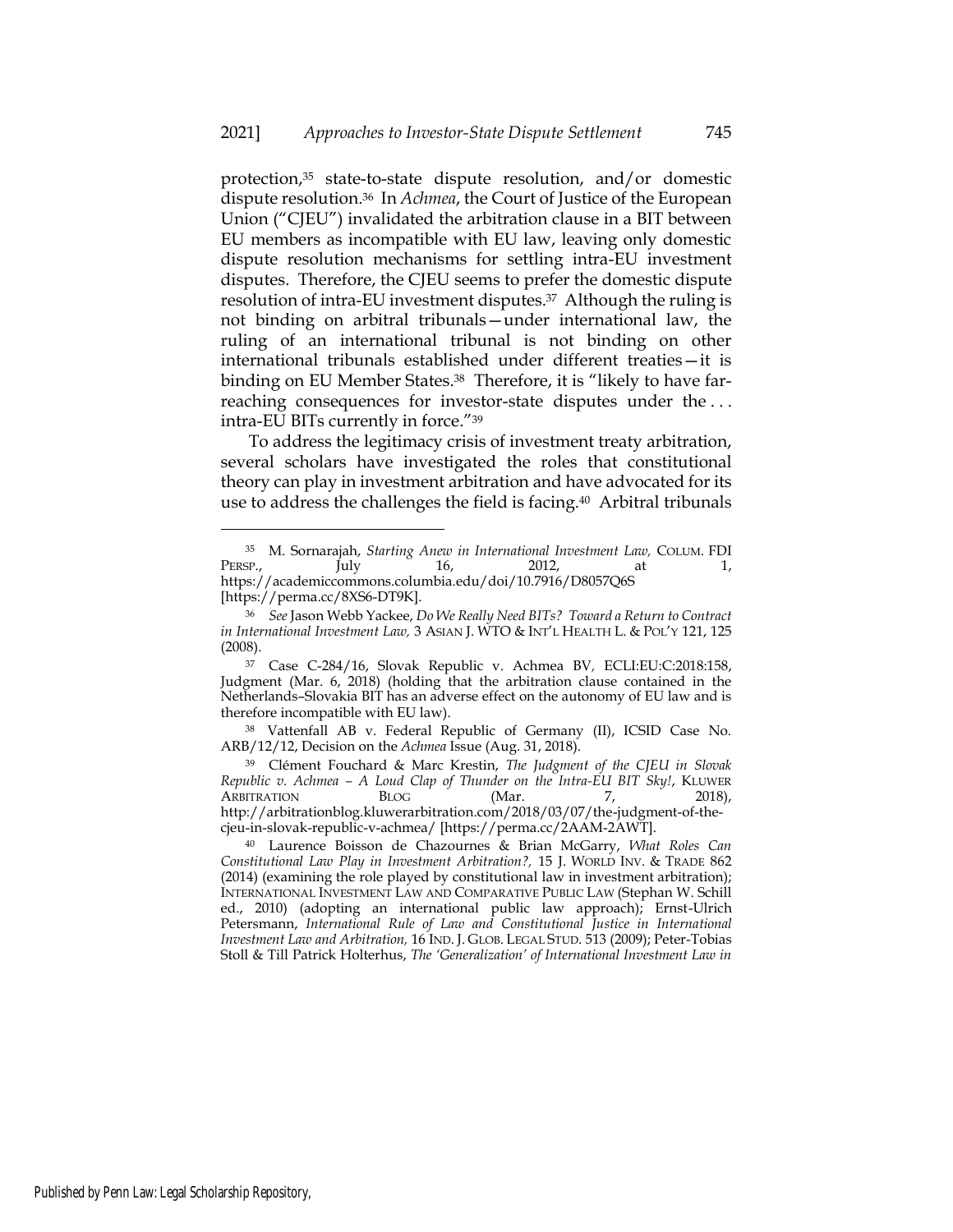interpret, develop, and shape international investment law. Although they are not lawmakers in theory, they play an important role in the development of international investment law in practice.<sup>41</sup> Because the investment regime "is largely concerned with the treatment of investors, and hence the relationship between individual actors and the state," investor-state arbitration has been analogised to constitutional adjudication.42 The thrust of constitutional adjudication is to protect individual entitlements and liberties, and lead governments to comply with the constitution. As is known, demand for constitutional adjudication arose mainly after the end of WWII in order to subordinate politics to the rule of law and to prevent totalitarianism. Within international investment arbitration, constitutional law thinking can empower foreign companies and individuals against abusive state behavior. This Article investigates the question of whether international investment tribunals play the role of global constitutional courts, or whether they are analogous to other international tribunals such as the International Court of Justice ("ICJ"). It also scrutinizes the promises and pitfalls of the application of constitutional theory to investor-state arbitration. It then considers methodological pluralism and inter-civilizational approaches as suitable complementary tools of investigation.

The argument presented in this Article is three-fold. First is the contention that arbitral tribunals cannot be considered global constitutional courts for the time being. They lack certain key structural and functional features that would render them akin to global constitutional courts. Second, this does not mean that constitutional theory is irrelevant to investor-state arbitration or international law adjudication more generally. On the contrary, there may be successful examples of cross-pollination of concepts from the domestic to the international sphere and vice versa. The

*Constitutional Perspective, in* SHIFTING PARADIGMS IN INTERNATIONAL INVESTMENT LAW: MORE BALANCED, LESS ISOLATED, INCREASINGLY DIVERSIFIED 339, 344 (Steffen Hindelang & Markus Krajewski eds., 2016) (arguing that a "constitutionalist perspective, with all caution, is . . . a viable tool for analysis of international investment law").

<sup>41</sup> DOLORES BENTOLILA, ARBITRATORS AS LAWMAKERS (2017).

<sup>42</sup> UNCITRAL, *Possible Reform of Investor–State Dispute Settlement (ISDS): Submission from the European Union*, ¶ 3, U.N. Doc A/CN.9/WG.III/WP.145 (Dec. 12, 2017).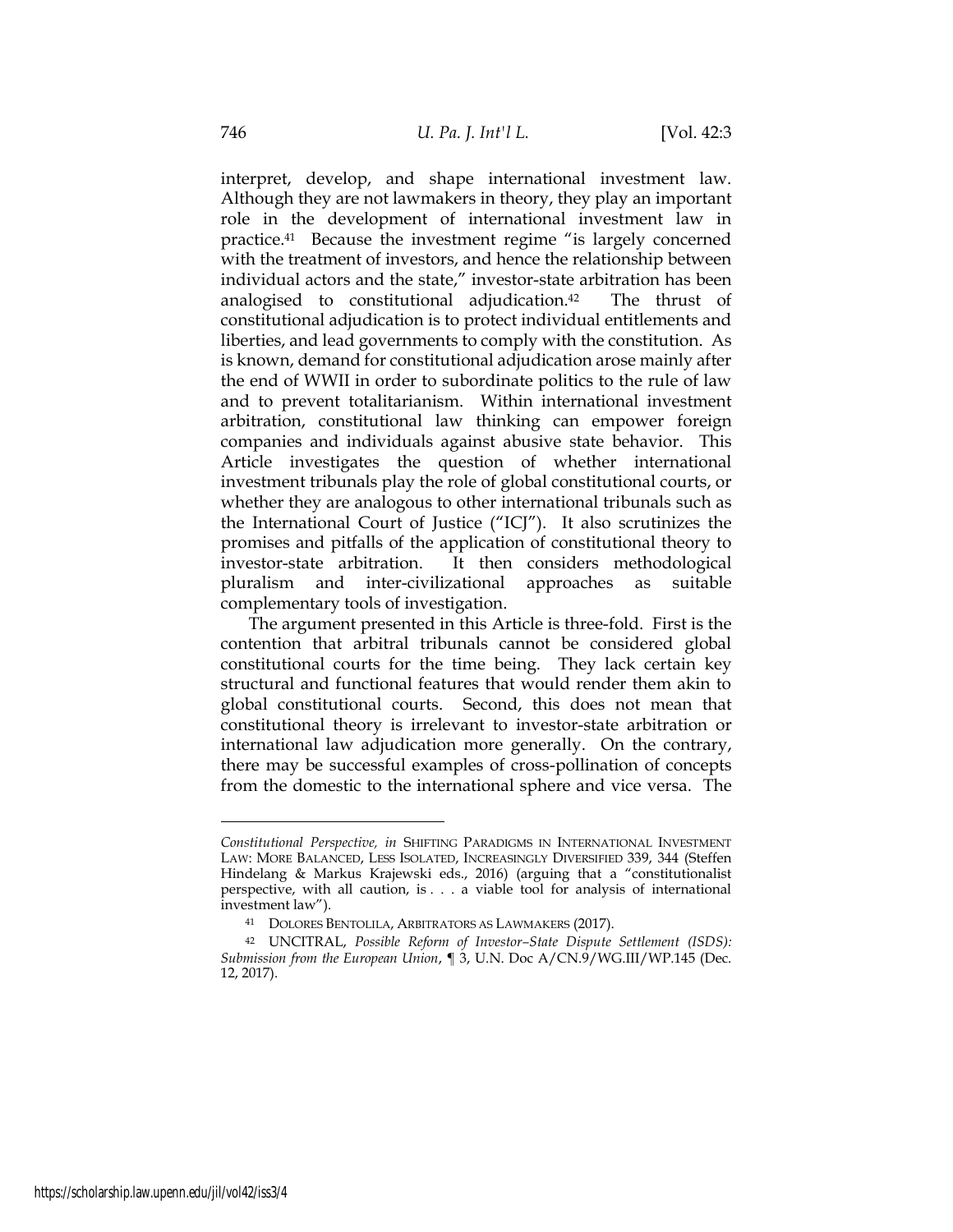argument is that the dialogue and interaction between investor-state arbitration and constitutional courts can be a fertile one. Moreover, the fact that arbitral tribunals are not akin to global constitutional courts does not mean that they may not acquire constitutional density—that is, a different quasi-constitutional structure, mission, and mandate in the future, provided that the international community confer them such power. Third, it is suggested that methodological pluralism and inter-civilizational approaches can offer promising research paths to investigate investor-state arbitration. Recent developments seem to suggest that, at least in some regional contexts, there are ongoing attempts to fine-tune investment treaties to the needs of different states and humanise the settlement of investment disputes.

This Article proceeds as follows: after having described the main features of investor-state arbitration and the key challenges it is facing, this Article investigates whether arbitral tribunals can be analogised to global constitutional courts. It then examines the promises and pitfalls of constitutional theories of investor-state arbitration. This Article argues that investor-state arbitration is not a form of global constitutional adjudication as arbitral tribunals are not akin to constitutional courts, and for the time being maintain structural and functional differences from the latter. Arbitral tribunals currently lack constitutional density. This does not necessarily mean that they cannot acquire such density; they certainly can, should states desire them to. Constitutional theory can offer useful conceptual tools to reflect on investor-state arbitration and the dialogue between constitutional courts and arbitral tribunals can be a fertile one. Nonetheless, this Article highlights the importance of methodological pluralism and of an inter-civilizational approach to address the current challenges investor-state arbitration is facing.

# II. ARE ARBITRAL TRIBUNALS GLOBAL CONSTITUTIONAL COURTS?

This Part briefly examines the nature of constitutional adjudication and the global constitutionalist project and addresses the question of whether arbitral tribunals can be considered global constitutional courts. Far from being a purely theoretical debate,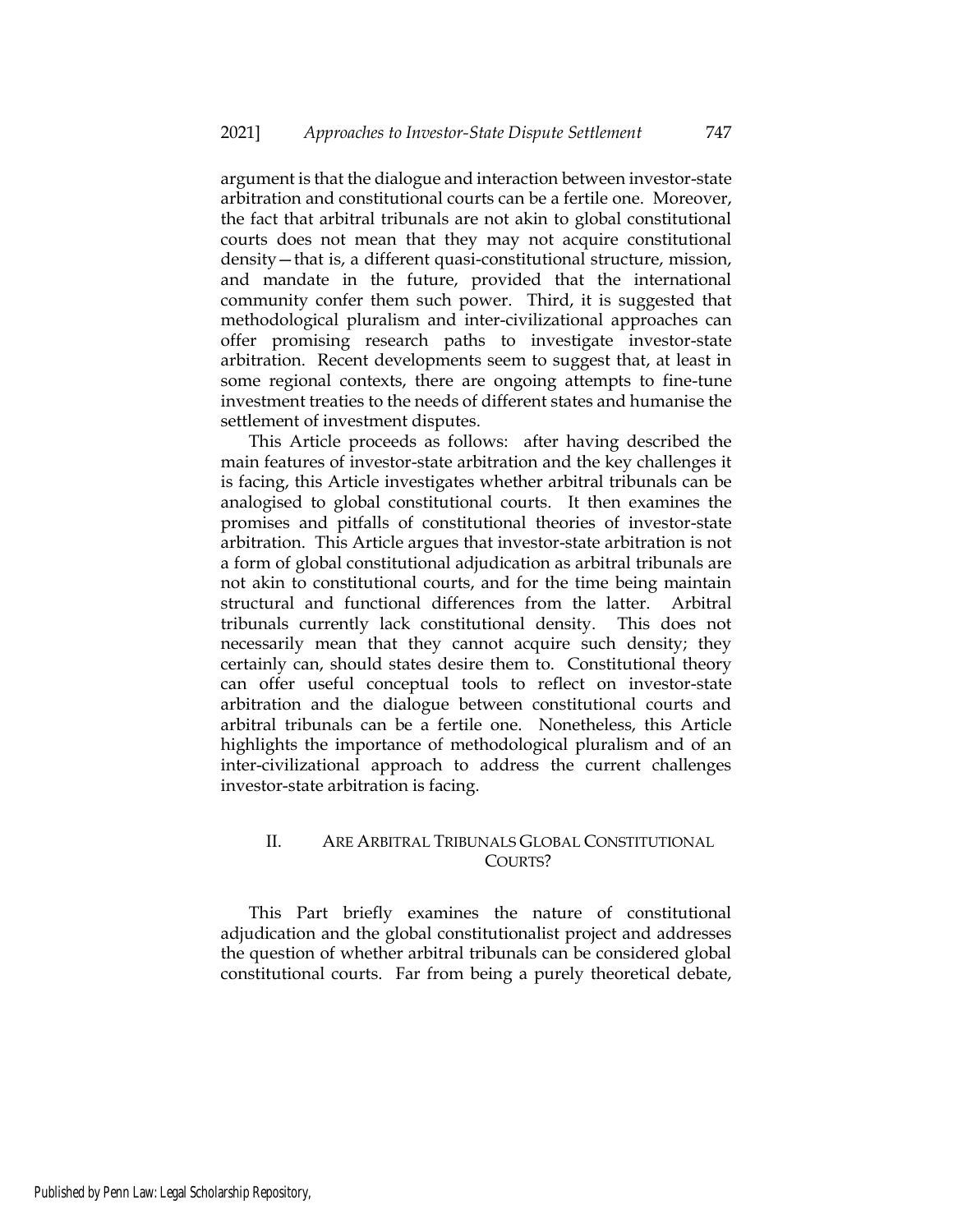this investigation can potentially affect the international investment regime as a whole. In order to properly address the question as to whether arbitral tribunals can be considered global constitutional courts, the section briefly describes the notion of constitutional law and adjudication as well as global constitutionalism. It then discusses the promises and pitfalls of this theory. It then concludes that despite their functional analogies, arbitral tribunals are not global constitutional courts.

#### *a. The Constitutionalist Project*

Can international law be perceived as the constitution of the international community? Can international investment law be perceived as a part of the overall global constitution—a certain diffuse constitution in which different regimes enforce distinct constitutional norms and values embedded in international law by protecting foreign investors and their investments? Can investor-state arbitration then be perceived as a type of constitutional adjudication? In order to address these questions, this Section briefly defines constitutional law and adjudication and illuminates the principal tenets of global constitutionalism.

Constitutional law expresses the highest law of the land. It refers to a body of national law setting up fundamental norms and procedures of state governance and expressing the fundamental political, social, and cultural choices of a given polity. Not only does it govern the relationships between the judicial, legislative, and executive powers, but it also regulates the relationship between the state and the individual. In doing so, constitutional law delimits public powers and protects private rights.43 The basic idea underpinning constitutional law is that the constitution establishes a higher or supreme law.<sup>44</sup> Whether codified or uncodified,<sup>45</sup>

<sup>43</sup> *See* SCOTT GORDON, CONTROLLING THE STATE: CONSTITUTIONALISM FROM ANCIENT ATHENS TO TODAY 4 (1999).

<sup>44</sup> Günther Frankenberg, *Comparative Constitutional Law, in* CAMBRIDGE COMPANION TO COMPARATIVE CONSTITUTIONAL LAW 171 (Mauro Bussani & Ugo Mattei eds., 2012).

<sup>45</sup> Ernest A. Young, *The Constitution Outside the Constitution,* 117 YALE L.J. 408 (2007).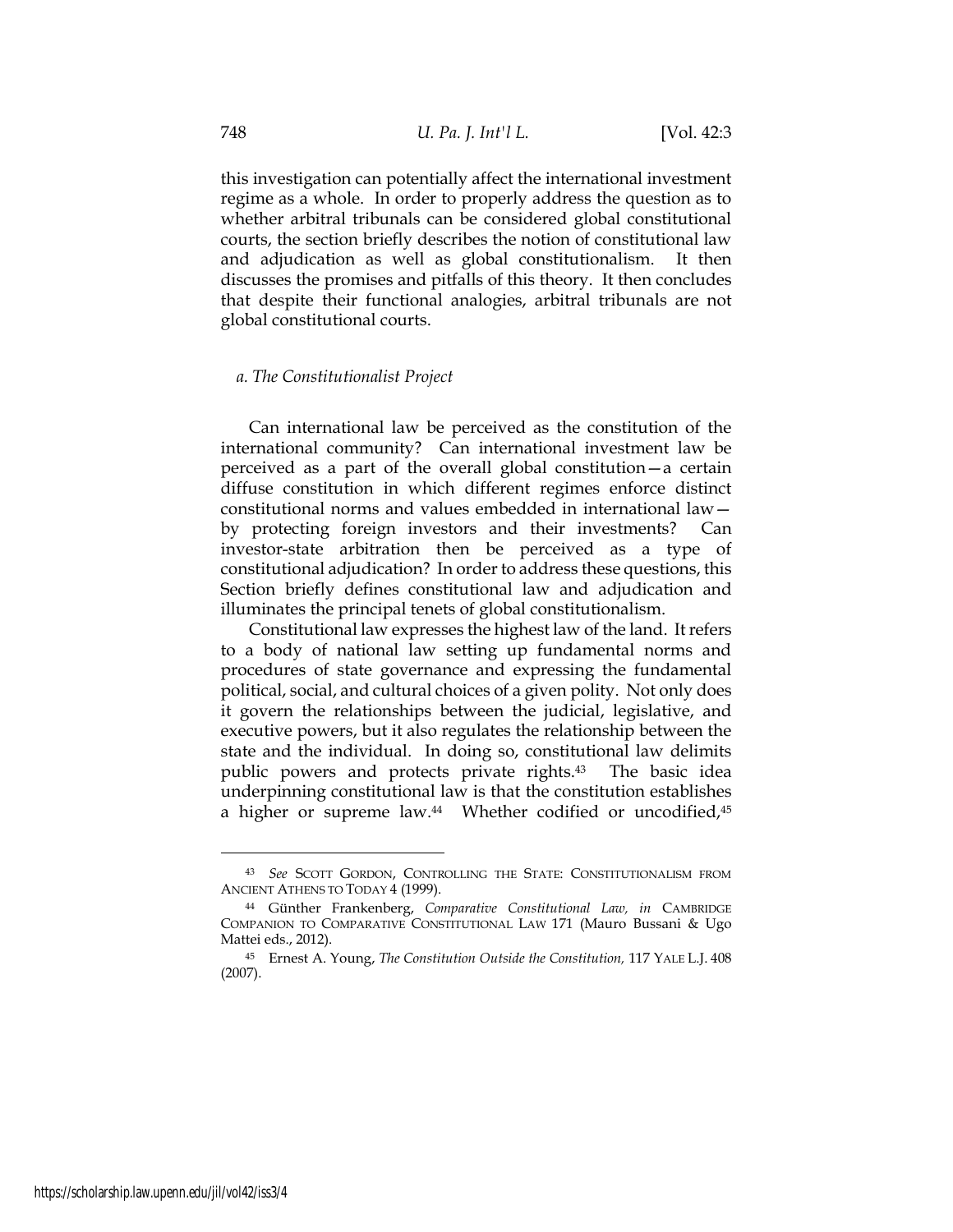constitutional law is a higher law governing the exercise of public powers.<sup>46</sup>

Constitutional courts play a vital role in enforcing constitutional law, aiming to constitute a fundamental bulwark against grave infringements of fundamental rights granted in the constitution, and to enforce constitutional law *vis-à-vis* government.47 Constitutional adjudication is a mechanism for resolving disputes in the field of constitutional law, ensuring the rule of law, and has been characterised as "the soul" of the constitution.48 While constitutional courts were somewhat rare before the end of World War II, they have now become a common feature of contemporary Western democracies.

Global constitutionalism is a conceptual movement or doctrinal project—some contend a phenomenon—that conceives constitutional law as a field of knowledge that transcends the dichotomy between the national and the international. Developed in Germany, constitutionalist thought has spread to Europe and other countries since the aftermath of WWII. Constitutionalists conceptualize current developments in international law as evidence of ongoing constitutionalisation or propose the "constitutionalisation" of a number of different areas of international law. They argue that the constitutionalisation of different areas of law—ranging from public international law<sup>49</sup> to

<sup>46</sup> GORDON, *supra* note 43, at 4.

<sup>47</sup> Doreen Lustig & J. H. H. Weiler, *Judicial Review in the Contemporary World— Retrospective and Prospective,* 16 INT'L J. CONST. L. 315 (2018).

<sup>48</sup> CivA CA 6821/93 United Mizrahi Bank Ltd. v. Migdal Cooperative Village, 49(4) PD 221 (1995) (Isr.).

<sup>49</sup> JAN KLABBERS, ANNE PETERS & GEIR ULFSTEIN, THE CONSTITUTIONALIZATION OF INTERNATIONAL LAW (2009) (examining the questions as to whether and, if so, to what extent the international legal system has constitutional features); Bardo Fassbender, *The Meaning of International Constitutional Law*, *in* TRANSNATIONAL CONSTITUTIONALISM: INTERNATIONAL AND EUROPEAN MODELS 307 (Nickolaos K. Tsagourias ed., 2007) (suggesting, *inter alia*, that the Charter of the United Nations can be considered the constitution of the international community); TOWARDS WORLD CONSTITUTIONALISM: ISSUES IN THE LEGAL ORDERING OF THE WORLD COMMUNITY (Ronald St. John MacDonald & Douglas M. Johnston eds., 2005) (arguing that constitutional perspectives in international legal discourse contribute to protecting human welfare).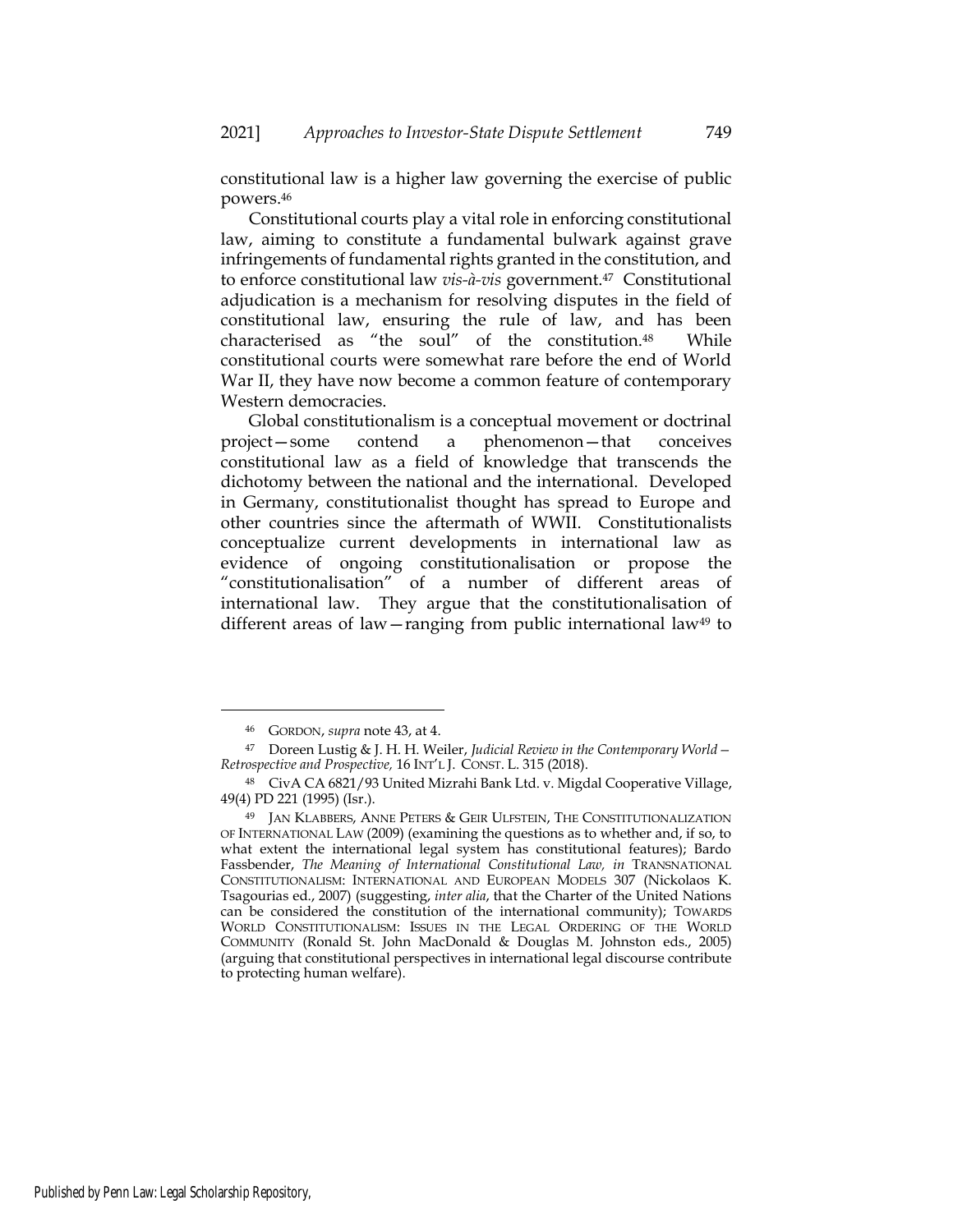international economic law<sup>50</sup> and EU law<sup>51</sup>-promotes their humanisation, suggests the idea of a scale of higher values and thus potentially contributes to the legitimacy of these systems.<sup>52</sup>

Constitutionalists transpose constitutional law themes onto the international plane. They argue that constitutional law and international law are analogous. They also note that treaty-based organisations are more than just interstate agreements among members; they are also institutions of global governance. According to the constitutionalists, international law norms play the role that constitutional principles play in the domestic sphere. International institutions have the power to set norms that are either binding or difficult to disregard for many states. In parallel, international courts play the role that constitutional courts play within state members. Accordingly, international law, institutions, and courts should respect constitutional values. Constitutionalists aim to "subject the exercise of all types of public power . . . to the discipline of constitutional procedures and norms."53 They also recommend the use of classic tools of constitutional adjudication, such as proportionality, in international adjudication.<sup>54</sup>

<sup>54</sup> *Id.* at 62.

<sup>50</sup> Peter-Tobias Stoll, *Constitutional Perspectives on International Economic Law, in* REFLECTIONS ON THE CONSTITUTIONALISATION OF INTERNATIONAL ECONOMIC LAW 201, 212 (Ernst-Ulrich Petersmann et al. eds., 2014) (suggesting that "a constitutionalist view is essential in the era of globalization where the growing interdependence and the emergence of effective international regimes put into question the sovereign powers of states"); *see* DEBORAH Z. CASS, THE CONSTITUTIONALIZATION OF THE WORLD TRADE ORGANIZATION: LEGITIMACY, DEMOCRACY, AND COMMUNITY IN THE INTERNATIONAL TRADING SYSTEM (2005).

<sup>51</sup> *See* J. H. H.WEILER, *Fin-de-Siècle Europe: Do the New Clothes Have an Emperor?, in* THE CONSTITUTION OF EUROPE: 'DO THE NEW CLOTHES HAVE AN EMPEROR?' AND OTHER ESSAYS ON EUROPEAN INTEGRATION 238 (1999) (elaborating the notion of European constitutionalism as a process restraining the power of nation states and promoting peaceful and prosperous relations); *see also* Christiaan Timmermans, *The Constitutionalization of the European Union*, 21 Y.B. EUR. L. 1, 2 (2002) (considering the development of the EU legal order as "a striking example of . . . constitutionalization"); THOMAS CHRISTIANSEN & CHRISTINE REH, CONSTITUTIONALIZING THE EUROPEAN UNION 2 (2009) (suggesting that "the [EU] has been constitutionalized by way of informal incrementalism.").

<sup>52</sup> *See* Mattias Kumm, *The Legitimacy of International Law: A Constitutionalist Framework of Analysis,* 15 EUR. J. INT'L L. 907, 909 (2004) (suggesting that "the legitimacy of international law ought to be assessed using a richer *constitutionalist* framework.").

<sup>53</sup> Martin Loughlin, *What Is Constitutionalisation?, in* THE TWILIGHT OF CONSTITUTIONALISM? 47, 47 (Petra Dobner & Martin Loughlin eds., 2010).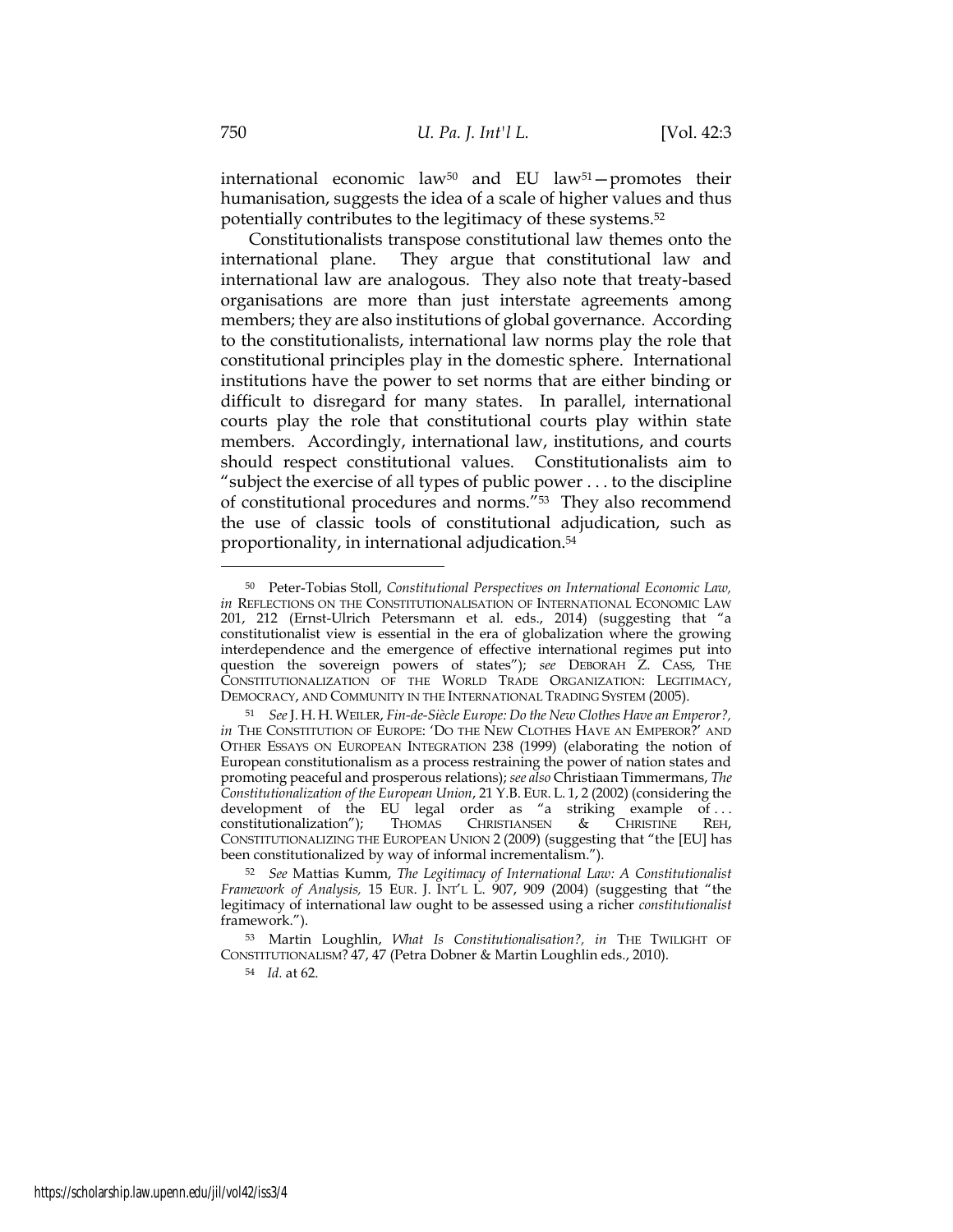For some constitutionalists, international investment law and arbitration are undergoing the process of constitutionalisation. In fact, because many investment treaties overlap or converge to a significant extent, for some scholars, this convergence can also lead to the constitutionalisation of the field. In parallel, although there is no binding precedent in international law, the possible coalescence of arbitral jurisprudence can prompt the emergence of a sort of constitutional field, where the economic interests of investors are balanced with the various interests of states.<sup>55</sup>

#### *b. Challenges in Theory*

This Section discusses three main critiques of global constitutionalism that are based on its alleged failure to adequately address: (1) the dynamic between identity and cultural diversity; (2) legal pluralism; and (3) democratic concerns. First, global constitutionalists commonly rely on comparisons between the constitutional laws and policies of Western democracies. Global constitutionalism has focused "primarily on Europe and the United States."56 Critics fear that constitutionalism may impede the development of a multi-civilization vision of international law, and thus may be dangerous in normative terms because it may have "a uni-civilizational, notably European, bias built into it."57 For instance, the development of judicial review has been contested in Asia.58 Moreover, as civilizations have influenced each other and

<sup>55</sup> *See* Peter Behrens, *Towards the Constitutionalization of International Investment Protection*, 45 ARCHIV DES VÖLKERRECHTS 153, 154 (2007).

<sup>56</sup> *See* Vidya Kumar, *Towards a Constitutionalism of the Wretched: Global Constitutionalism, International Law and the Global South*, VÖLKERRECHTSBLOG (July 27, 2017), [https://voelkerrechtsblog.org/towards-a-constitutionalism-of-the](https://voelkerrechtsblog.org/towards-a-constitutionalism-of-the-wretched/)[wretched](https://voelkerrechtsblog.org/towards-a-constitutionalism-of-the-wretched/) [https://perma.cc/N3ZX-ZXS5 ].

<sup>57</sup> Anne Peters, *The Constitutionalization of International Law: Conclusions*, EJIL: TALK! (July 28, 2010), https://www.ejiltalk.org/the-constitutionalization-ofinternational-law-conclusions [https://perma.cc/P4SZ-PDPG].

<sup>58</sup> *See* Wen-Chen Chang, *Asian Exceptionalism? Reflections on "Judicial Review in the Contemporary World": Afterword to the Foreword by Doreen Lustig and J. H. H. Weiler*, 17 INT'L J. CONST. L. 31, 39 (2019); Albert H.Y. Chen, *The Achievement of Constitutionalism in Asia: Moving Beyond 'Constitutions without Constitutionalism,' in*  CONSTITUTIONALISM IN ASIA IN THE EARLY TWENTY-FIRST CENTURY 1, 16 (Albert H. Y. Chen ed., 2014).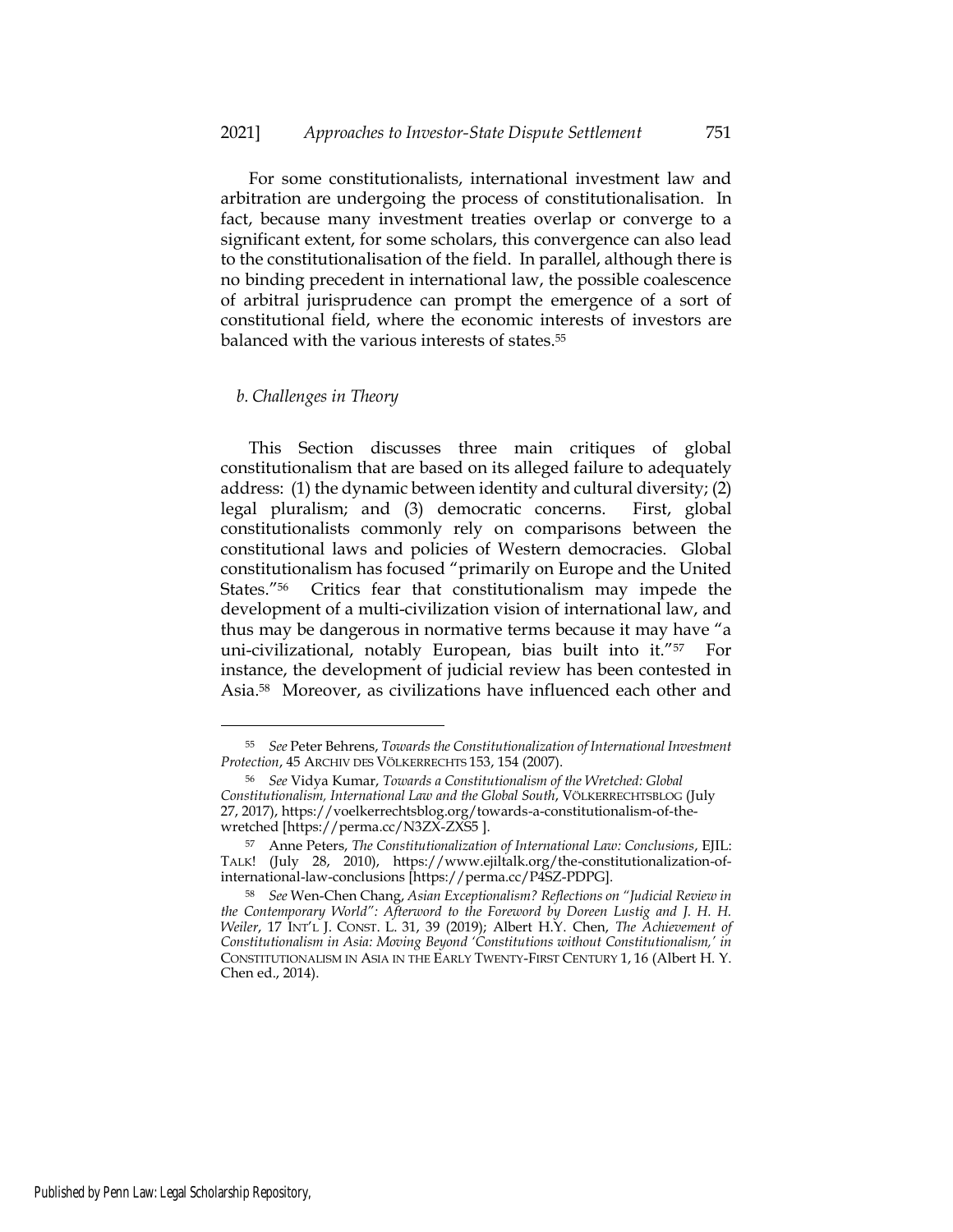have transformed themselves through these mutual influences, an international (in the sense of inter-civilizational and intercultural) perspective of international law, seems preferable. Such a perspective considers not only economic factors, but also addresses political, social, cultural, religious, and historical factors as well.<sup>59</sup> As a Western doctrine of German origins, constitutionalism may be perceived as a tool to perpetuate the protection of Western, individual values to the detriment of other more communitarian values coming from different regions and from different civilizations.60 The "grand narrative" of constitutionalism risks obscuring awareness of the "diverse and rich" "empirical world" and the cultural diversity of the international community expressing different sensibilities, values, and worldviews.<sup>61</sup> Very few constitutionalist studies discuss the legal systems and experiences of the Global South. 62

Second, arbitral tribunals can serve as a bulwark against corruption, arbitrariness, and bias, and can ultimately protect foreign investments that have clear analogies with property rights. Nonetheless, given the almost monothematic nature of investment treaties, if an excessive emphasis is put on the protection of property, this may quell other non-economic and communitarian interests that may be legitimately pursued by the state in the exercise

<sup>59</sup> *See* Onuma Yasuaki, *An Intercivilizational Perspective on International Law*, *in*  ALBERICO GENTILI: L'ORDINE INTERNAZIONALE IN UN MONDO A PIÙ CIVILTÀ: ATTI DEL CONVEGNO DECIMA GIORNATA GENTILIANA 65 (Centro Internazionale di Studi Gentiliani ed., 2004) [hereinafter Yasuaki 2004]; ONUMA YASUAKI, INTERNATIONAL LAW IN A TRANSCIVILIZATIONAL WORLD 19 (2017) [hereinafter YASUAKI 2017] (describing this as a "perspective from which people see, sense, (re)cognize, interpret, assess, and seek to propose solutions for the ideas, activities, phenomena and problems transcending national boundaries by adopting a cognitive and evaluative framework based on the recognition of the plurality of civilizations and cultures that have long existed throughout human history").

<sup>60</sup> *See* Ming-Sung Kuo, *Taming Governance with Legality? Critical Reflections Upon Global Administrative Law as Small-C Global Constitutionalism,* 44 N.Y.U. J. INT'L L. & POL. 55, 101 (2011) (detailing the legitimacy of global governance); Julio Ríos-Figueroa, *Judicial Review and Democratic Resilience: Afterword to the Foreword by Doreen Lustig and J. H. H. Weiler,* 17 INT'L J. CONST. L. 17, 18-19 (2019) (detailing the contrast of values imposed by international courts).

<sup>61</sup> *See* Başak Çali, *On Einsteinian Waves, International Law and National Hats: Afterword to the Foreword by Doreen Lustig and J. H. H. Weiler*, 17 INT'L J. CONST. L. 24, 25 (2019).

<sup>62</sup> *But see* CONSTITUTIONALISM OF THE GLOBAL SOUTH: THE ACTIVIST TRIBUNALS OF INDIA, SOUTH AFRICA, AND COLOMBIA (Daniel Bonilla Maldonado ed., 2013).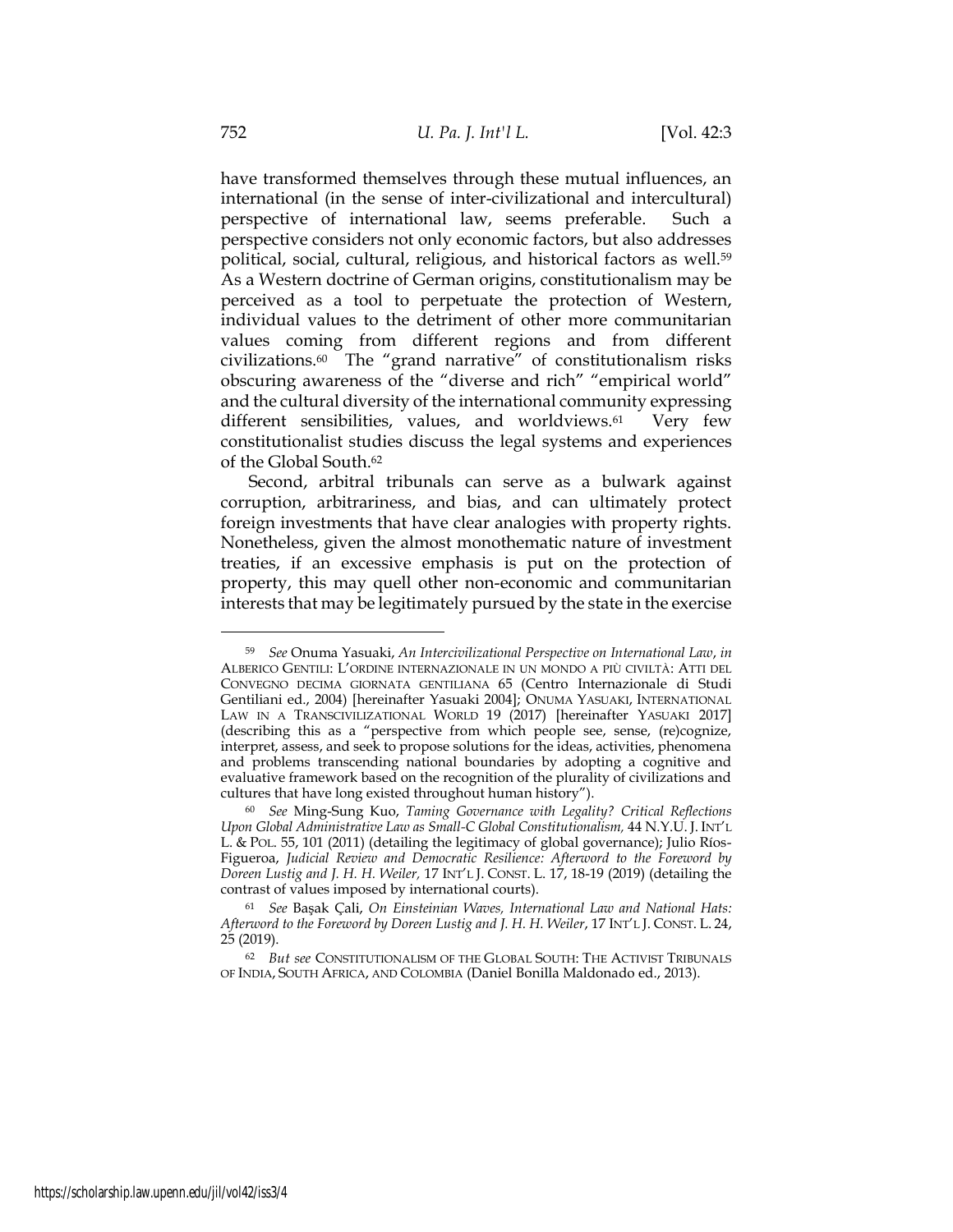of its state sovereignty, or even in compliance with other noneconomic international obligations. Because arbitrators must interpret and apply IIAs, which thus far have not presented a particularly comprehensive list of rights and obligations, critics contend that the constitutionalist reading of international investment law may be premature, as, at the moment, a truly "constitutional" multilateral investment treaty is lacking. constitutional reading of international investment law may end up favouring foreign investors without adequate consideration of the communities that may be affected by a given investment, for instance, in the form of environmental damage or cultural destruction. In this regard, critics contend that such constitutionalist reading of international law "may be genuinely anti-pluralist" by promoting a strong emphasis on property rights *vis-à-vis* other noneconomic interests and values, and an idea of balance that may be shared in some societies, but not necessarily in other polities.<sup>63</sup> Critics also highlight the political nature of constitutionalism, noting that it can potentially serve as a vehicle for dominant actors and the entrenchment of current economic ideologies.<sup>64</sup>

Third, not only does the purported universalism of constitutionalism betray an implicit cultural bias,<sup>65</sup> but it may also have "weak democratic credentials,"<sup>66</sup> evidenced by trying to enhance the effectiveness of given regimes without calling into question their histories, structures, values, and objectives.67 From a historical perspective, the goal of early IIAs was to protect the economic interests of investors from industrialised countries while fostering the economic development of the host state. This historical

<sup>63</sup> *See, e.g.*, Peters, *supra* note 57 (rebutting this criticism, arguing that "while constitutionalist thought has in historic terms been developed in Europe, it is a reaction to the . . . experience of domination by humans over other humans").

<sup>64</sup> *See* JEAN D'ASPREMONT, FORMALISM AND THE SOURCES OF INTERNATIONAL LAW: A THEORY OF THE ASCERTAINMENT OF RULES 81 (2011) (noting popular criticism of constitutionalists as having "hegemonic overtones of their agenda purportedly dedicated to the promotion of global values.").

<sup>65</sup> Carol Harlow, *Global Administrative Law: The Quest for Principles and Values*, 17 EUR. J. INT'L L. 187 (2006).

<sup>66</sup> Ríos-Figueroa, *supra* note 60, at 18.

<sup>67</sup> *See* Martti Koskenniemi, *The Politics of International Law – 20 Years Later,* 20 EUR. J. INT'L L. 7, 15 (2009).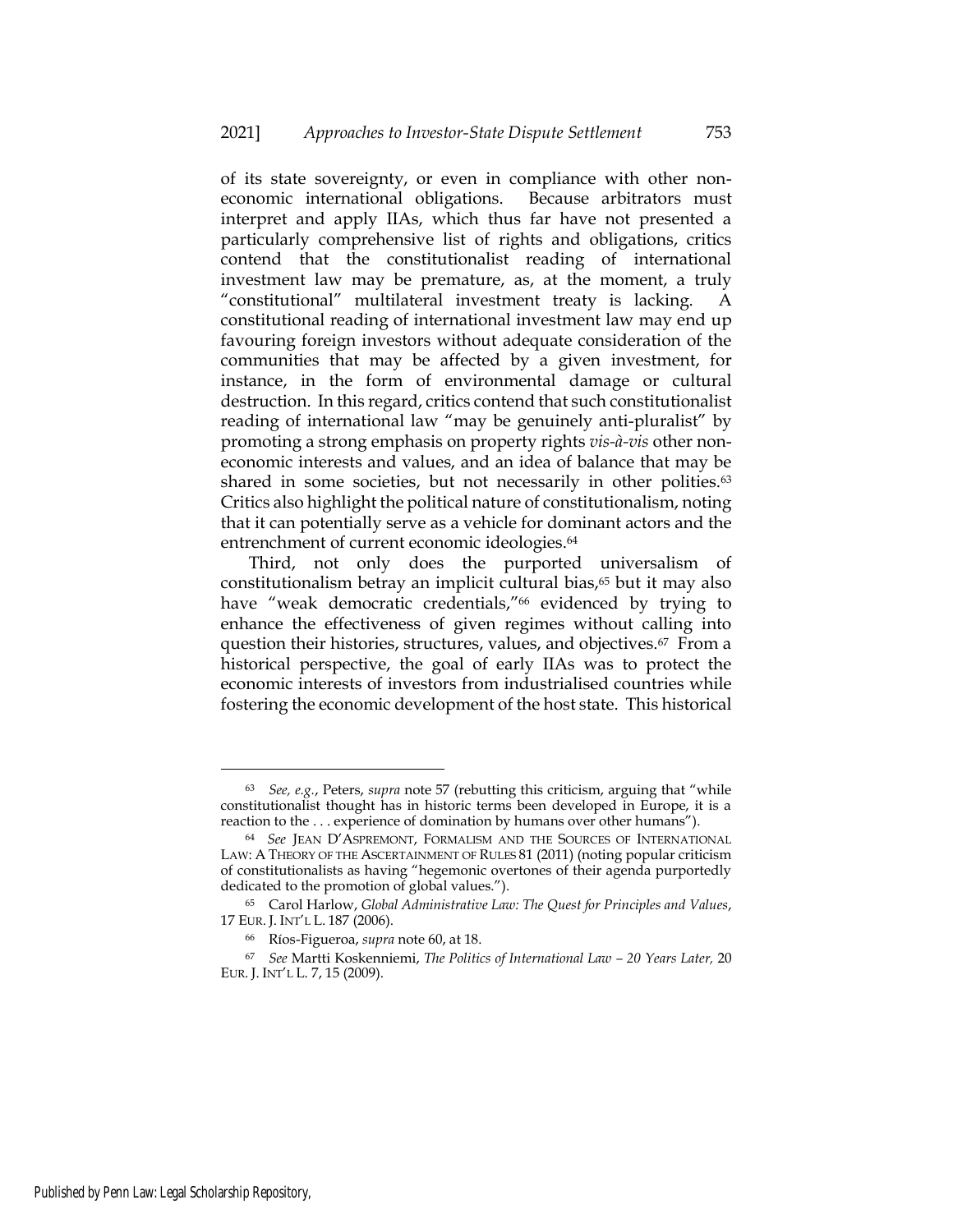background has shaped the terms of investment treaties.<sup>68</sup> Only recently, have some states recalibrated the texts of such treaties to include reference to fundamental policy interests and values. Most of these instruments include full protection and security, fair and equitable treatment, compensation in case of expropriation, and prohibition of performance requirements. Nonetheless, they remain laconic about important policy interests. From a structural perspective, Eyal Benvenisti has highlighted the democratic deficit of global governance. If constitutionalism aims to establish a culture of accountability of states, a culture of accountability of international institutions and international courts and tribunals must be developed, too.<sup>69</sup> Moreover, by assuming that international law possesses a degree of coherence which it does not, constitutionalism risks overlooking the dynamic, evolving, and pragmatic nature of international law. In this respect, it risks focusing on legal theory while neglecting the practice of international law.

Whether constitutionalisation is desirable also remains an open question. The interplay between international investment law and constitutionalism is more ambiguous than it may seem at first glance. As the function of constitutional law is generally to protect individuals against the excessive, arbitrary, or unfair exercise of public power, constitutional theory can perform a similar function at the supranational level.<sup>70</sup> Concerns have arisen that such a perspective can reinforce the rights of investors at the expense of the common good in investment treaty arbitration.71 For some, there is a risk that IIAs "become a charter of rights for foreign investors, with

<sup>68</sup> *See* Asha Kaushal, *Revisiting History: How the Past Matters for the Present Backlash Against the Foreign Investment Regime,* 50 HARV. INT'L L.J. 491, 492 (2009).

<sup>69</sup> EYAL BENVENISTI, THE LAW OF GLOBAL GOVERNANCE 287 (2014).

<sup>70</sup> *See* Benedict Kingsbury, Nico Krisch, Richard B. Stewart & Jonathan B. Wiener, Foreword, *Global Governance as Administration—National and Transnational Approaches to Global Administrative Law*, 68 L. & CONTEMP. PROBS. 1, 5 (2005) ("Global Administrative Law . . . ensur[es] these bodies meet adequate standards of transparency, consultation, participation, rationality, and legality, and by providing effective review of the rules and decisions these bodies make.").

<sup>71</sup> *See* Robert Howse & Kalypso Nicolaidis, *Legitimacy through "Higher Law"? Why Constitutionalizing the WTO is a Step Too Far, in* 4 THE ROLE OF THE JUDGE IN INTERNATIONAL TRADE REGULATION: EXPERIENCE AND LESSONS FOR THE WTO 307 (Thomas Cottier & Petros C. Mavroidis eds., 2003) (providing examples such as a "new binding, juridical rigorous dispute settlement mechanism, which provides for virtually automatic authorization of countermeasures in the case of noncompliance").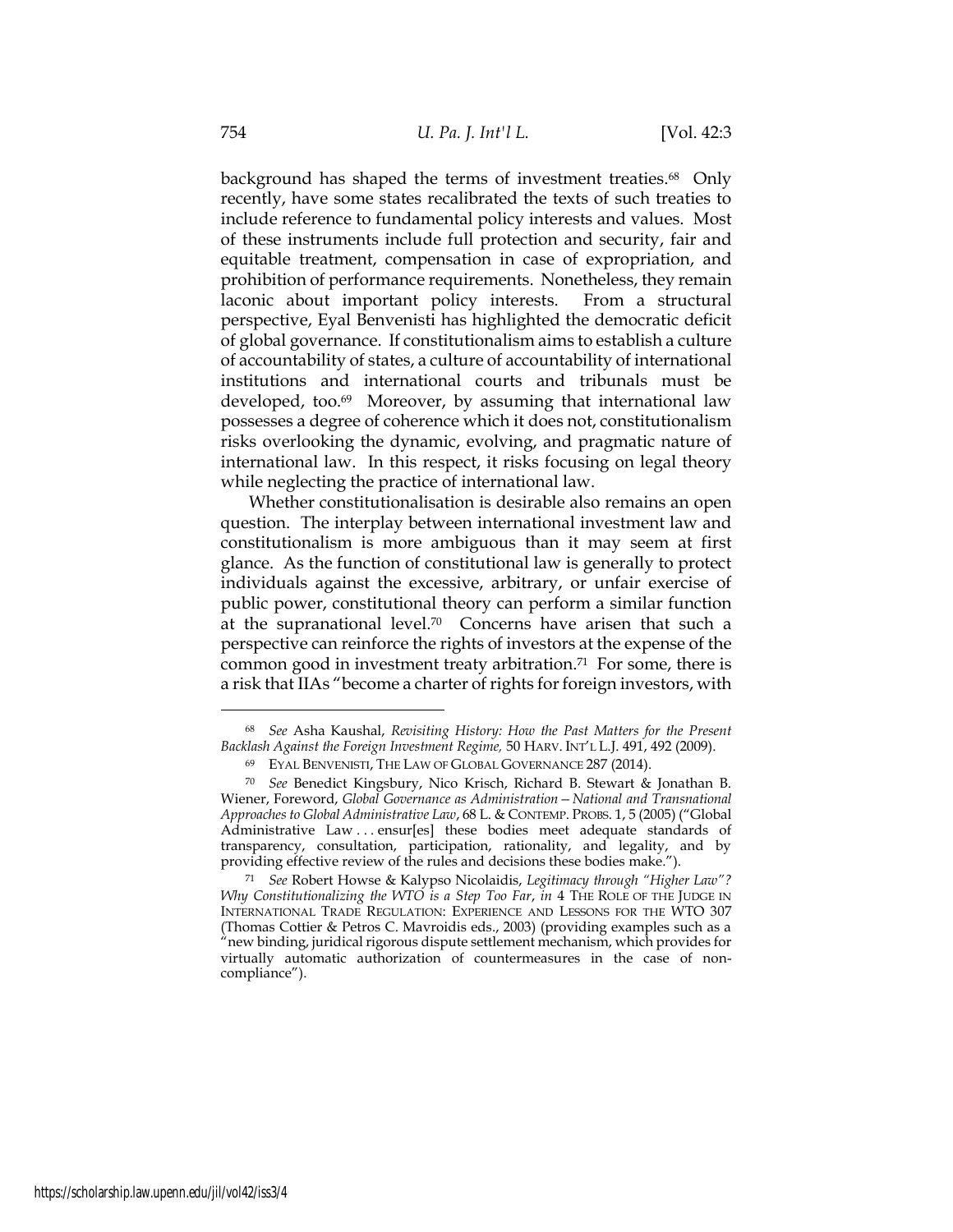no concomitant responsibilities or liabilities, no direct legal links to promoting development objectives, and no protection for public welfare in the face of environmentally or socially destabilising foreign investment."72 For instance, Schneiderman has questioned whether foreign investors are "the privileged citizens of a new constitutional order."73 He cautions that, while the use of constitutional principles in investment arbitration can symbolically suggest that investment tribunals are similar to national high courts, not only can IIAs jeopardise the inherent right of sovereign states to regulate, but investment arbitration can risk invoking constitutional principles for purposes that are at odds with their rationale.<sup>74</sup>

## *c. Challenges in Practice*

After having examined the theoretical critiques of constitutionalist approaches to investor-state arbitration, one may wonder if similarities between constitutional adjudication and investor-state arbitration nonetheless exist in practice. Can investorstate arbitration be then perceived as a type of constitutional adjudication? At first glance, it seems obvious that investment tribunals do not qualify as global constitutional courts—if only because they are not courts and are not global because they are not based on a multilateral instrument. Upon further reflection, however, the possible existence of functional analogies between arbitral tribunals and constitutional courts requires some consideration. This Section is divided into three parts. Part i critically assesses the structural differences between investor-state arbitration and constitutional adjudication. Part ii scrutinizes the

<sup>72</sup> *See* Howard Mann, *The Right of States to Regulate and International Investment*  Law: A Comment, in UNCTAD, THE DEVELOPMENT DIMENSION OF FDI: POLICY AND RULE-MAKING PERSPECTIVES 211, 212, UNCTAD/ITE/IIA/2003/4 (2003).

<sup>73</sup> *See* DAVID SCHNEIDERMAN, CONSTITUTIONALIZING ECONOMIC GLOBALIZATION: INVESTMENT RULES AND DEMOCRACY'S PROMISE 5 (2008).

<sup>74</sup> *See* David Schneiderman, *Investing in Democracy? Political Process and International Investment Law*, 60 U. TORONTO L.J. 909, 914 (2010) (noting that "[t]he tribunal [European Court of Human Rights] invoked reasons that, as in in national constitutional settings, tend to legitimate the power to negative governmental decision making").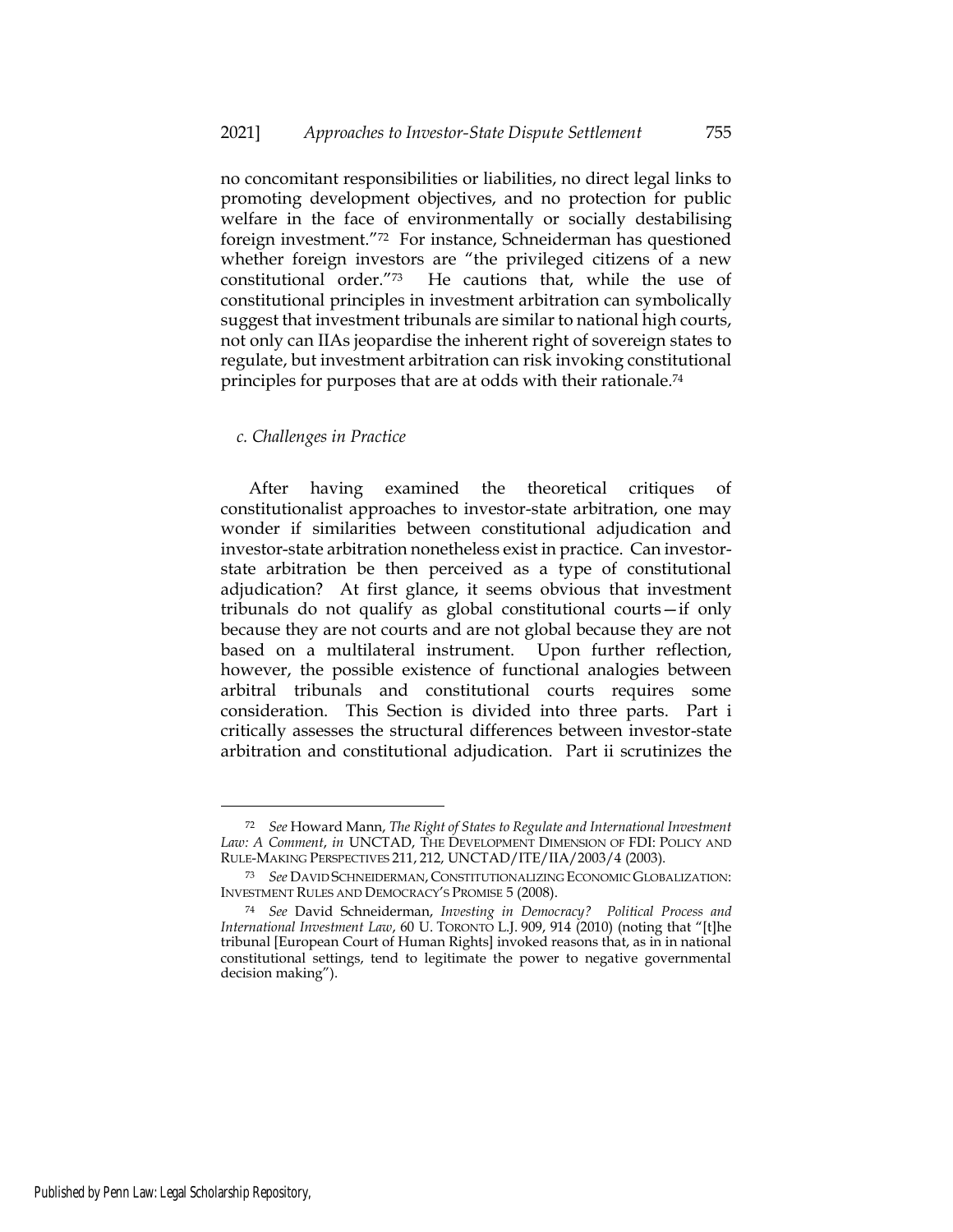alleged functional analogies. Part iii concludes that arbitral tribunals are not global constitutional courts.

# *i. Structural Analogies?*

This Section examines the structural differences between investor-state adjudication and constitutional adjudication. From a structural perspective, arbitral tribunals are not courts. They are created on an ad hoc basis for resolving single disputes under different arbitral rules.<sup>75</sup> Such tribunals "do not pre-exist the dispute submitted to them and disband once they have issued their decision."76 Arbitrators do not have permanent tenure. "[I]n the current system[,] the parties to the dispute play a significant role in the selection of the adjudicators."77 The disputing parties' right to each appoint one of the arbitrators respectively is what distinguishes arbitration from litigation, and it has been a "historical keystone" of investment arbitration.<sup>78</sup>

Transparency and diversity are also additional structural features that differentiate investor-state arbitration from constitutional adjudication. While disputes adjudicated by constitutional courts generally attract public attention and constitutional judgments are generally public, the transparency of arbitral proceedings varies, depending on the choice of the parties and the applicable arbitral rules. Only recently have efforts been undertaken to make investor-state arbitration more transparent to the public.<sup>79</sup> Moreover, "diversity levels in international arbitration [are] somewhat lower than in several national court systems."<sup>80</sup> For

<sup>75</sup> KAUFMANN-KOHLER & POTESTÀ, *supra* note 33, ¶¶ 6-7.

<sup>76</sup> *Id*. ¶ 7.

<sup>77</sup> *Id.* ¶ 5.

<sup>78</sup> V. V. Veeder, *The Historical Keystone to International Arbitration: The Party-Appointed Arbitrator—From Miami to Geneva*, *in* PRACTISING VIRTUE: INSIDE INTERNATIONAL ARBITRATION 127, 128 (David C. Caron et al. eds., 2015).

<sup>79</sup> *See, e.g.*, G.A. Res. 69/116, United Nations Convention on Transparency in Treaty-based Investor-State Arbitration (Dec. 10, 2014).

<sup>80</sup> Susan D. Franck, James Freda, Kellen Lavin, Tobias Lehmann & Anne van Aaken, *The Diversity Challenge: Exploring the "Invisible College" of International Arbitration*, 53 COLUM. J. TRANSNAT'L L. 429, 430-31 (2015) (noting that investment treaty arbitration "experiences challenges related to gender, nationality, or age").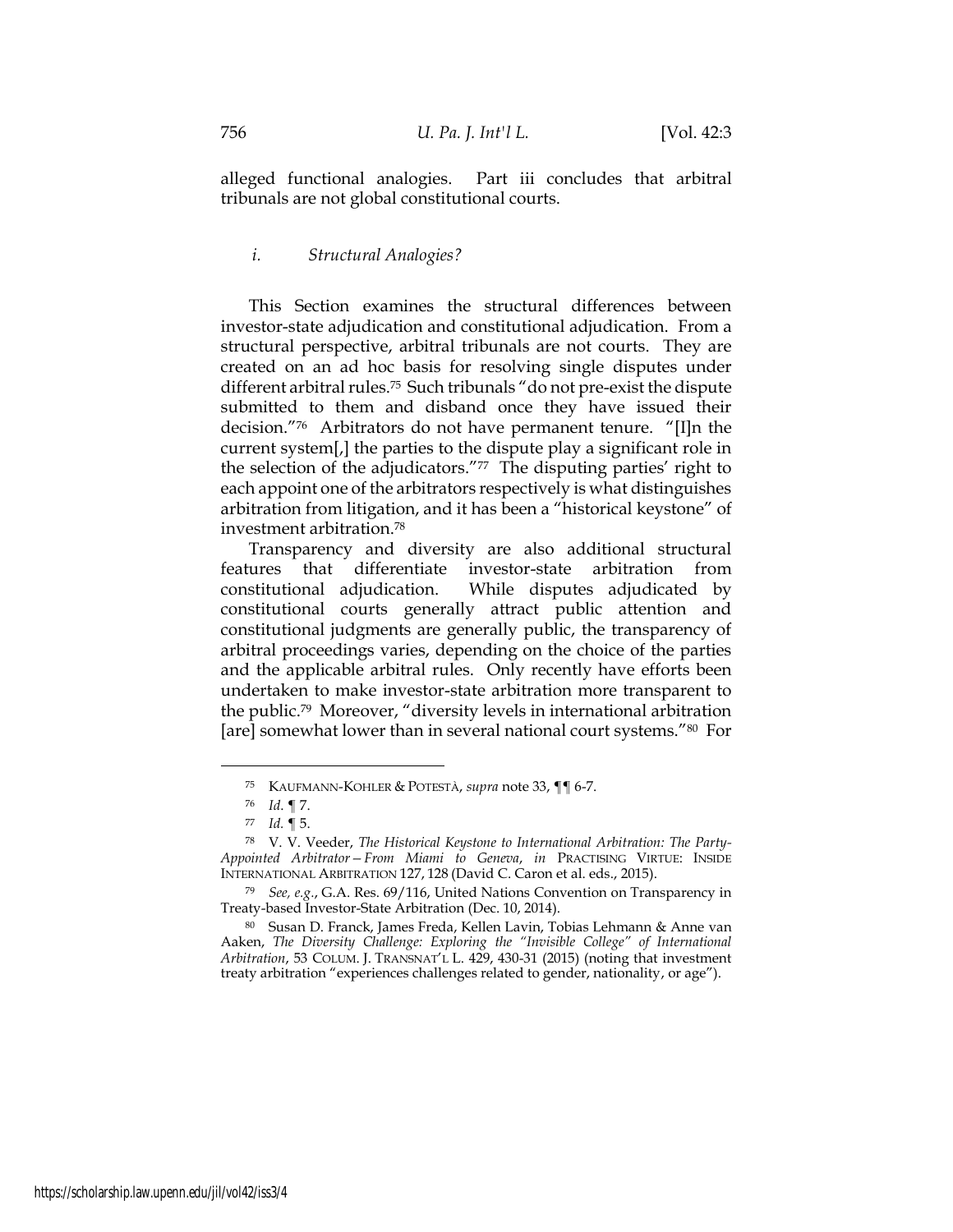instance, according to a study, "research from 252 [investment treaty arbitration] awards rendered by January 2012 identified a pool of 247 different arbitrators wherein 80.6% were from OECD states and 3.6% were women."<sup>81</sup> Given that "Asia has the largest population in the world, and Africa has the second largest," certainly the composition of arbitral tribunals is not demographically representative.<sup>82</sup> Reportedly, "[w]hile women make up almost half of the world's population, they continue to be severely underrepresented on international courts and tribunals, including on arbitral tribunals."<sup>83</sup> Finally, the percentage of arbitrators "from indigenous or poor backgrounds, minority groups within their own countries, or having disability status appears virtually unquestioned and unknown."<sup>84</sup>

Debate continues as to whether a representativeness requirement should be applied to investment tribunals, appeal panels, and the envisaged multilateral investment court.<sup>85</sup> Three

<sup>83</sup> KAUFMANN-KOHLER & POTESTÀ, *supra* note 33, ¶ 63. In 2015 "women amounted to 20% on the ICJ, 5% for ITLOS (with only one female judge out of 21), 14% of the WTO AB (with only one female member out of 7) and 18% on the CJEU." *Id.* According to the same study, the ECtHR (33%) and the ICC (39%) score better. *Id.*

<sup>84</sup> Nienke Grossman, *Shattering the Glass Ceiling in International Adjudication*, 56 VA. J. INT'L L. 339, 342 (2016).

<sup>81</sup> *Id.* at 439.

<sup>82</sup> *Id.* at 457-58 n.77. While Asia contains the largest population of all continents (60.27%), Asian arbitrators were the second least represented (10%) of ICCA arbitrators. *Id.* Similarly, although Africa holds the second largest population of all continents (15.41%), Africa exhibited the lowest level of representation (0.4%) *Id. See also* Becky L. Jacobs, *A Perplexing Paradox: "De-Statification" of "Investor-State" Dispute Settlement?*, 30 EMORY INT'L L. REV. 17, 32 (2015) ("Using 2014 ICSID data as a sample, seventy percent of ICSID arbitrators are from Western Europe and North America; a mere two percent are from Sub-Saharan Africa. Compare that with the claims data: one percent of ICSID cases involved Western European states as host state defendants, yet more than sixteen percent of all ICSID cases involved African State respondents." (citations omitted))*; see generally* WON L. KIDANE, THE CULTURE OF INTERNATIONAL ARBITRATION (2017) (discussing the composition and culture of arbitral tribunals).

<sup>85</sup> KAUFMANN-KOHLER & POTESTÀ, *supra* note 33, ¶ 34 (noting that appeal panels and the multilateral investment court "should be comprised of *competent* members, having the expertise and experience to discharge their functions; (ii) ... should reflect high standards of *diversity*, representative of those for whom these bodies renders [sic] justice; and (iii) . . . should be endowed with strong guarantees of *independence* . . . for the concrete exercise of each member's adjudicatory functions").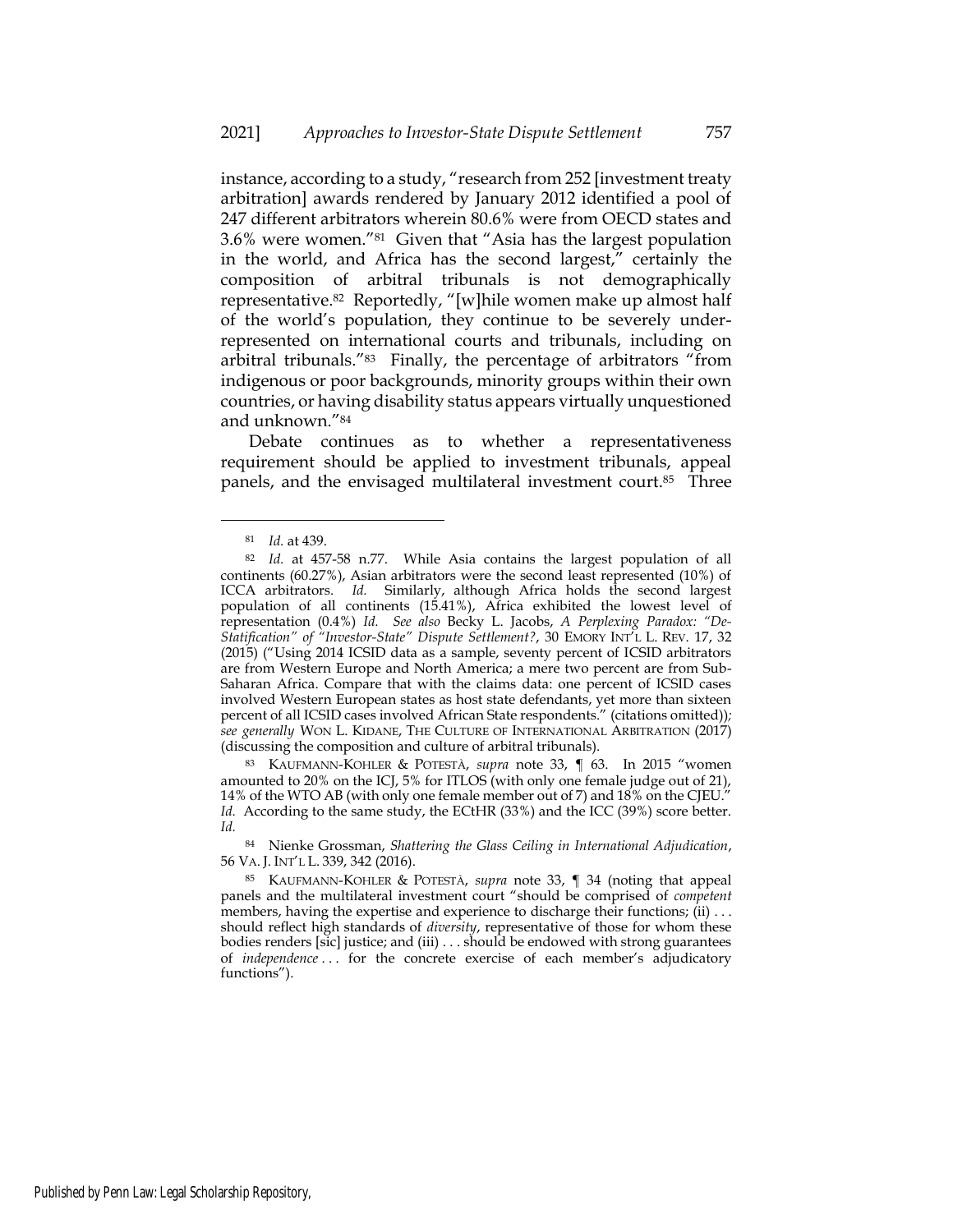fundamental factors require diversity in international courts. First, "geometries of exclusion" can affect the perception that arbitral tribunals constitute legitimate, impartial, and representative dispute settlement mechanisms.<sup>86</sup> How can they be legitimate, impartial, and representative by effectively excluding the voices of several constitutive parts of the international community?<sup>87</sup> Legitimacy entails that "those affected should be represented among decisionmakers."<sup>88</sup> Additionally, diversity is key for the settlement of international disputes in a diverse world.89 Second, far from being a merely technical question, the composition of arbitral tribunals can have "a direct impact on the quality of the decision-makers and, hence, on the quality of international justice."<sup>90</sup> In fact, "behavioral studies suggest that a group of people of different ethnicities, gender and social backgrounds integrates diverse viewpoints in its reasoning and decision-making, and thus produces better quality decisions by reason of diversity alone."<sup>91</sup> Third, many states demand that international adjudicative bodies reflect broad geographical representation and several existing statutes of international courts explicitly refer to "equitable geographical representation" for the selection of adjudicators.<sup>92</sup> Some

<sup>86</sup> Tayyab Mahmud, *Geography and International Law: Towards a Postcolonial Mapping*, 5 SANTA CLARA J. INT'L L. 525, 528 (2007).

<sup>87</sup> *See* Hilary Charlesworth, *Feminist Methods in International Law*, 93 AM. J. INT'L L. 379, 392 (1999) (comparing feminist methods to other methodologies of international law); *see also* ANTONY ANGHIE, IMPERIALISM, SOVEREIGNTY AND THE MAKING OF INTERNATIONAL LAW (2004) (focusing on selected historical aspects of international law).

<sup>88</sup> *See* Grossman *supra* note 84, at 345; Armin von Bogdandy & Ingo Venzke, *On the Democratic Legitimation of International Judicial Lawmaking*, 12 GER. L.J. 1341, 1343 (2011) ("study[ing] how judicial lawmaking can be linked to the values, interests, and opinions of those whom it governs"); *see also* Gráinne de Búrca, *Developing Democracy beyond the State*, 46 COLUM J. TRANSNAT'L L. 221, 226-27 (2008) (arguing for "legitimate democracy-oriented governance processes beyond and between states.").

<sup>89</sup> KAUFMANN-KOHLER & POTESTÀ, *supra* note 33, ¶¶ 51-53.

*<sup>90</sup> Id.* ¶ 2.

<sup>91</sup> *Id.* ¶ 43.

<sup>92</sup> *See* United Nations Comm'n on Int'l Trade L., Working Grp. III (Inv.-State Dispute Settlement Reform) Thirty-Eighth Session, Possible Reform of Investor-State Dispute Settlement (ISDS): Selection and Appointment of ISDS Tribunal Members, ¶ 47, U.N. Doc. A/CN.9/WG.III/WP.169 (Oct. 14-18, 2019); *see, e.g*., U.N. Charter art. 9 ("At every election, the electors shall bear in mind . . . that in the body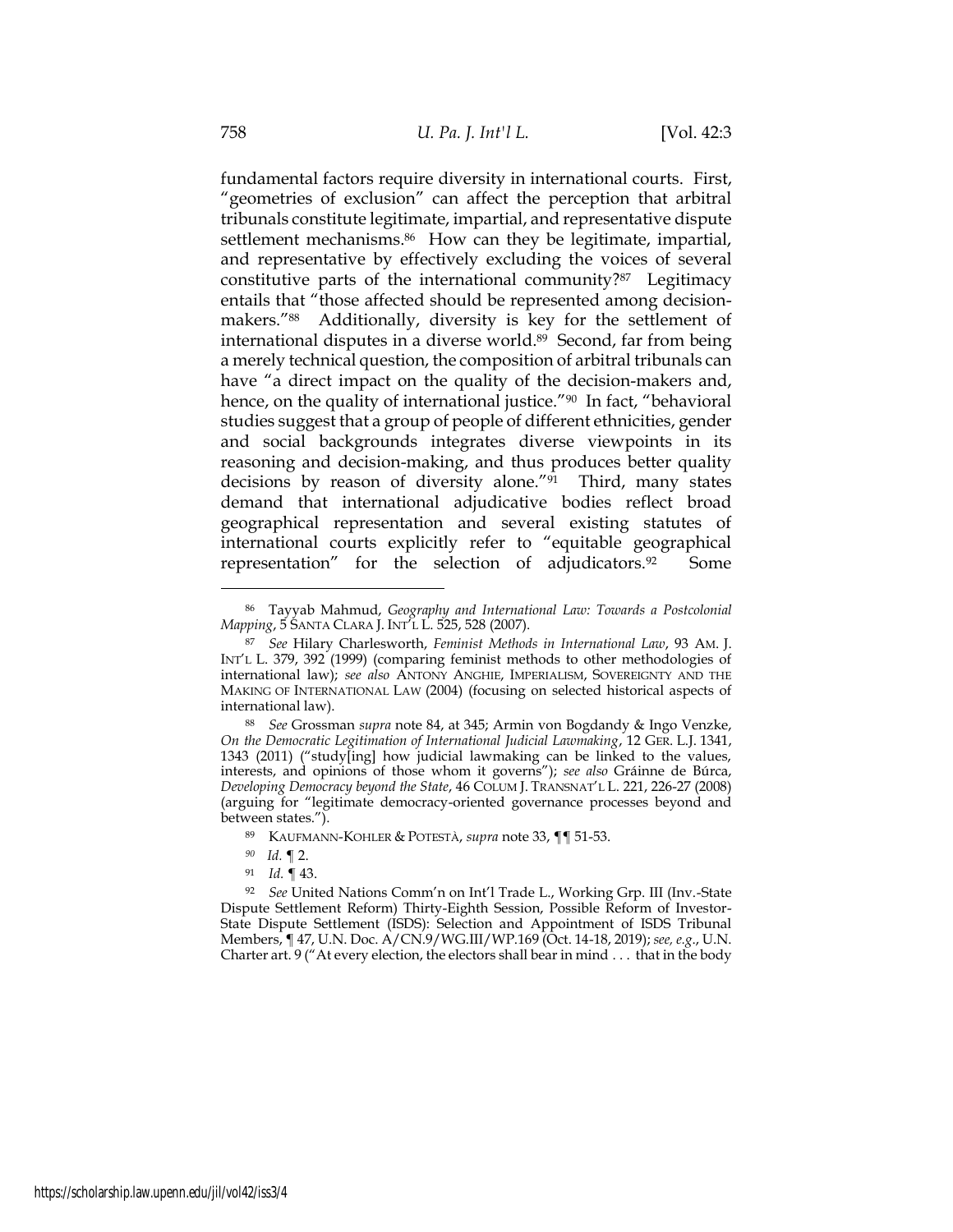international law instruments require states to give due consideration to adequate gender representation in nomination processes of international judges. For instance, the International Criminal Court (ICC) is a gender-balanced court, and the very statute of the court demands gender balance.<sup>93</sup> Analogously, several regional instruments have undertaken significant steps towards gender balance.<sup>94</sup>

Therefore, from a structural perspective, there are several differences between arbitral tribunals and constitutional courts. Constitutional judges generally hold tenure, and their appointment follows detailed constitutional procedures. The composition of the courts tends to consider some sort of geographical, ethnic, and gender representation. Although assuming gender parity would mean that fifty percent of the judges are women, few countries have

as a whole the representation of the main forms of civilization and of the principal legal systems of the world should be assured."); Statute of the International Tribunal for the Law of the Sea, Annex VI of the United Nations Convention on the Law of the Sea art. 2, ¶ 2, Dec. 10, 1982, 1833 U.N.T.S. 561 ("In the Tribunal as a whole the representation of the principal legal systems of the world and equitable geographical distribution shall be assured.").

<sup>93</sup> *See, e.g.*, Rome Statute of the International Criminal Court art. 36, ¶ 8(a), Nov. 10, 1998, 2187 U.N.T.S. 90 ("The States Parties shall, in the selection of judges, take into account the need, within the membership of the Court, for  $\dots$  [a] fair representation of female and male judges.").

<sup>94</sup> *See, e.g*., Protocol to the African Charter on Human and Peoples' Rights on the Establishment of an African Court on Human and Peoples' Rights art. 12, ¶ 2, June 10, 1998, OAU Doc. OAU/LEG/EXP/AFCHPR/PROT(III) ("Due consideration shall be given to adequate gender representation in the nomination process."). This Protocol was replaced by the Protocol on the Statute of the African Court of Justice and Human Rights on 1 July 2008; article 5(2) of the Annex of the new Protocol reads: "Each State Party may present up to two (2) candidates and shall take into account equitable gender representation in the nomination process." Protocol on the Statute of the African Court of Justice and Human Rights, art. 1, Annex, art. 5 ¶ 2, July 1, 2008, 48 I.L.M. 337. As of the date of publication, seven ut of eleven judges of the African Court on Human and Peoples' Rights are women. *Current Judges*, AFR. CT. ON HUM. & PEOPLES' RTS., https://www.africancourt.org/wpafc/current-judges/ [https://perma.cc/ANF7-5ZU8]. In the European Continent, "the 2004 Resolution of the Council of Europe's parliamentary assembly . . . [required] gender balance on the list of candidates presented by states for the post of judge at the Court." Stéphanie Hennette Vauchez, *More Women— But Which Women? The Rule and the Politics of Gender Balance at the European Court of Human Rights*, 26 EUR. J. INT'L L. 195, 195 (2015).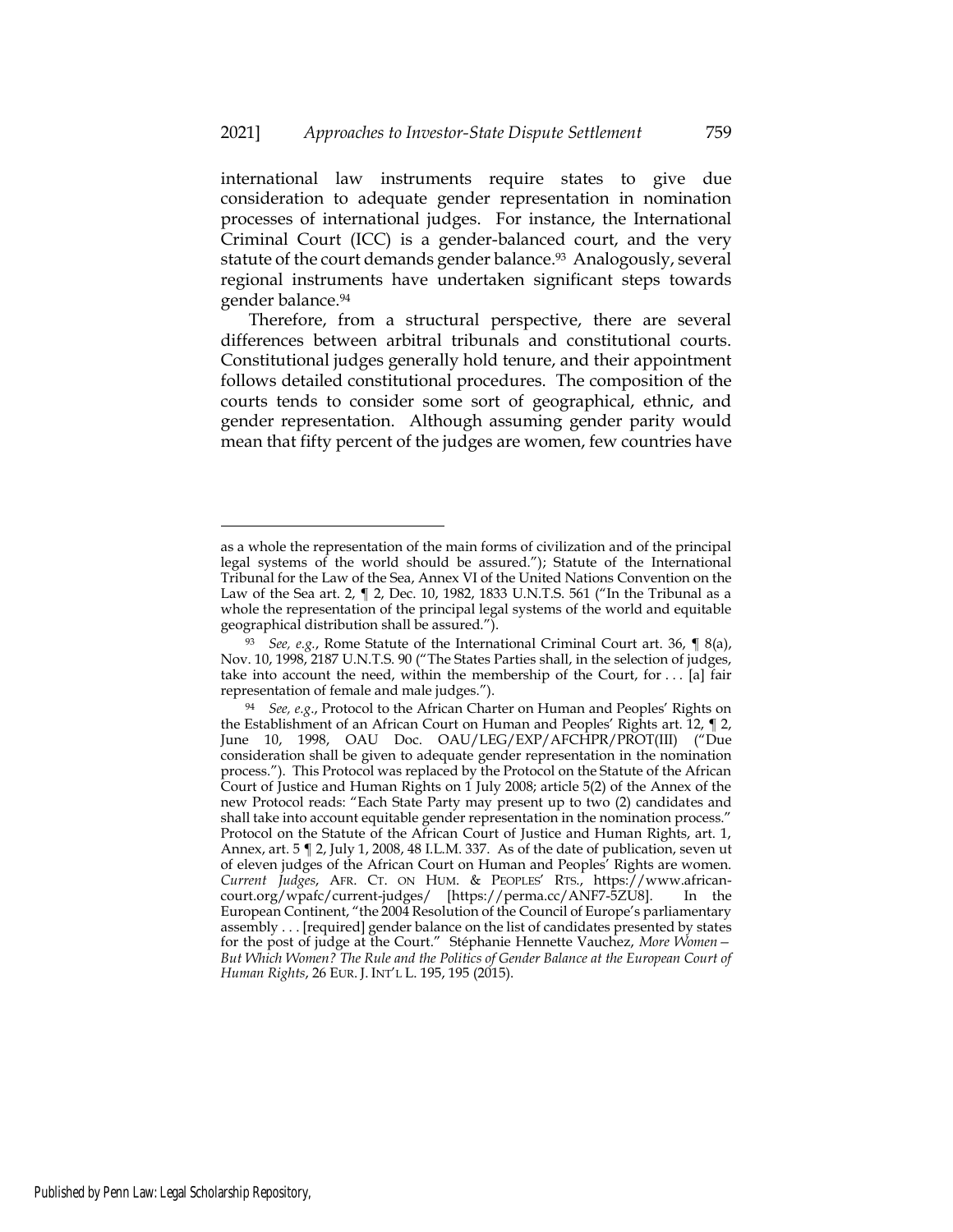actually achieved such a percentage for their highest courts.<sup>95</sup> Recent studies looking at women's representation in Supreme Courts across the world show that "71.8% of the average country's Supreme Court bench is made up of men and only 28.2% of judges are women,"<sup>96</sup> despite the fact that most states have "constitutional or codified laws pertaining to diversity."<sup>97</sup>

In conclusion, critics doubt the empirical reality of the constitutionalisation of international adjudication in general, and investor-state arbitration in particular, because "[c]onstraints such as the principle of separation of powers, checks and balances, and limits on the exercise of . . . power, which have long guaranteed 'democratic participation and human rights within states,' are nonexistent at the global level."<sup>98</sup> Legal theorists point out that "an a priori, global . . . constitutional order . . . does not really exist[;] . . . adjudication does not . . . obey the logics of a (metaphysical) global system . . . , but should look instead to the potential *justice[]* . . . that belongs to [the facts of the case]."<sup>99</sup>

International law in general, and international investment law in particular, do not display centralized instruments and organs that are truly comparable to domestic ones. As Stephan Schill aptly pointed out, there are ongoing processes of *de facto* multilateralization of the investment treaty regime, including a convergence among different investment treaties and the gradual development of a *jurisprudence constante*. <sup>100</sup> However, for the time

<sup>95</sup> *See* Beverley Baines, *Women Judges on Constitutional Courts: Why Not Nine Women?*, *in* CONSTITUTIONS AND GENDER 290 (Helen Irving ed., 2017) (considering the argument for nine women on the United States Supreme Court).

<sup>96</sup> Oliver Martin, *Justice Can Only Be Done When We Have Equal Representation in the Judiciary*, KING'S COLL. LONDON (Aug. 29, 2019), [https://www.kcl.ac.uk/news/justice-can-only-be-done-when-we-have-equal](https://www.kcl.ac.uk/news/justice-can-only-be-done-when-we-have-equal-representation-in-the-judiciary)[representation-in-the-judiciary](https://www.kcl.ac.uk/news/justice-can-only-be-done-when-we-have-equal-representation-in-the-judiciary) [https://perma.cc/T5NE-7QAH].

<sup>97</sup> Jacobs, *supra* note 82, at 38.

<sup>98</sup> ANDREA BIANCHI, INTERNATIONAL LAW THEORIES: AN INQUIRY INTO DIFFERENT WAYS OF THINKING 69 (2016) (quoting BENVENISTI, *supra* note 69, at 17).

<sup>99</sup> Gianluigi Palombella, *Theory, Realities, and Promises of Inter-Legality: A Manifesto*, *in* THE CHALLENGE OF INTER-LEGALITY 363, 379 (Jan Klabbers & Gianluigi Palombella eds., 2019).

<sup>100</sup> *See* INTERNATIONAL INVESTMENT LAW AND COMPARATIVE PUBLIC LAW, *supra*  note 40.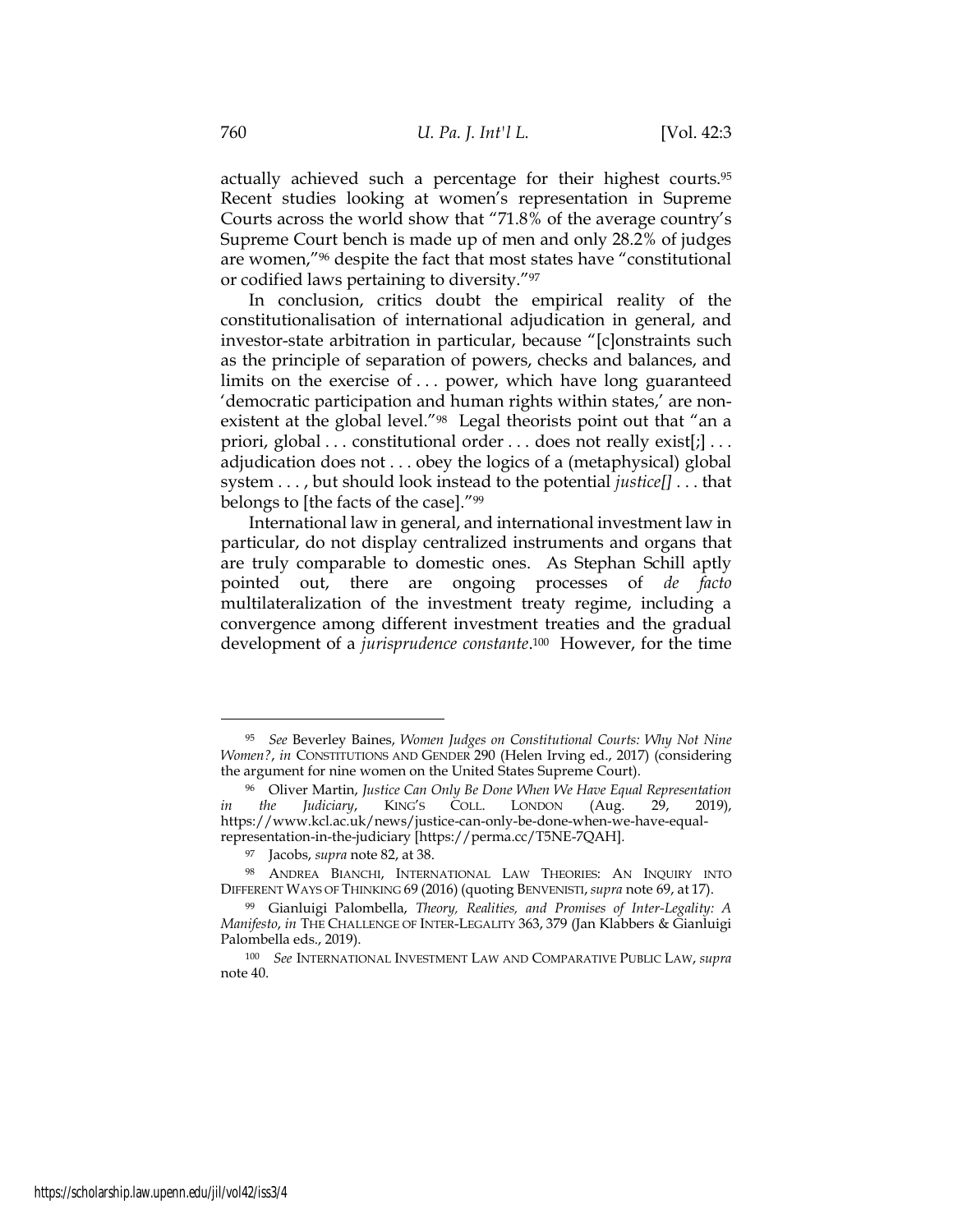being, there are more than 3,000 IIAs,<sup>101</sup> and arbitral tribunals are constituted only on an *ad hoc* basis.

### *ii. Functional Analogies?*

From a functional perspective, some scholars have viewed international investment law as a part of the overall global constitution by protecting foreign investors and their investments, and they have analogised investor-state arbitration to public law/constitutional law adjudication.<sup>102</sup> "Like constitutions, [IIAs] restrict [s]tate action."103 Like constitutional courts, arbitral tribunals settle disputes arising from the exercise of public power and constrain the sovereignty of states by setting out limits to their discretion.104 Arbitrators determine matters such as the legality of governmental activity, the degree to which individuals should be protected from regulation, and the appropriate role of the state.<sup>105</sup> Such scrutiny of the exercise of public authority displays "constitutional features."106 In addition, in settling investment

<sup>101</sup> *Investment Policy Hub*, UNCTAD, https://investmentpolicy.unctad.org/international-investment-agreements [https://perma.cc/3AVP-LCCW] (reporting that, as of April 26, 2021, there are 2852 bilateral investment treaties and 417 treaties with investment provisions).

<sup>102</sup> *See* GUS VAN HARTEN, INVESTMENT TREATY ARBITRATION AND PUBLIC LAW 4 (Vaughan Lowe, ed., 2007) (comparing investor-state arbitration to public law adjudication for the purpose of critique); SANTIAGO MONTT, STATE LIABILITY IN INVESTMENT TREATY ARBITRATION: GLOBAL CONSTITUTIONAL AND ADMINISTRATIVE LAW IN THE BIT GENERATION (2009) (discussing the global impact of bilateral investment treaties).

<sup>103</sup> STEPHAN W. SCHILL, THE MULTILATERALIZATION OF INTERNATIONAL INVESTMENT LAW 373 (2009).

<sup>104</sup> *See* Stephan W. Schill, *Crafting the International Economic Order: The Public Function of Investment Treaty Arbitration and Its Significance for the Role of the Arbitrator*, 23 LEIDEN J. INT'L L. 401, 413 (2010) (identifying the strict "substantive and procedural law applicable in investment treaty arbitrations"); Gus Van Harten & Martin Loughlin, *Investment Treaty Arbitration as a Species of Global Administrative Law*, 17 EUR. J. INT'L L. 121, 123 (2006) (demonstrating how investment treaty arbitration serves as a "regime as a means of reviewing and controlling the exercise of public authority by the state").

<sup>105</sup> *See* M. Sornarajah, *The Clash of Globalizations and the International Law on Foreign Investment*, CANADIAN FOREIGN POL'Y J., Mar. 14, 2011 at 1, 17.

<sup>106</sup> ANDREAS KULICK, GLOBAL PUBLIC INTEREST IN INTERNATIONAL INVESTMENT LAW 93 (2012).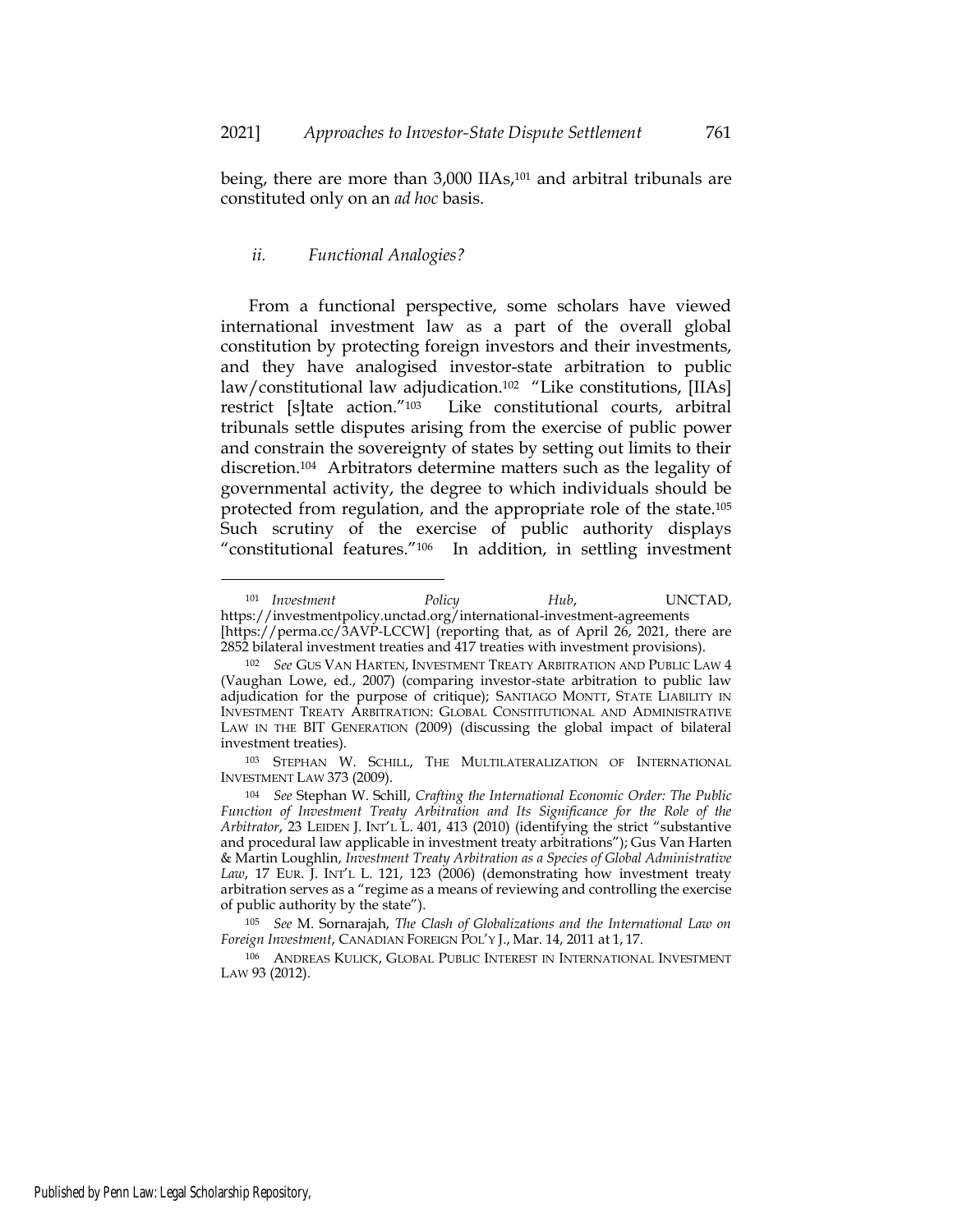disputes, arbitrators often borrow key constitutional law principles that guide the conduct of public administrations—such as reasonableness, procedural fairness, and efficiency—as useful parameters for evaluating the conduct of states and assessing their compliance with relevant investment treaties.107 Investment arbitrations can (and have) touch(ed) upon key constitutional interests, dealing with questions relating to the protection of cultural heritage, public health, and other fundamental interests and values.<sup>108</sup>

However, the substance of investor-state arbitration differs from that of constitutional adjudication for multiple reasons. Investorstate arbitration is a creature of international law. Like other international law instruments, IIAs limit state sovereignty.<sup>109</sup> Like other international courts and tribunals, investment tribunals review state compliance with international law. Therefore, the question as to whether this, in and of itself, renders any particular field or institution of international law as "constitutional" remains an open one. Arguably, the fact that IIAs constrain regulatory autonomy cannot be determinative of the "constitutionalisation" of arbitral tribunals.

Constitutions are comprehensive instruments that encapsulate the fundamental political choices of a given community. They are the outcome of decades (if not centuries) of historical, political, and social struggles. They embody a pact among citizens and necessarily include a balance among different interests. Comparative constitutional studies show that states balance similar interests in different ways, based on different cultures, traditions, and customs. In contrast, most IIAs are short instruments, which are sometimes negotiated by the executive power of given states,<sup>110</sup> but they are more often unilaterally drafted and imposed by

<sup>107</sup> *See* Van Harten & Loughlin, *supra* note 104, at 146 (exploring the standards of investment tribunals).

<sup>108</sup> *See generally* INVESTMENT LAW WITHIN INTERNATIONAL LAW: INTEGRATIONIST PERSPECTIVES (Freya Baetens ed., 2013) (discussing the interplay between international investment law and international law).

<sup>109</sup> *See* Guntrip, *supra* note 14, at 829-30.

<sup>110</sup> Mila Versteeg, *Understanding the Third Wave of Judicial Review: Afterword to the Foreword by Doreen Lustig and J. H. H. Weiler*, 17 INT'L J. CONST. L. 10, 14 (2019) ("[A] growing number of countries [including the European Union and the United States] require legislative approval of treaties prior to their ratification . . . thereby boosting the treaties' democratic credentials.").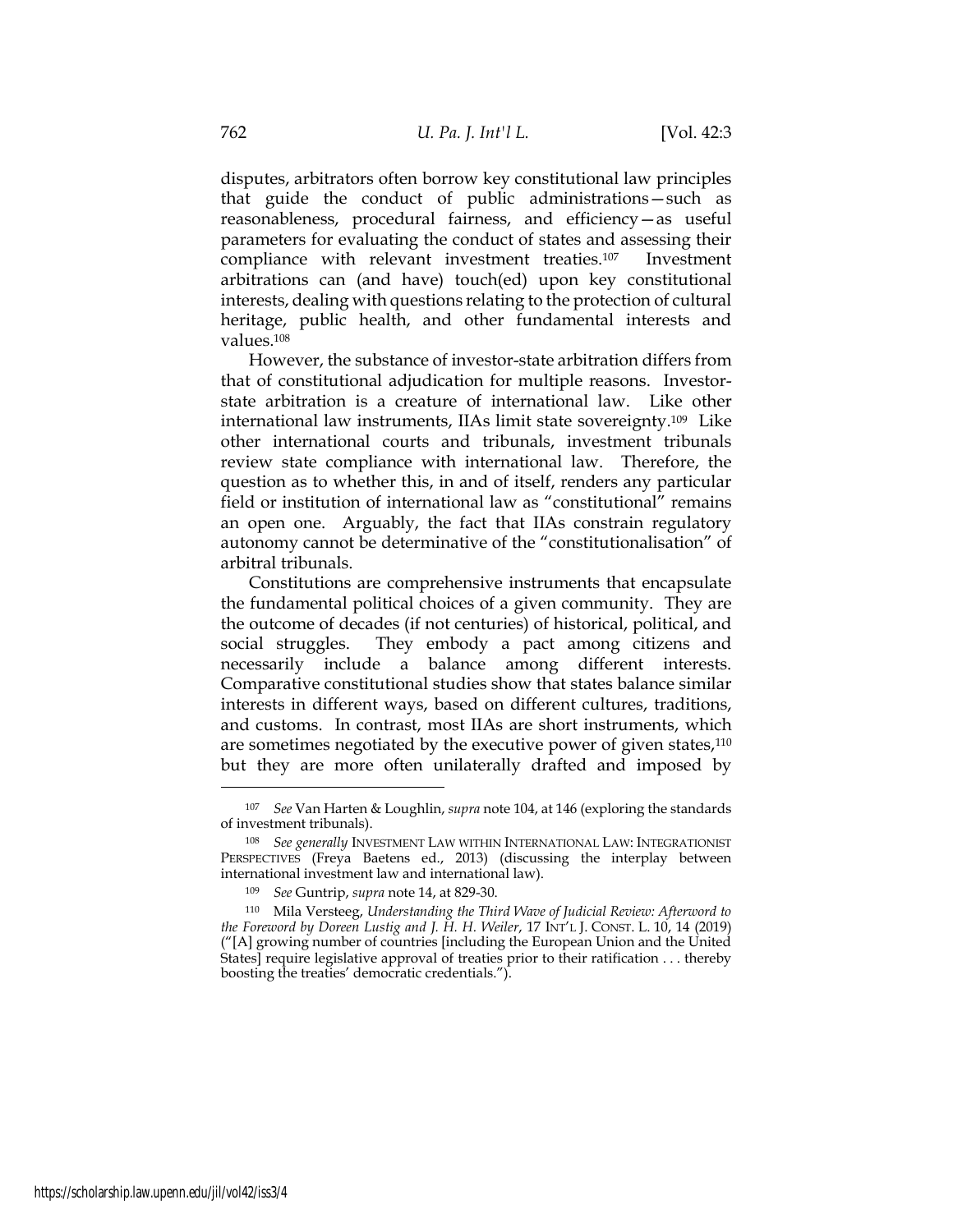powerful capital-exporting states as so-called "boilerplate treaties."<sup>111</sup> IIAs often have concurring objectives, including those of promoting peaceful and prosperous relations among nations, protecting foreign investments, and promoting the (sustainable) development of the host state. Yet, they do not provide the adjudicator with a complete value system as do constitutions. Rather, they provide a recurring range of clauses concerning such topics as protection against unlawful expropriation, fair and equitable treatment, and non-discrimination. They usually say little about how to balance economic interests and non-economic values, including fundamental human rights. In other words, they do not provide a complete value system, at least for the time being. International investment law remains a specialised regime of international law. Only recently have some agreements included a range of policy concerns at length, even including reference to selected human rights, such as labour rights.<sup>112</sup>

While constitutional courts "paradigmatically govern and unite all aspects of the common good . . . for all persons subject to their authority,"<sup>113</sup> arbitral tribunals have a more "monothematic" jurisdiction, in that they focus mainly on settling disputes between the foreign investor and the host state, "affording protection to foreign investments" and promoting the (sustainable) development of the host state.<sup>114</sup> While constitutional courts have a broad jurisdiction and "the formal or effective power to coordinate various sectors into a single coherent fabric of law,"<sup>115</sup> arbitral tribunals have jurisdiction over investment-related disputes only.

While constitutional law is the product of a political context and expresses the political choices of a given state, investor-state arbitration aims to depoliticise disputes between foreign investors

<sup>111</sup> *See* JONATHAN BONNITCHA, LAUGE N. SKOVGAARD POULSEN & MICHAEL WAIBEL, THE POLITICAL ECONOMY OF THE INVESTMENT TREATY REGIME 224-25 (2017).

<sup>112</sup> *See generally* Andrew Newcombe, General Exceptions in International Agreements (2008), https://www.biicl.org/files/3866\_andrew\_newcombe.pdf [https://perma.cc/C85L-ZXXQ].

<sup>113</sup> Paolo G. Carozza, *The Problematic Applicability of Subsidiarity to International Law and Institutions*, 61 AM. J. JURIS. 51, 59 (2016).

<sup>114</sup> Federico Ortino, *Investment Treaties, Sustainable Development and Reasonableness Review: A Case Against Strict Proportionality Balancing*, 30 LEIDEN J. INT'L L. 71, 91 (2017).

<sup>115</sup> Carozza, *supra* note 113, at 59.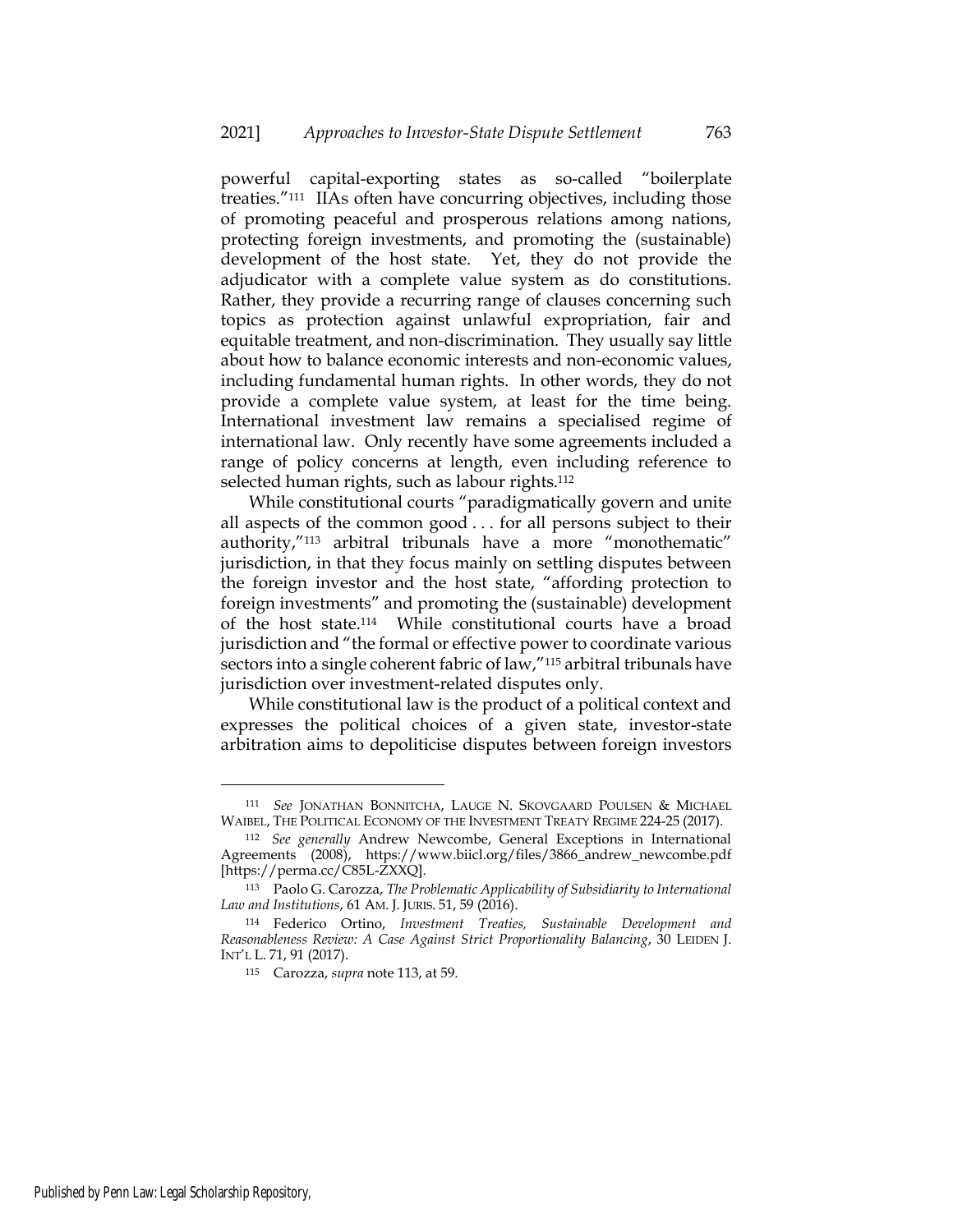and host states.<sup>116</sup> It constitutes a rule-based dispute-settlement mechanism for resolving investment disputes that aims to shield such disputes from power politics and insulate them from the diplomatic relations between states.

In theory, the depoliticisation of investment disputes benefits foreign investors, the host state, and the home state.<sup>117</sup> First, foreign investors no longer depend on diplomatic protection to defend their interests against the host state.<sup>118</sup> Rather, they can bring claims directly against the host state and make strategic choices in the conduct of the proceedings. In this regard, investor-state arbitration can facilitate access to justice for foreign investors and provide a forum for the settlement of investment disputes.<sup>119</sup> Investor-state arbitration can be necessary to render meaningful the substantive investment treaty provisions.<sup>120</sup> Second, the depoliticisation of investment disputes can protect the host state by reducing the interference of the home country in the domestic affairs of the host state.<sup>121</sup> It can prevent or "limit unwelcome diplomatic, economic and perhaps military pressure from strong States whose nationals believe they have been injured."<sup>122</sup> Third, the depoliticisation of investment disputes can also protect the home state in that it no longer "ha[s]to become embroiled in investor-state disputes."<sup>123</sup>

In practice, whether arbitral tribunals have accomplished such depoliticisation or whether they have remained subject to some level of power politics remains open to debate. Nonetheless, unlike constitutional courts, arbitral tribunals have a limited mandate—

<sup>123</sup> Roberts, *supra* note 117, at 390.

<sup>116</sup> *See* Sergio Puig, *No Right without a Remedy: Foundations of Investor-State Arbitration*, 35 U. PA. J. INT'L L. 829, 848 (2014).

<sup>117</sup> *See* Anthea Roberts, *Triangular Treaties: The Extent and Limits of Investment Treaty Rights*, 56 HARV. INT'L L.J. 353, 389-90 (2015).

<sup>118</sup> *See* Puig, *supra* note 116, at 844.

<sup>119</sup> Francesco Francioni, *Access to Justice, Denial of Justice and International Investment Law*, 20 EUR. J. INT'L L. 729, 729 (2009).

<sup>120</sup> *See* Thomas W. Wälde, *The "Umbrella" (or Sanctity of Contract/Pacta Sunt Servanda) Clause in Investment Arbitration: A Comment on Original Intentions and Recent Cases*, TRANSNAT'L DISP. MGMT., Oct. 2014, at 1.

<sup>121</sup> *See* Roberts, *supra* note 117, at 389-91.

<sup>122</sup> Joost Pauwelyn, *At the Edge of Chaos?: Foreign Investment Law as a Complex Adaptive System, How It Emerged and How It Can Be Reformed*, 29 ICSID REV.— FOREIGN INV. L.J. 372, 404 (2014).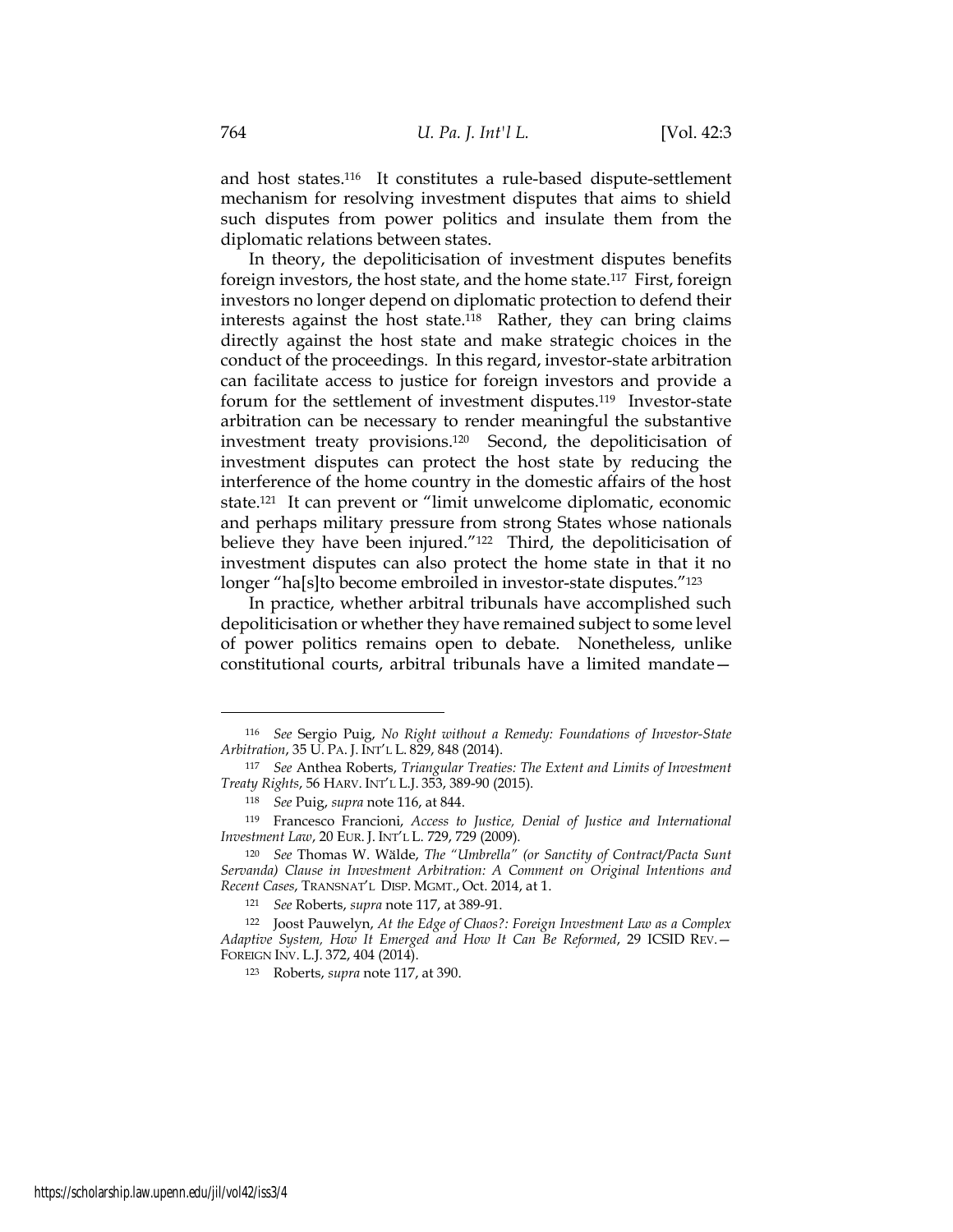that is, to arbitrate legal disputes arising directly out of a foreign investment.<sup>124</sup>

Moreover, while constitutions generally recognise a range of individual rights, the literature is divided on the question of whether IIAs recognise individual rights or whether they remain traditional state-to-state international instruments. In other words, to whom are investment treaty obligations owed? Do investors have rights under IIAs? If so, what is the nature of their entitlements? These questions remain unsettled.125 For Anthea Roberts, "[i]nvestment treaties should be reconceptualized as triangular treaties, i.e., agreements between sovereign states that create enforceable rights for investors as non-sovereign, third-party beneficiaries."126 Others point out that international treaties can confer individual rights and that "[i]nvestment treaties . . . adopt terminology consistent with the vesting of rights in foreign nationals and legal entities directly."<sup>127</sup> Some scholars have questioned whether IIAs that prescribe investor-state arbitration grant foreign investors truly substantive rights.128 Rather, they argue that investors hold mere procedural rights.129 The jurisprudence is divided. Some arbitral tribunals have held the view that IIAs create substantive inter-state obligations but do not provide individual substantive rights.130 Other tribunals have come to opposite conclusions.<sup>131</sup>

<sup>124</sup> Convention on the Settlement of Investment Disputes between States and Nationals of Other States art. 25, Mar. 18, 1965, 575 U.N.T.S. 159.

<sup>125</sup> *See* FILIP BALCERZAK, INVESTOR-STATE ARBITRATION AND HUMAN RIGHTS 237- 38 (2017); *see also* Francisco González de Cossío, *Investment Protection Rights: Substantive or Procedural?*, 26 ICSID REV.—FOREIGN INV. L.J. 107, 122 (2011) ("not only can *reasonable* minds differ, but *brilliant* minds [sic] too").

<sup>126</sup> Roberts, *supra* note 117, at 353.

<sup>127</sup> Zachary Douglas, *The Hybrid Foundations of Investment Treaty Arbitration*, 74 BRIT. Y.B. INT'L L. 151, 183 (2004).

<sup>128</sup> *See* Caroline Foster, *A New Stratosphere? Investment Treaty Arbitration as 'Internationalized Public Law,'* 64 INT'L & COMP. L.Q. 461, 474-76 (2015).

<sup>129</sup> *Id.* at 474-75.

<sup>130</sup> *E.g.,* Archer Daniels Midland Co. v. United Mexican States, ICSID Case No. ARB(AF)/04/05, Award, ¶ 157-58 (Nov. 21, 2007).

<sup>131</sup> *See, e.g.,* Corn Products Int'l, Inc. v. United Mexican States, ICSID Case No. ARB(AF)/04/01, Decision on Responsibility, ¶ 167 (Jan. 15, 2008) (finding that NAFTA confers substantive rights on investors).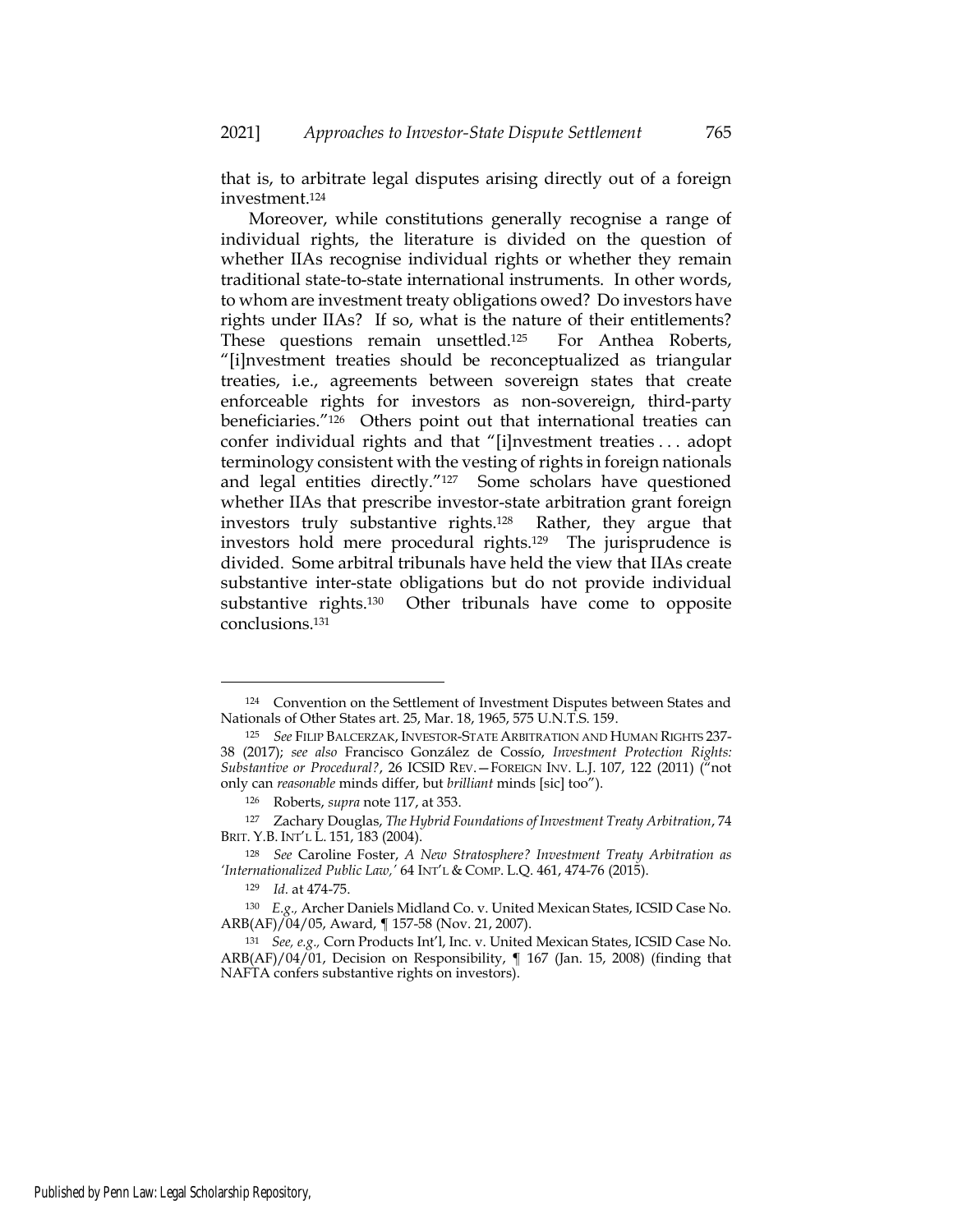Finally, even the remedies are different. "[C]onstitutional court[s] may have the power to strike down norms [they] deem[] unconstitutional—a power international investor-state arbitral tribunals lack. On the other hand, international investment law may allow investors to claim damages in circumstances where national law provides no remedy" due to the principle of the separation of powers.<sup>132</sup>

#### *iii. Conclusions*

In conclusion, despite functional analogies, arbitral tribunals are not global constitutional courts. Whether international law in general, and international investment law in particular,<sup>133</sup> have undergone processes of constitutionalisation remains an open question. It seems that both international investment law and investment treaty arbitration currently lack constitutional density. At the procedural level, as mentioned above, while there are some elements of functional analogy, there certainly is no equivalence between constitutional adjudication and investor-state arbitration for the time being. As previously illustrated, arbitral tribunals and constitutional courts have different structural and functional features.

With regard to the question of whether the system should be constitutionalized, there is a risk that arbitrators favour a Western type of "constitution" centered on property rights and procedural guarantees, entrench neoliberal policies, and prevent exploration of alternative relationships between states, foreign investors, and local communities. However, the fact that international investment law lacks constitutional density does not mean that it cannot acquire this trait in the future through treaty-making,<sup>134</sup> via the inclusion of non-

<sup>132</sup> Lorenzo Cotula, *Democracy and International Investment Law*, 30 LEIDEN J. INT'L L. 351, 359 (2017).

<sup>133</sup> *See, e.g.*, Behrens, *supra* note 55 (arguing that there are elements of constitutionalisation in investor-state arbitration).

<sup>134</sup> *See, e.g.,* Gus Van Harten, *The European Commission and UNCTAD Reform Agendas: Do They Ensure Independence, Openness, and Fairness in Investor-State Arbitration?*, *in* SHIFTING PARADIGMS IN INTERNATIONAL INVESTMENT LAW: MORE BALANCED, LESS ISOLATED, INCREASINGLY DIVERSIFIED 128 (Steffen Hindelang & Markus Krajewski eds., 2016).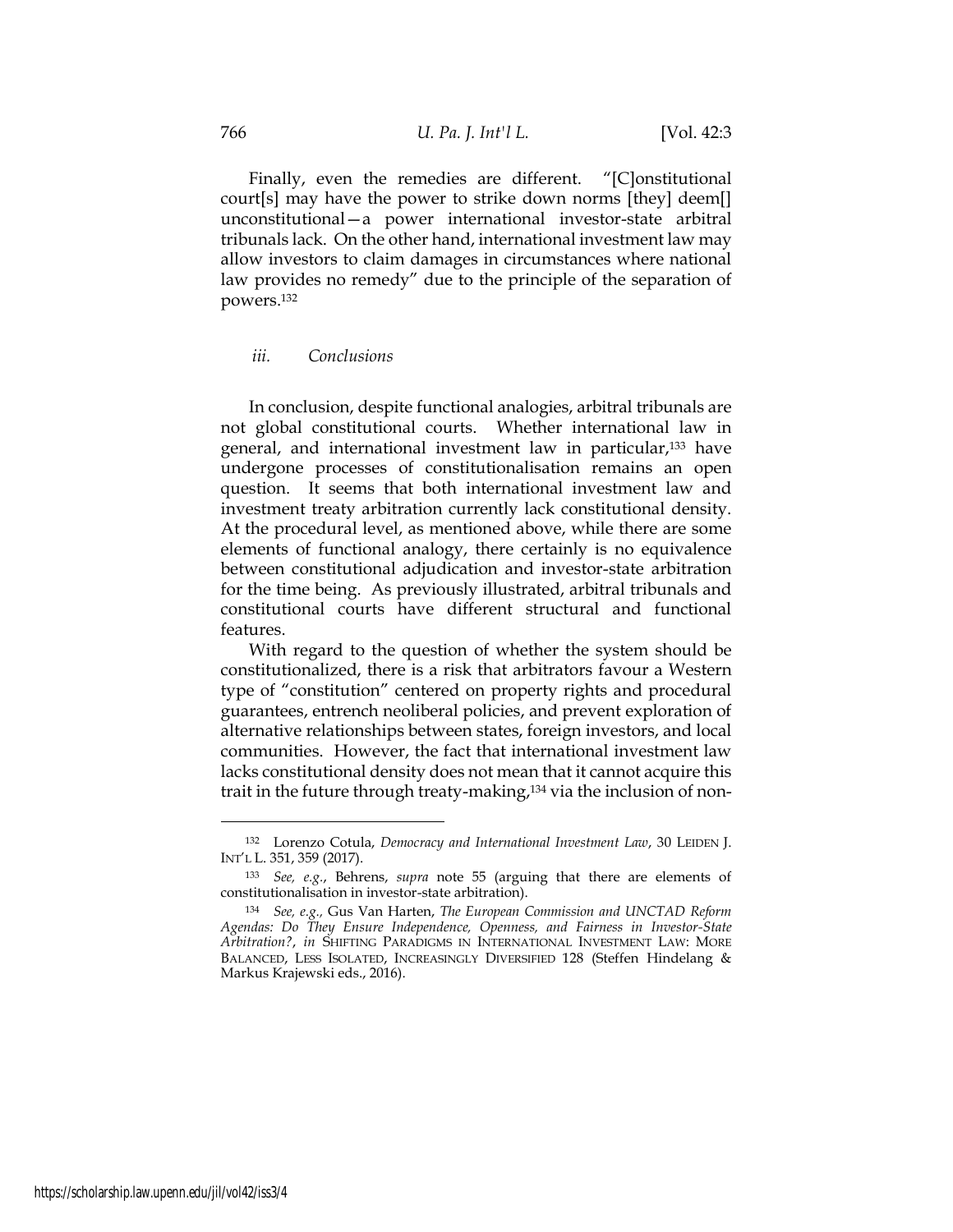economic considerations in the preambles and text of IIAs.<sup>135</sup> This would not necessarily be sufficient to turn IIAs into constitutional agreements, but it would certainly humanise them; and such humanisation seems to reflect a common objective of both international lawyers and constitutionalists, as well as industrialised and developing countries. For the reasons examined previously, and for the time being, investment treaty arbitration seems more similar to other international dispute settlement mechanisms than to constitutional adjudication.

# III. ARE ARBITRAL TRIBUNALS ENGAGING IN A DIALOGUE WITH CONSTITUTIONAL COURTS?

After having clarified that arbitral tribunals are not constitutional courts and that they have different structural and substantive features, and having examined the pitfalls of a constitutionalist approach to international investment law and arbitration, it seems appropriate to investigate the promises of constitutional theory. Can constitutional theory remain useful in investigating international investment law and arbitration? In particular, this Part argues that not only is dialogue between arbitral tribunals and constitutional courts feasible, but it is also useful and desirable. Both constitutionalists and international lawyers argue for a humanisation of international investment law and support some reforms of the system. Both sets of scholars suggest that arbitrators should consider non-economic values in the settlement of investment disputes. At least one of the sources of international law, i.e., general principles of law, can have a domestic *gestalt*: principles of comparative constitutional law can be a source of

<sup>135</sup> *See* Stephan Schill, *Towards a Constitutional Law Framework for Investment Law Reform*, EJIL: TALK! (Jan. 5, 2015), [https://www.ejiltalk.org/towards-a](https://www.ejiltalk.org/towards-a-constitutional-law-framework-for-investment-law-reform/)[constitutional-law-framework-for-investment-law-reform/](https://www.ejiltalk.org/towards-a-constitutional-law-framework-for-investment-law-reform/)

<sup>[</sup>https://perma.cc/XN7V-4UFP] ("perspective is mandated for the European Union (EU) by Article 21 TEU[,] which requires the EU's external action to be guided by its own constitutional principles, namely 'democracy, the rule of law, the universality and indivisibility of human rights and fundamental freedoms, respect for human dignity, the principles of equality and solidarity, and respect for the principles of the United Nations Charter and international law'").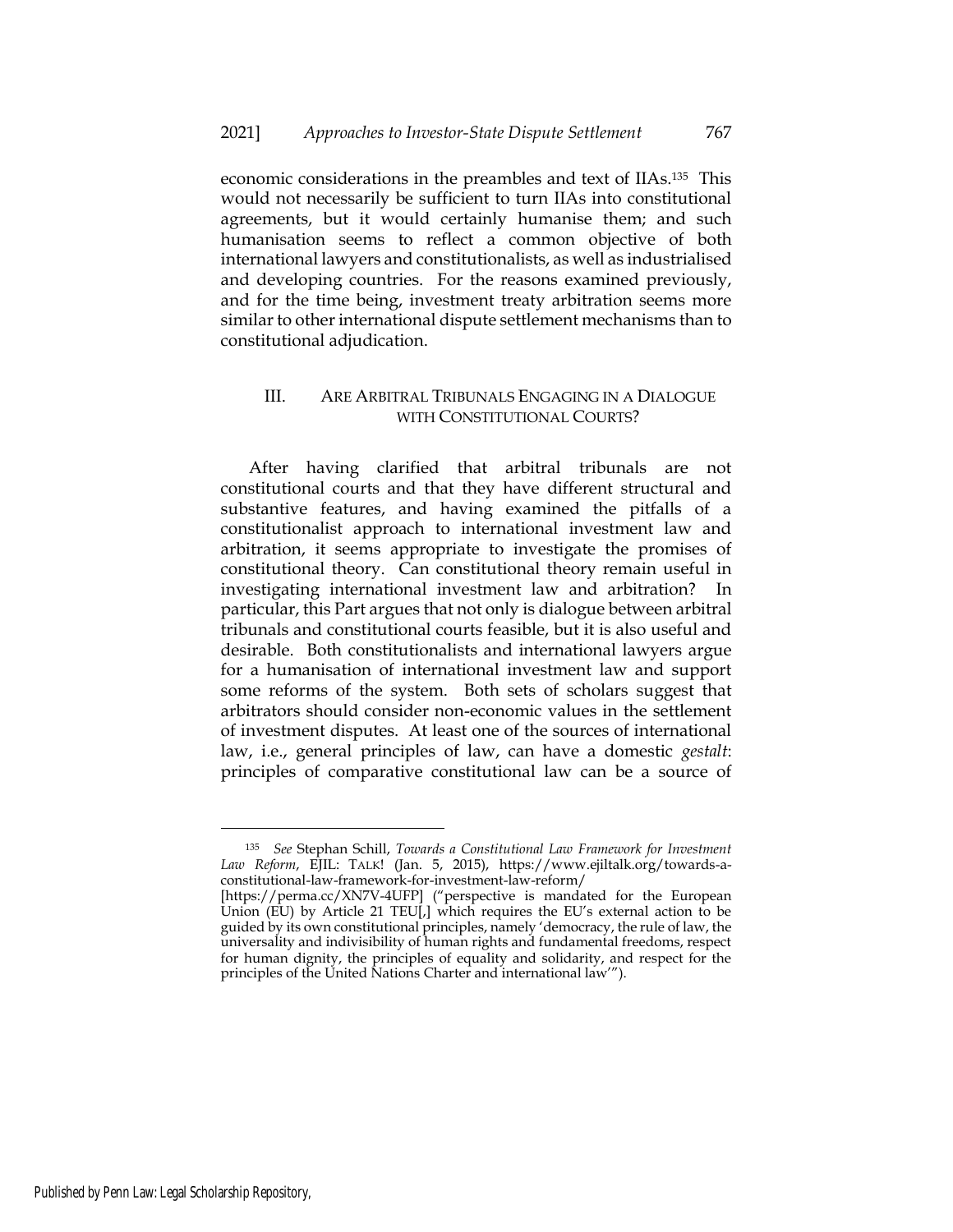international law.<sup>136</sup> This is the point where constitutionalists and international lawyers converge to such a significant extent as to make the boundaries between the fields almost indistinguishable. Therefore, it is argued in this section that fruitful dialogue can take place between constitutional adjudication and investor-state arbitration. After briefly examining the tenet of international law requiring states to comply with international law even if doing so were in conflict with constitutional law, the section examines the way constitutional theory can influence and has influenced areas of international investment law.

As mentioned, a traditional tenet of international law requires states to comply with international law, even if doing so would be in conflict with constitutional law.<sup>137</sup> It is also a "self-evident" principle in international law that states that have contracted valid international obligations are "bound to make in [their] legislation such modifications as may be necessary to ensure the fulfilment of the obligations undertaken."<sup>138</sup> In some cases, international investment law has spurred domestic constitutional reform—for instance, requiring a stronger protection of property rights.<sup>139</sup>

<sup>138</sup> Exchange of Greek and Turkish Populations, Greece v. Turkey, Advisory Opinion, 1925 P.C.I.J. (ser. B) No. 10, ¶ 52 (Feb. 21).

<sup>136</sup> *Id.* (suggesting that "[t]hese principles could be used not only to provide a more balanced interpretation of investment treaties . . . but also to structure a global investment law reform agenda").

<sup>137</sup> Treatment of Polish Nationals and Other Persons of Polish Origin or Speech in Danzig Territory, Advisory Opinion, 1932 P.C.I.J. (ser. A/B) No. 44, ¶¶ 62-63 (Feb. 4) ("[A] State cannot adduce as against another State its own Constitution with a view to evading obligations incumbent upon it under international law or treaties in force. . . . The application of the Danzig Constitution may . . . result in the violation of an international obligation incumbent on Danzig towards Poland, whether under treaty stipulations or under general international law.... However, in cases of such a nature, it is not the Constitution and other laws, as such, but the international obligation that gives rise to the responsibility of the Free City.")

<sup>139</sup> *See* CONSTITUCIÓN POLÍTICA DE COLOMBIA [C.P.] art. 58; Juliana Gomez, Foreign Direct Investment in Colombia. Does the Colombian General Regime for Foreign Direct Investment Comply with the International Standards? 56 (Dec. 1, 2001) (L.L.M. Thesis, University of Georgia School of Law), (L.L.M. Thesis, University of Georgia School of Law), https://digitalcommons.law.uga.edu/cgi/viewcontent.cgi?article=1017&context =stu\_llm [https://perma.cc/UQ9U-6H4W] (pointing out that in 1999, Article 58 of the Colombian Constitution was modified, repealing the provision that permitted the government to expropriate private property for equity reasons without compensation because expropriation without compensation discouraged prospective investors to invest in Colombia).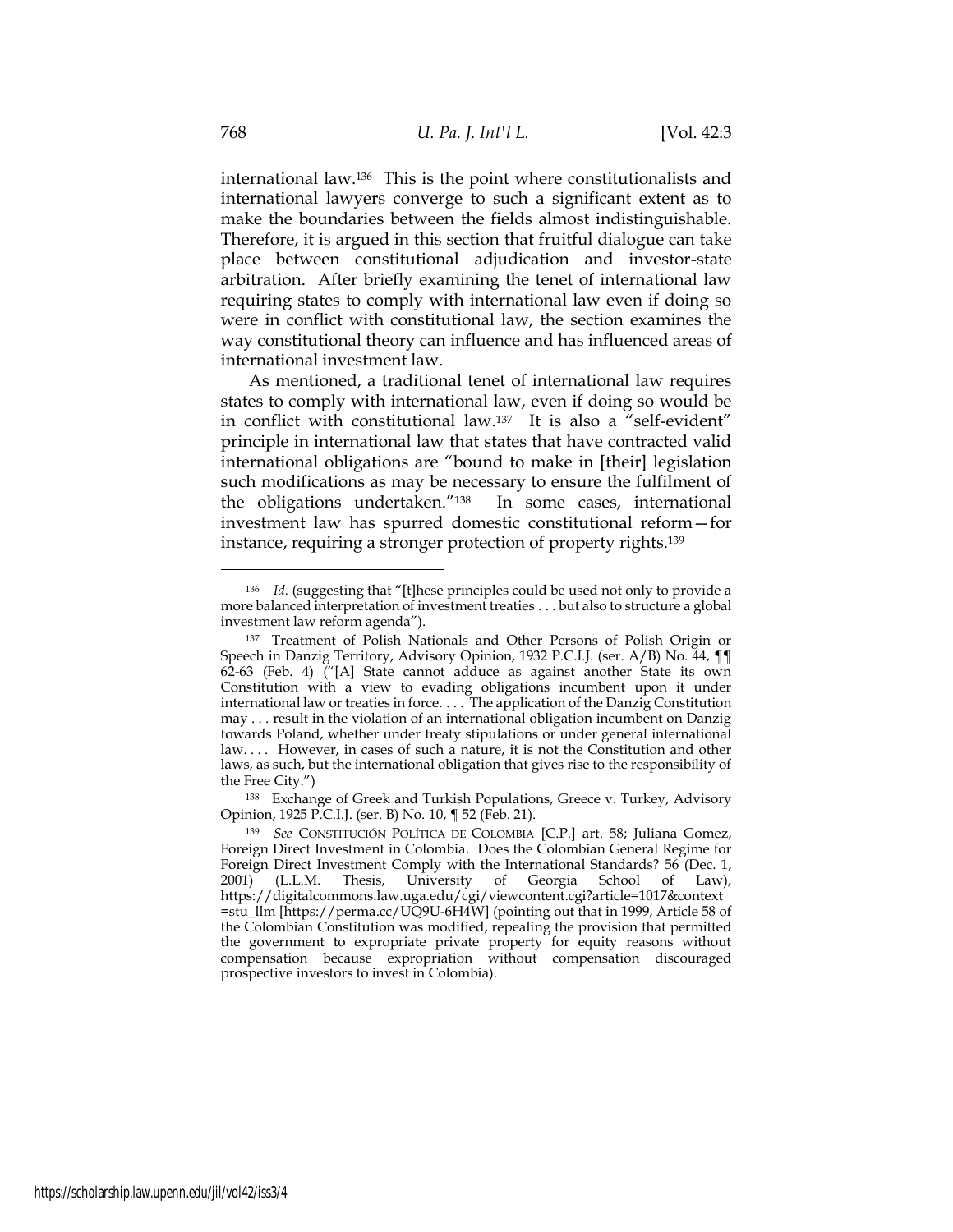However, constitutional law principles can influence and have influenced areas of international investment law. The interaction between constitutional adjudication and investor-state arbitration has been particularly fruitful, and it is the focus of this section. Such interaction has occurred in five different ways: first, treaty-makers have deliberately borrowed given legal tools from constitutional jurisprudence, thus enabling arbitrators to use some constitutional language in interpreting treaty provisions; second, arbitral tribunals have referred to the decisions of constitutional courts; third, constitutional principles can become general principles of international law or even customary international law under certain circumstances; fourth, arbitral tribunals also adjudicate on the compliance of constitutional law with international investment law; finally, domestic courts have also challenged the authority of arbitral tribunals by adjudicating on the constitutionality of IIAs, and this has given rise to ongoing power struggles.<sup>140</sup> This Section briefly examines these various types of interaction between constitutional adjudication and investor-state arbitration, dividing these into three principal categories: (1) legal transplants and cross pollination; (2) general principles of law; and (3) reciprocal checks and balances.

# *a. Legal Transplants and Cross-Pollination*

The first two types of interaction between constitutional adjudication and investor-state arbitration, legal transplants and cross-pollination, often take place hand in hand, as one type of interaction can anticipate the other. First, treaty-makers have transplanted constitutional ideas, not only as articulated in domestic constitutions, but also as developed by constitutional courts, into international investment treaties.141 For instance, the provisions against indirect expropriation in a number of IIAs—most notably

<sup>140</sup> *See infra* Section III.c.

<sup>141</sup> George A. Bermann, *Comparative Law and International Organizations, in* THE CAMBRIDGE COMPANION TO COMPARATIVE LAW 241, 249 (Mauro Bussani & Ugo Mattei eds., 2012) ("The treaty drafters [of the European Union] most certainly canvassed the domestic systems of both the member states and non-member states . . . in crafting a judicial architecture.").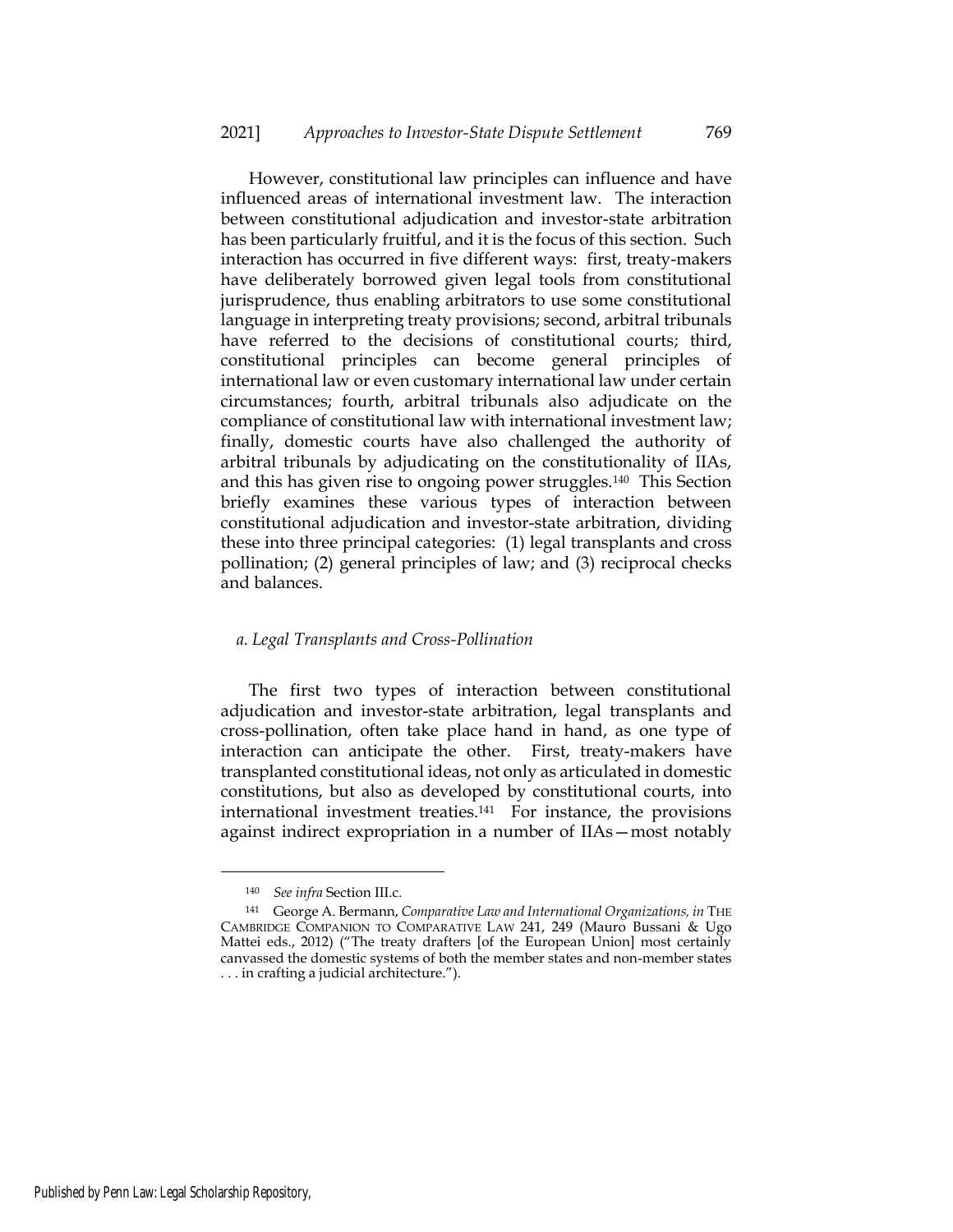the US Model BIT—derive from U.S. constitutional adjudication, specifically, the *Penn Central* test, articulated by the United States Supreme Court.<sup>142</sup> In parallel, as the 2012 U.S. Model BIT often serves as a template in investment treaty negotiations, the *Lex Americana* has become the gold standard in the field.143 This process has not been uncontroversial or uncontested. Some commentators have argued that the extensive protection granted to investors' rights amounts to an extraterritorial application of the Fifth Amendment of the United States Constitution.<sup>144</sup>

Second, arbitral tribunals have relied on the jurisprudence of constitutional courts for functional reasons, such as understanding the meaning of treaty provisions, identifying general principles of law, and filling a gap in a particular law.<sup>145</sup> When adjudicators face

<sup>145</sup> *See, e.g.*, Grand River Enterprises Six Nations, Ltd. v. United States of America, ICSID Case No. UNCT/14/2, Award, ¶ 134 (Jan. 12, 2011) ("The Respondent cited in this regard multiple decisions by both U.S and Canadian courts holding that the Jay Treaty does not authorize indigenous persons' duty-free passage of commercial goods."); *Id.* ¶ 137 ("In the Tribunal's understanding, U.S. federal Indian law is a complex and not altogether consistent mixture of constitutional provisions, federal statutes, and judicial decisions by the U.S. Supreme Court and other courts. Determining the contents of that law, and its likely impact on particular types of state regulation, often calls for necessarily uncertain predictions of how future courts will apply past decisions involving

<sup>142</sup> Penn Cent. Transp. Co. v. City of New York, 438 U.S. 104, 124 (1978) (laying out the general guidelines for determining whether a regulatory taking has occurred).

<sup>143</sup> José E. Alvarez, *Evolving BIT, in* INVESTMENT TREATY ARBITRATION AND INTERNATIONAL LAW 12 (Ian A. Laird, Todd Weiler & Nina P. Mocheva eds., 2010).

<sup>144</sup> Vicki Been & Joel C. Beauvais, *The Global Fifth Amendment? NAFTA's Investment Protections and the Misguided Quest for an International "Regulatory Takings" Doctrine*, 78 N.Y.U. L. REV. 30, 30 (2003) ("Despite claims that NAFTA simply 'exports' the U.S. takings standard, the tribunals' interpretations of the expropriation provision have exceeded the substantive scope of U.S. compensation requirements while removing procedural limitations typically imposed on domestic takings claims."); Gregory M. Starner, *Taking a Constitutional Look: NAFTA Chapter 11 as an Extension of Member States' Constitutional Protection of Property*, 33 L. & POL'Y INT'L BUS. 405, 436 (2002) ("The movement towards multilateral free trade regimes will test the international community's commitment to open markets and protecting foreign investment at the expense of state sovereignty."); *see generally* David Schneiderman, *NAFTA's Takings Rule: American Constitutionalism Comes to Canada*, 46 U. TORONTO L.J. 499, 537 (1996) ("Just as trade experts should now become more familiar with American constitutional law principles, so will Canadian constitutionalists have to be equipped to understand the significant reshaping of our background rules which previously were the subject of Canadian constitutional text and convention.").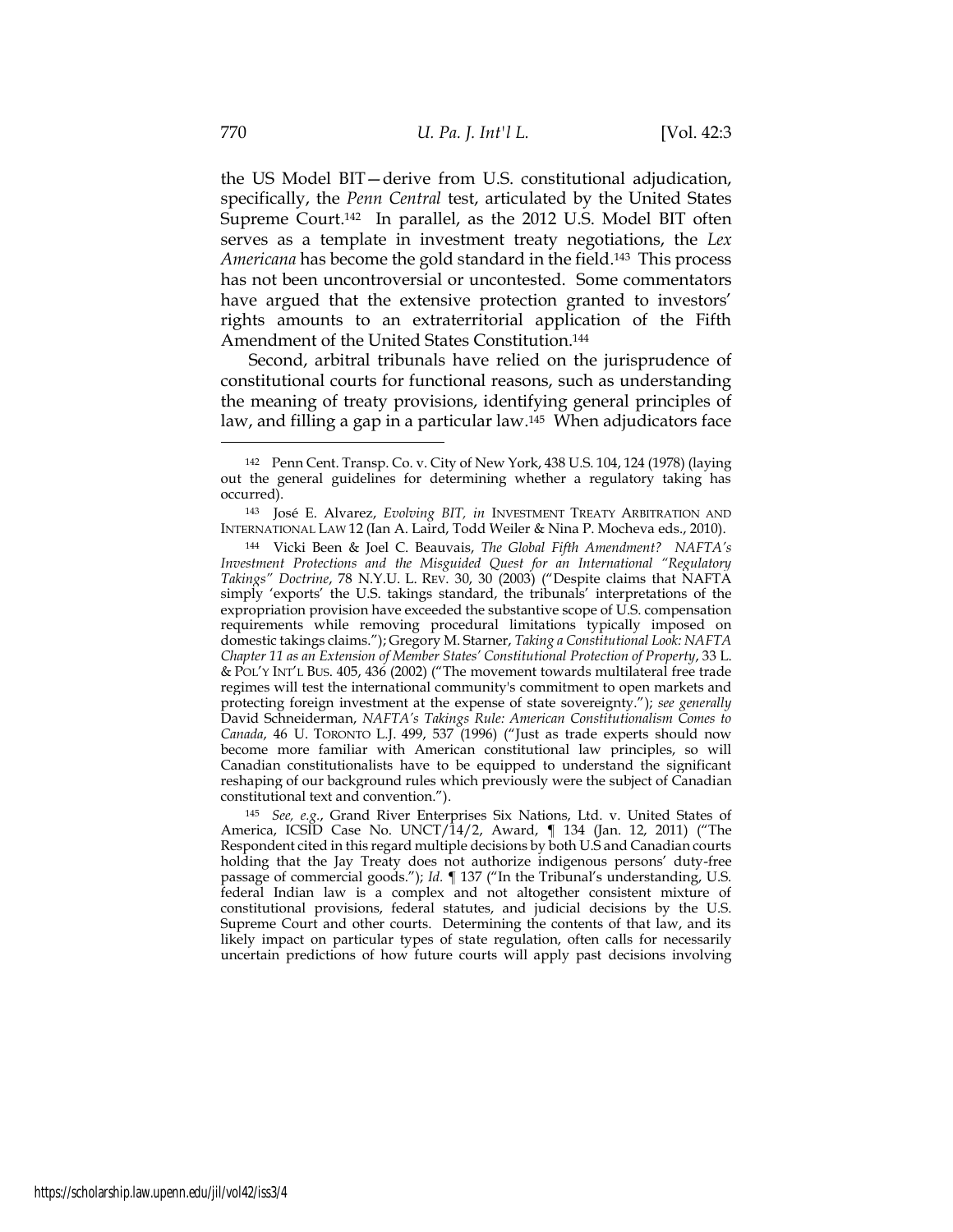particularly difficult cases, resorting to other cases may provide them with useful examples, facilitate their reasoning, and strengthen their perceived legitimacy.<sup>146</sup> The influence of borrowing extends beyond the specific case, as it catalyses gravitation towards certain models that exert dominant influence.<sup>147</sup>

Constitutional ideas elaborated by constitutional courts, such as proportionality, reasonableness, and constitutional standards of review, have migrated from constitutional law to the regional and international sphere, allowing a dialogue between national constitutional courts, on the one hand, and supranational courts and tribunals, on the other.<sup>148</sup> Such dialogue has also given rise to a common lexicon, which nourishes the emergence of commonalities<sup>149</sup> and fosters the circular migration of constitutional ideas from constitutional courts to regional and international fora and then back to constitutional courts.<sup>150</sup>

different settings and different types of state regulation."); Apotex Holdings Inc. v. United States of America, ICSID Case No. ARB(AF)/12/1, Award, ¶ A.37 (Aug. 25, 2014) ("[W]ith the subsequent decision of the US Supreme Court in *BG Group*, the Claimants' concerns as to US law may now seem less well-founded, being based (as they then were) upon the decision of the DC Court of Appeals, since reversed by the US Supreme Court." (citation omitted)); Philip Morris Brands Sàrl v. Oriental Republic of Uruguay, ICSID Case No. ARB/10/7, Award, ¶ 162 (July 8, 2016) (discussing the constitutionality of plain packaging before the Supreme Court of Justice of Uruguay).

<sup>146</sup> *See* Erlend M. Leonhardsen, *Looking for Legitimacy: Exploring Proportionality Analysis in Investment Treaty Arbitration*, 3 J. INT'L DISP. SETTLEMENT 95, 116 (2012).

<sup>147</sup> *See* Colin B. Picker, *International Investment Law: Some Legal Cultural Insights*, *in* REGIONALISM IN INTERNATIONAL INVESTMENT LAW 27, 40-42 (Leon E. Trakman & Nicola W. Ranieri eds., 2013) (noting the influence of international legal culture on the development of the norms of international investment law).

<sup>148</sup> *See generally* VALENTINA VADI, PROPORTIONALITY, REASONABLENESS AND STANDARDS OF REVIEW IN INTERNATIONAL INVESTMENT LAW AND ARBITRATION (2018) (examining the merits and pitfalls of arbitral tribunals' use of the concepts of proportionality and reasonableness to review the compatibility of a state's regulatory actions with its obligations under international investment law).

<sup>149</sup> *See* David Feldman, *Modalities of Internationalisation in Constitutional Law*, 18 EUR. REV. PUB. L. 131 (2006).

<sup>150</sup> Eyal Benvenisti, *Reclaiming Democracy: The Strategic Uses of Foreign and International Law by National Courts*, 102 AM. J. INT'L L. 241, 273 (2008) ("This article has argued that the aspiration to 'speak with one voice' is shared by a growing number of national courts across the globe. But, as opposed to what prevailed only a decade ago, these courts no longer wish to speak with the voice of their governments but, rather, to align their jurisprudence with that of other national courts.").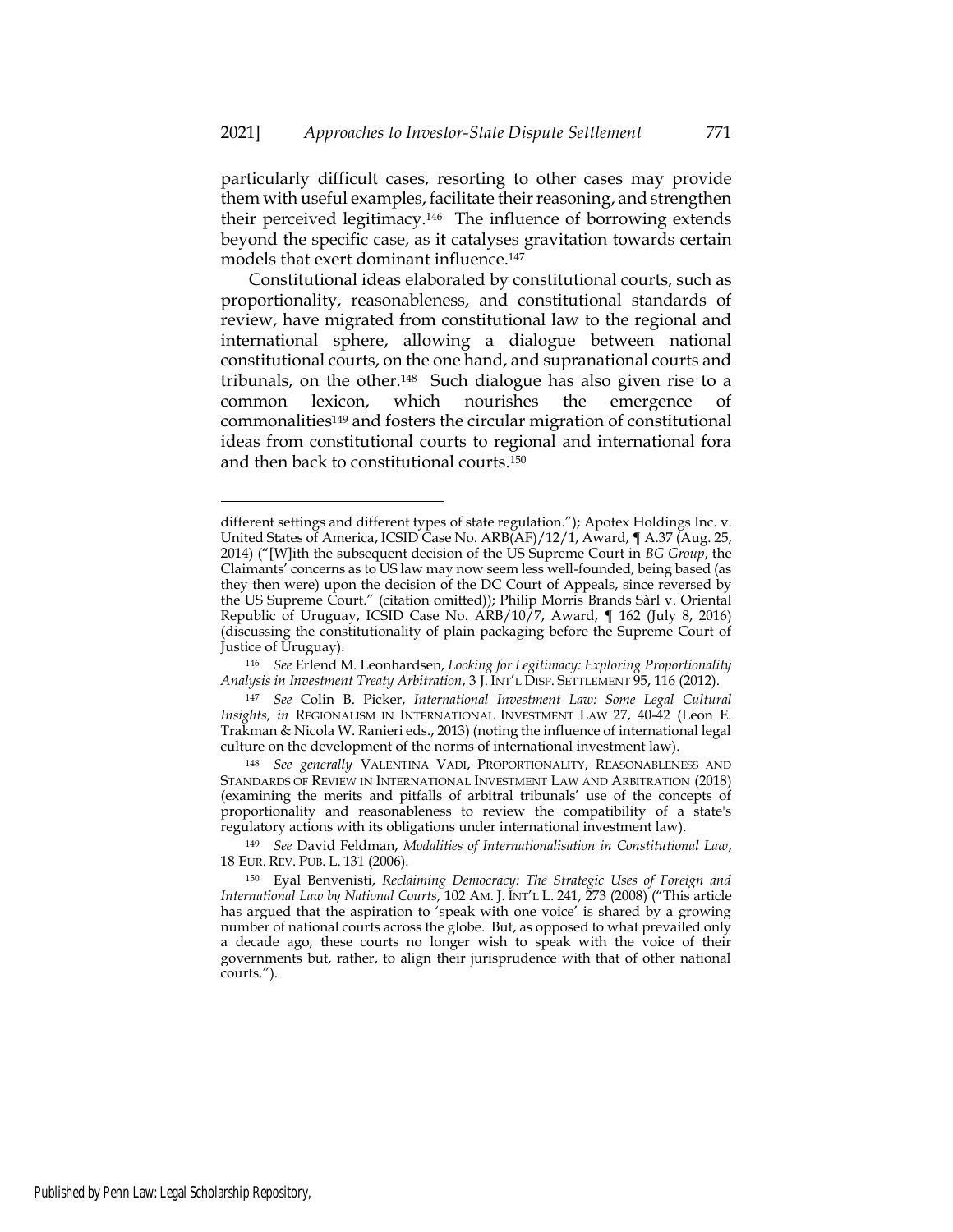Yet, arbitrators often rely on national cases without providing an explanation of why they do so.<sup>151</sup> If arbitrators rely on domestic cases, there is a risk that they "cherry-pick" the cases that they are more familiar with—namely those of the legal systems with which they are acquainted. This possible selection bias increases the risks of importing qualitative models that are not necessarily the best, but rather those that are more familiar to the arbitrators.<sup>152</sup>

#### *b. General Principles of Law*

A third type of interaction between constitutional adjudication and investor-state arbitration can contribute to the emergence of general principles of law. In certain cases, constitutional ideas, as articulated by constitutional courts, can give rise to the coalescence of general principles of international law, thus contributing to the development of international law.

International adjudicators have an important role in the identification of general principles of law.<sup>153</sup> General principles of international law are defined as "a core of legal ideas which are common to all civilized legal systems,"<sup>154</sup> and they are a source of international law.155 They express a belief in a common heritage of

<sup>151</sup> VALENTINA VADI, ANALOGIES IN INTERNATIONAL INVESTMENT LAW AND ARBITRATION 164 (2016) ("In addition, arbitrators may not be given comprehensive evidence of national law, and this, in turn, may leave them likely to rely randomly on readily available cases. Even if inclusive evidence is presented, arbitrators are susceptible to cherry-picking, citing cases they are more familiar with and overlooking others.").

<sup>152</sup> Ran Hirschl, *The Question of Case Selection in Comparative Constitutional Law,* 53 AM. J. COMPAR. L. 125, 153 (2005) ("Despite the tremendous progress in the field over the last decade, *causal inference*—arguably, the ultimate goal of scientific inquiry, quantitative or qualitative, positivist or hermeneutical—remains largely beyond the purview of comparative constitutional law scholarship.").

<sup>153</sup> *See generally* LAURA PINESCHI, GENERAL PRINCIPLES OF LAW: THE ROLE OF THE JUDICIARY (2015) (examining the role played by domestic and international judges in developing legal systems through their interpretation and application of general principles of law).

<sup>154</sup> Rudolph B. Schlesinger, *Research on the General Principles of Law Recognized by Civilized Nations,* 51 AM. J. INT'L L. 734, 739 (1957).

<sup>155</sup> *See* Statute of the International Court of Justice, art. 38 §1(c), June 26, 1945, 59 Stat. 1055; *see also* ANDREA GATTINI, ATTILA TANZI &FILIPPO FONTANELLI, GENERAL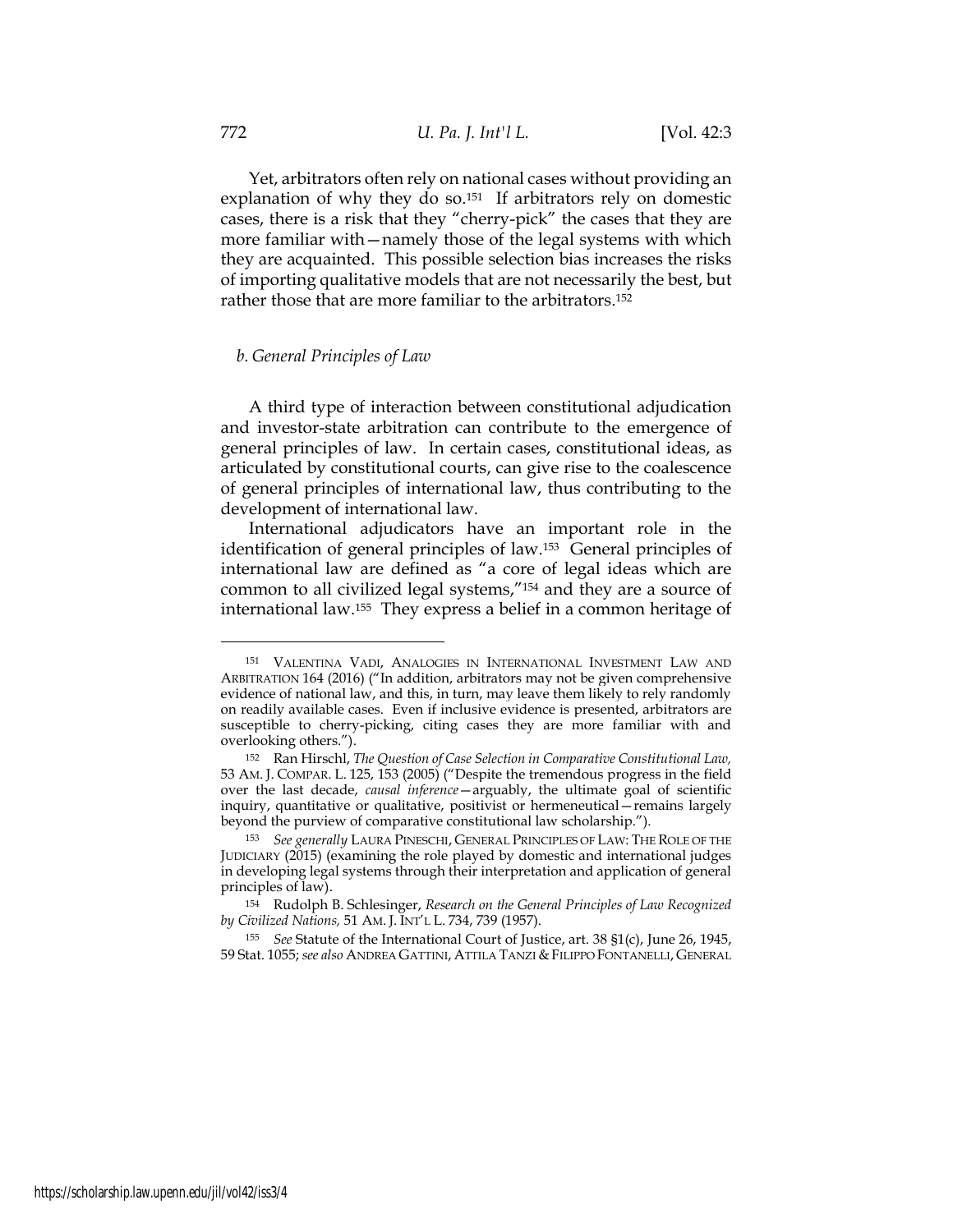international law<sup>156</sup> or common law of humankind,<sup>157</sup> and they contribute to the evolution of international law as a unitary legal system. Often considered a dormant source of international law, general principles of law can revive and govern a certain issue if treaty law and customary law do not govern such an issue.

As is known, investment tribunals do interpret and apply treaties. Nonetheless, because the provisions of such treaties are often vague, and because of *non liquet* (that is, the arbitral duty to rend an award even when the applicable law does not govern a specific issue), arbitrators recur to customary law and general principles of law to fill legal gaps in the applicable law and reach a decision on a specific matter. For instance, in order to ascertain whether the duty to conduct an environmental impact assessment unduly affected investors' rights or, rather, constituted a legitimate exercise of state powers, the *Maffezini* tribunal acknowledged "the general principle that ignorance of the law is no defense."<sup>158</sup> After looking at whether other states also required such assessment, it concluded, referring to Sands' treatise on *General Principles of Environmental Law* that "the Environmental Impact Assessment procedure is fundamental for the adequate protection of the environment and the application of appropriate preventive

PRINCIPLES OF LAW AND INTERNATIONAL INVESTMENT ARBITRATION (2018) (addressing selected general principles of law and assessing their functions in investment arbitration)*; see generally* BIN CHENG, GENERAL PRINCIPLES OF LAW, AS APPLIED BY INTERNATIONAL COURTS AND TRIBUNALS (1953); Tarcisio Gazzini, *General Principles of Law in the Field of Foreign Investment*, 10 J. WORLD INV. & TRADE 103, 103 (2009) ("It is undisputed that 'general principles have acquired a role in the shaping of rules in the area of foreign investment protection' and played 'a prominent role in arbitrations between States and foreign nationals.'" (quoting M. SORNARAJAH, THE INTERNATIONAL LAW OF FOREIGN INVESTMENT 94 (2d ed. 2004) & C. SHREUER, THE ICSID CONVENTION: A COMMENTARY 614 (2001))); Stephan W. Schill, *General Principles of Law and International Investment Law*, *in* INTERNATIONAL INVESTMENT LAW. THE SOURCES OF RIGHTS AND OBLIGATIONS 133, 181 (Tarcisio Gazzini & Eric De Brabandere eds., 2012) ("Overall, general principles of public law thus appear as a potent source of international law that has transformative potential for adapting international investment law and the practice of investor-State arbitration without modifying substance or procedure of the existing international law framework.").

<sup>156</sup> GIORGIO DEL VECCHIO, GENERAL PRINCIPLES OF LAW 11 (1958).

<sup>157</sup> *See* Jeremy Waldron, *Foreign Law and the Modern* Ius Gentium, 119 HARV. L. REV. 129, 132 (2005) (reviewing the historical roots of international law and its impact on jurisprudential developments more generally).

<sup>158</sup> Maffezini v. Kingdom of Spain, ICSID Case No. ARB/97/7, Award, ¶ 70 (Nov. 13, 2000).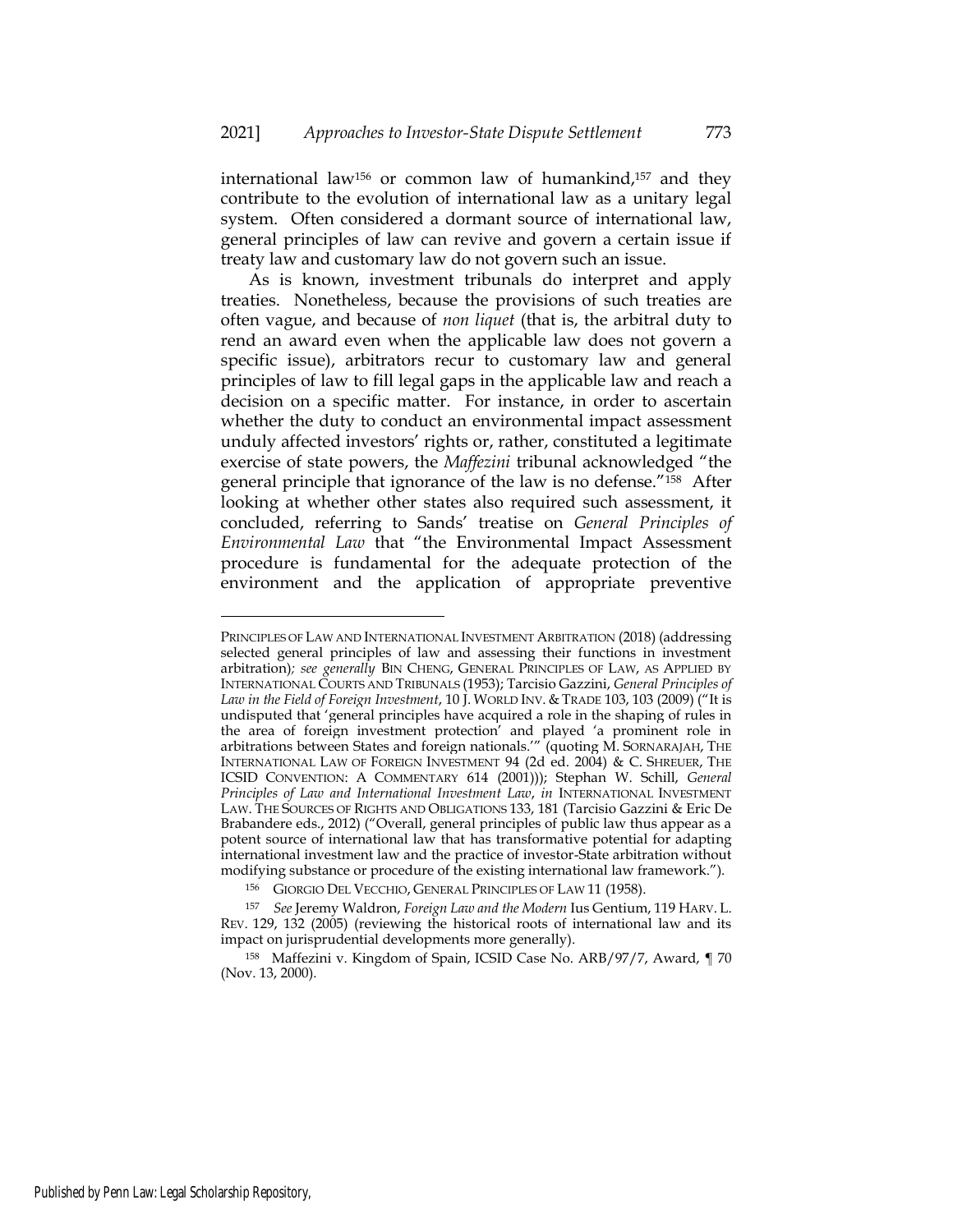measures. This is true, not only under Spanish and [the then-European Economic Community ("EEC") law, which is now European Union] law, but also increasingly so under international law."<sup>159</sup> What is the *gestalt* of general principles of law? General principles of law can indicate: (1) principles that are common to diverse legal systems (thus "having their roots in a local or national *Volkgeist*"); <sup>160</sup> or (2) principles recognised by the international community (transcending national law).<sup>161</sup> An example of a general principle of municipal origin is that of requiring reparation as a consequence of a wrongful act.<sup>162</sup> The concepts of state responsibility and reparation have their historical roots in the civil law doctrines of extra-contractual liability and the remedy of restoring an injured party to the situation which would have prevailed had no injury been sustained (*restitutio in integrum*). Of Roman law origins, such concepts entered into European civil codes and from there successfully migrated to the international plane in the early modern period.163 Examples of general principles of international foundation include, for instance, the principle of nonintervention in national affairs.<sup>164</sup> The international community acknowledges both types of principles—irrespective of their legal origin—as binding.<sup>165</sup>

<sup>165</sup> *Id*.

<sup>159</sup> *Id*. ¶ 67.

<sup>160</sup> Schlesinger, *supra* note 154, at 742.

<sup>161</sup> Christina Voigt, *The Role of General Principles in International Law and Their Relationship to Treaty Law*, 31 RETFÆRD ÅRGANG 3, 3, 7 (2008).

<sup>&</sup>lt;sup>162</sup> Factory at Chorzow (Ger. v Pol.), Claim for Indemnity, The Merits, 1928<br>I.J. (ser. A) No. 17 (Sept. 13), P.C.I.J. (ser. A) No. 17 (Sept. 13), [http://www.worldcourts.com/pcij/eng/decisions/1928.09.13\\_chorzow1.htm](http://www.worldcourts.com/pcij/eng/decisions/1928.09.13_chorzow1.htm) [\[https://perma.cc/HN8L-636N\]](https://perma.cc/HN8L-636N); Opinion in the Lusitania Cases (Ger. v. U.S.), 7 R.I.A.A. 32 (1923), https://legal.un.org/riaa/cases/vol\_VII/32-44.pdf [https://perma.cc/SD88-46WX] (referring to common principles among different legal systems "that remedy must be commensurate with the injury received"); *see also* Factory at Chorzow (Ger. v. Pol.), Judgment, 1927 P.C.I.J. (ser. A) No. 9, ¶ 55  $\text{(July} \quad 26),$ 

[http://www.worldcourts.com/pcij/eng/decisions/1927.07.26\\_chorzow.htm](http://www.worldcourts.com/pcij/eng/decisions/1927.07.26_chorzow.htm) [\[https://perma.cc/3EEP-2LKS\]](https://perma.cc/3EEP-2LKS) ("It is a principle of international law that the breach of an engagement involves an obligation to make reparation . . . .").

<sup>163</sup> *See generally* BORZU SABAHI, COMPENSATION AND RESTITUTION IN INVESTOR-STATE ARBITRATION: PRINCIPLES AND PRACTICE (2011) (tracing the historical origins of the concept of restitution and explaining how private law notions entered into international law).

<sup>164</sup> Voigt, *supra* note 161, at 8.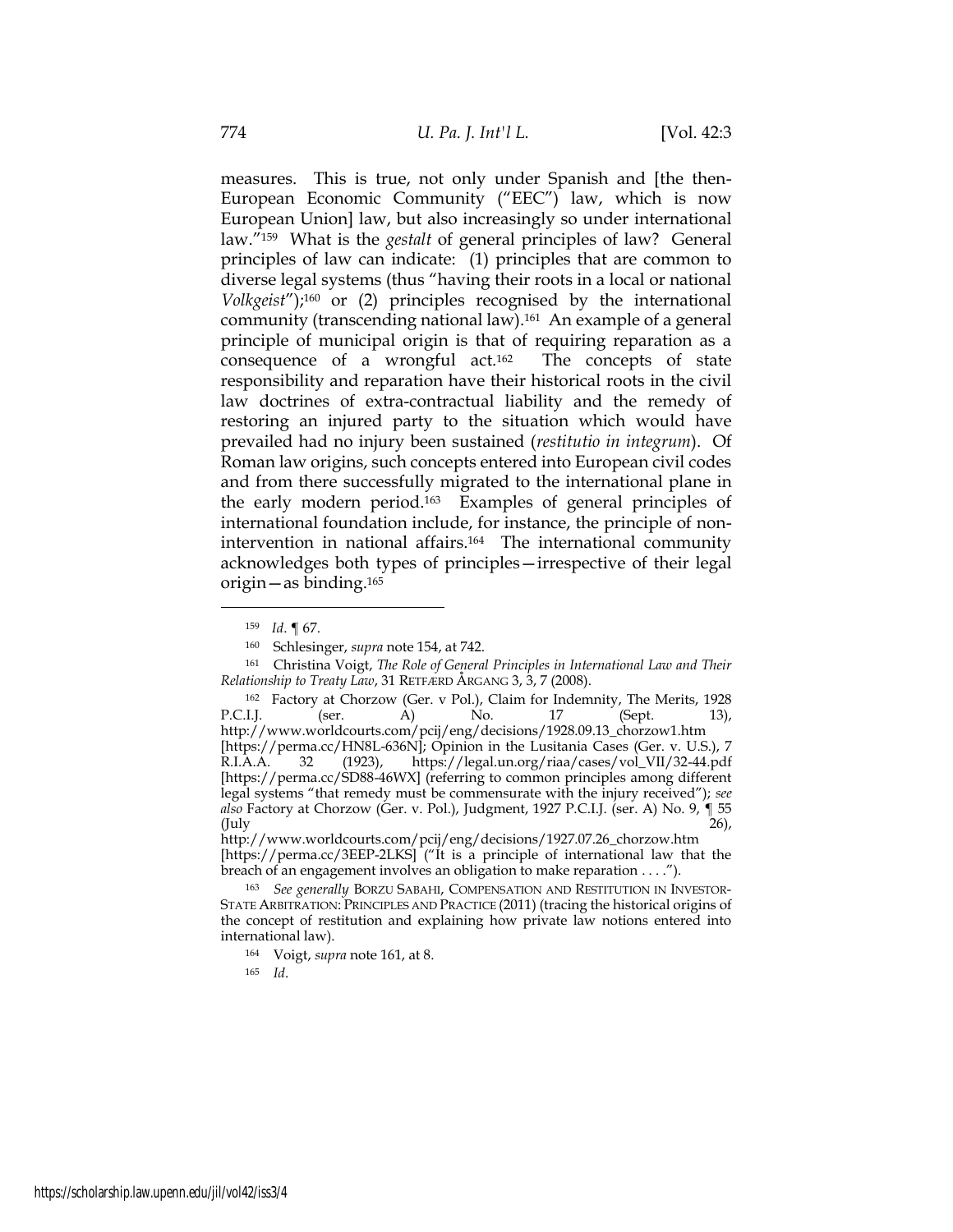The identification of the first type of general principles, those that are common to diverse legal systems, entails two processes: (1) the abstraction of the norm from national constitutions, legislations, and judicial decisions (a vertical process); and (2) the comparison of the national legal systems (a horizontal process) to distil the essence of the legal concept.166 In ascertaining general principles of law, what legal systems should be considered and how? As Fabián Raimondo argues, "[i]f a legal principle derived from national legal systems is going to be part of *international* law, then that legal principle should arguably be more universally recognized."<sup>167</sup>

As mentioned, international adjudicators have an important role in the identification of general principles of law. This is of particular relevance to investment arbitration because general principles can fill the gap left open by short and vague investment treaties. Moreover, if the protection of given non-economic interests—for instance, cultural heritage—were proven to be a general principle of international law, there would not be an obstacle for the adjudicators to interpret investment treaty provisions in light of the existence of these principles.

The international judge should avoid a mechanical transposition of concepts from national law into international proceedings.168 For instance, in *Klöckner v. Cameroon*, although the applicable law was Cameroonian, the Arbitral Tribunal based its decision on the basic "principle of loyalty" in contractual relations, borrowing it from French civil law and noting (without reference) that it also belonged to international law.<sup>169</sup> The Annulment Committee annulled the award, holding that the Arbitral Tribunal had failed to apply the proper law and based its decision "more on a sort of general equity than on positive law."<sup>170</sup> The adoption of "a narrow inquiry, which at best attaches special weight and at worst confines the scope of the

<sup>166</sup> FABIÁN O. RAIMONDO, GENERAL PRINCIPLES OF LAW IN THE DECISIONS OF INTERNATIONAL CRIMINAL COURTS AND TRIBUNALS 1 (2008).

*<sup>167</sup> Id*. at 4.

<sup>168</sup> Prosecutor v. Furundžija, Case No. IT-95-17/1-T, Judgement, ¶ 178 (Int'l Crim. Trib. For the Former Yugoslavia Dec. 10, 1998).

<sup>169</sup> Klöckner v. Cameroon, ICSID Case No. ARB/81/2, Award (Oct. 21, 1983).

<sup>170</sup> *Klöckner v. Cameroon: Decision of the Ad Hoc Committee*, 1 ICSID REV.— FOREIGN INV. L.J. 89, 114, 139 (1986) (noting that "[the Tribunal's] reasoning [is] limited to postulating and not demonstrating the existence of a principle").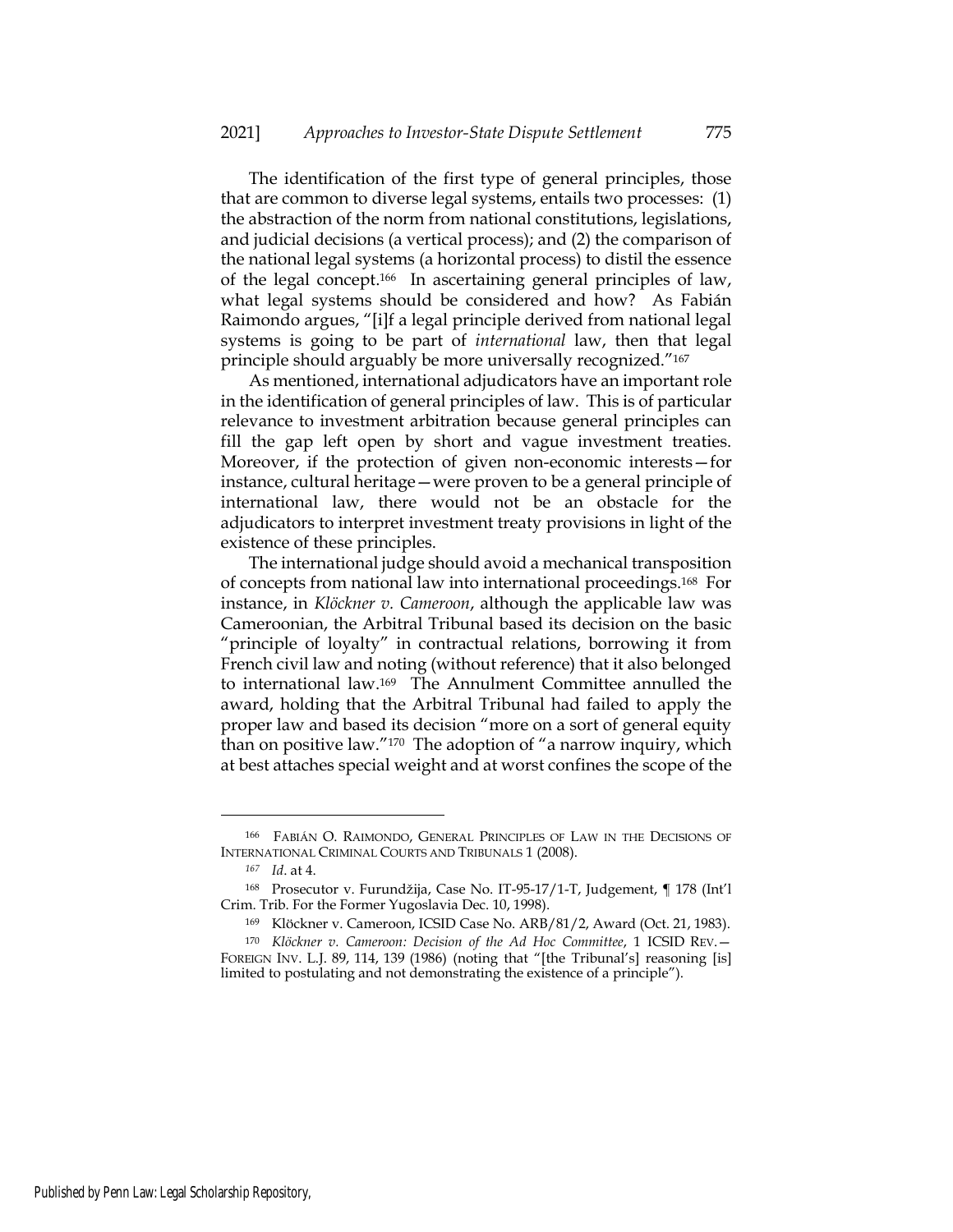review to a single, specific legal system"<sup>171</sup> for the determination of general principles of law can lead to the perception that international adjudicators "interpret legal norms through the lexicons of their respective traditions."<sup>172</sup> They risk "elevating legal rules and concepts with which individual judges are familiar . . . to the level of universal truths."<sup>173</sup> Although *Klöckner* did not involve constitutional law, it illustrates analogous risks and opportunities for the migration of constitutional principles to the international level. If given principles were shared by the international community, there would not be an obstacle to their consideration by arbitral tribunals.

If general principles are derived from a limited set of Western countries, questions arise as to whether this constitutes a form of "legal imperialism," understood as the grafting onto the global level of hegemonic Western values, rather than an expression of democratic global governance. Constitutions are domestic constructs and reflect the economic, social, and cultural choices of domestic constituencies. Attempts to universalize the constitutional peculiarities "of a certain type of western, liberal model of the state (and its capitalist model of development)[] could be perceived[] in developing countries as an instrument to reproduce the dominant position of . . . industrialized countries and their economic actors."<sup>174</sup>

However, if a truly pluralist approach is adopted, then general principles can emerge, and have emerged, requiring the protection of interests, which are common to humankind. Any legal framework, including constitutional law, is "the product of a political context."<sup>175</sup> Therefore, the migration of constitutional ideas

<sup>171</sup> Aldo Zammit Borda, *Comparative Law and Ad Hoc Tribunals: The Dangers of a Narrow Inquiry*, 40 INT'L J. LEGAL INFO. 22, 35 (2012).

<sup>172</sup> *Id.* at 36 (quoting Rosemary Byrne, *The New Public International Lawyer and the Hidden Art of International Criminal Trial Practice*, 24 Conn. J. Int'l L. 243, 252 (2005)).

<sup>173</sup> Jaye Ellis, *General Principles and Comparative Law*, 22 EUR. J. INT'L L. 949, 965 (2011).

<sup>174</sup> Francesca Spagnuolo, *Diversity and Pluralism in Earth System Governance: Contemplating the Role for Global Administrative Law*, 70 ECOLOGICAL ECON. 1875, 1875 (2011).

<sup>175</sup> Christoph Möllers, *Ten Years of Global Administrative Law*, 13 INT'L J. CONST. L. 469, 471 (2015).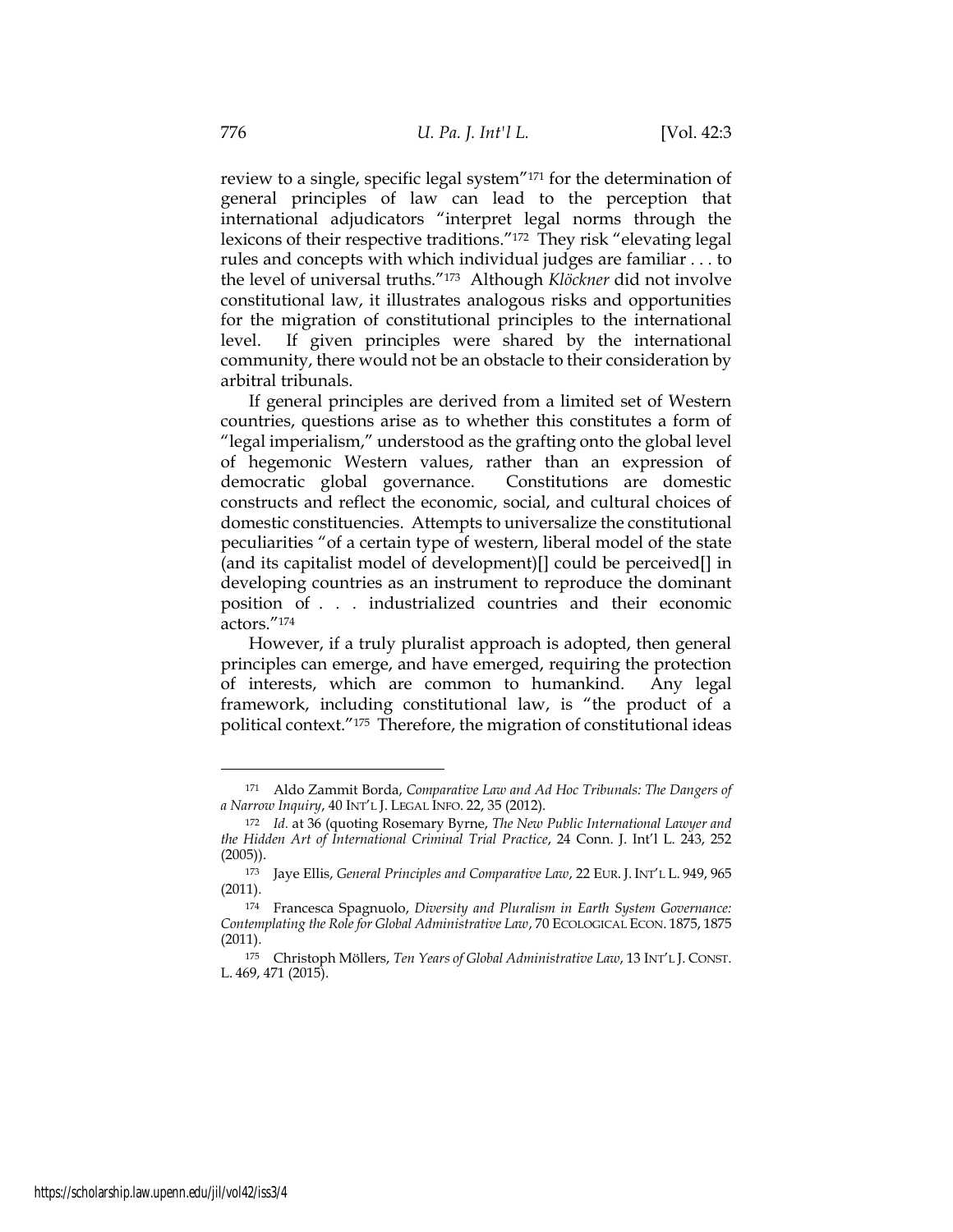should not rely on methodological nationalism;<sup>176</sup> rather, it "should draw, as far as possible, on cross-cultural principles."<sup>177</sup> The comparative legal analysis to detect general principles of law must be extensive and representative, albeit not necessarily uniform or universal.<sup>178</sup>

### *c. Reciprocal Checks and Balances*

Finally, constitutional adjudication and investor-state arbitration can exercise certain reciprocal checks and balances. On the one hand, arbitral tribunals can adjudicate on the compliance of the decisions of given constitutional courts and other domestic courts with international investment law.<sup>179</sup> Arbitrators may be required to assess the compatibility of the decisions of given domestic courts with the host state's commitments under the applicable IIA.<sup>180</sup> Domestic court decisions are among the acts that can cause a dispute and/or breach of international law, $181$  thus

<sup>181</sup> German Interests in Polish Upper Silesia (Ger. v. Pol.), Judgment, 1926 P.C.I.J. (ser. A) No. 7, ¶ 52 (May 25), [http://www.worldcourts.com/pcij/eng/decisions/1926.05.25\\_silesia.htm](http://www.worldcourts.com/pcij/eng/decisions/1926.05.25_silesia.htm) [https://perma.cc/H7KF-ERNY] ("From the standpoint of International Law and of the Court which is its organ, municipal laws are merely facts which express the will and constitute the activities of States, in the same manner as do legal decisions or administrative measures. The Court is certainly not called upon to interpret the Polish law as such; but there is nothing to prevent the Court's giving judgment on the question whether or not, in applying that law, Poland is acting in conformity with its obligations towards Germany under the Geneva Convention.").

<sup>176</sup> Sabino Cassese, *Global Administrative Law: The State of the Art*, 13 INT'L J. CONST. L. 465, 467 (2015) (stating that "it is not possible to rely on methodological nationalism").

<sup>177</sup> Spagnuolo, *supra* note 174.

<sup>178</sup> Borda, *supra* note 171, at 28.

<sup>179</sup> Mavluda Sattorova, *Denial of Justice Disguised? Investment Arbitration and the Protection of Foreign Investors from Judicial Misconduct*, 61 INT'L & COMPAR. L.Q. 223, 223 (2012).

<sup>180</sup> *See, e.g.,* Bear Creek Mining Corp. v. Republic of Peru, ICSID Case No. ARB/14/21, Award, ¶ 213 (Nov. 30, 2017), [http://icsidfiles.worldbank.org/icsid/ICSIDBLOBS/OnlineAwards/C3745/DS1](http://icsidfiles.worldbank.org/icsid/ICSIDBLOBS/OnlineAwards/C3745/DS10808_En.pdf) [0808\\_En.pdf](http://icsidfiles.worldbank.org/icsid/ICSIDBLOBS/OnlineAwards/C3745/DS10808_En.pdf) [https://perma.cc/K8QT-U4ME].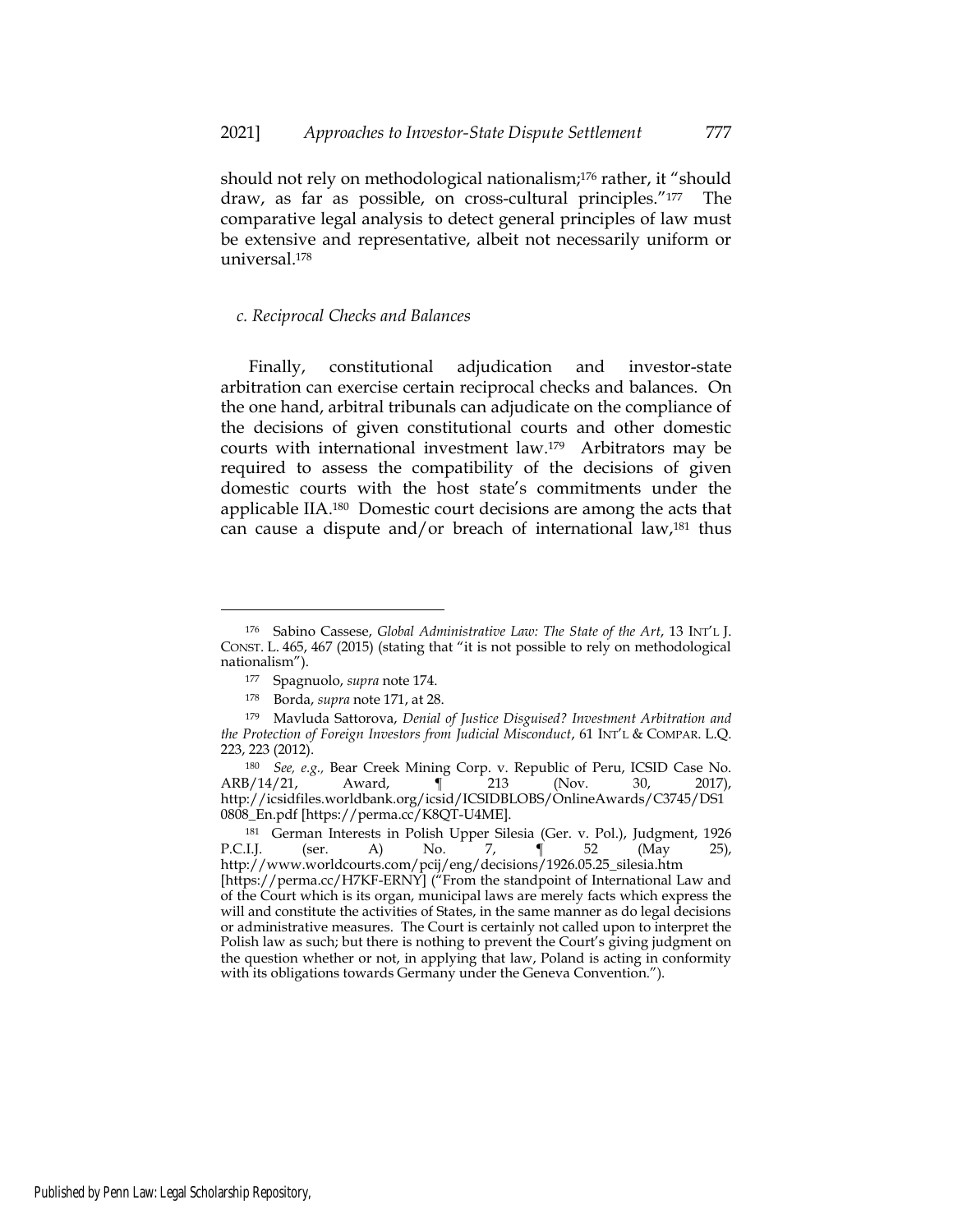determining state responsibility, e.g., ascertaining whether the host state acted in an arbitrary or discriminatory way.<sup>182</sup>

Arbitral tribunals may also refer to the jurisprudence of domestic courts to validate their assessment of the illegitimacy of the host state's behaviour vis-à-vis the foreign investor.<sup>183</sup> While the unconstitutionality of a given regulatory measure does not necessarily entail a breach of an investment treaty provision, it can be a powerful indicator that there was a breach of the rule of law and of investment treaty provisions, such as the fair and equitable treatment provision. Vice versa, the constitutionality of a given measure does not shield a governmental measure from review but can matter in the decision-making process of the arbitral tribunal. There may be cases in which constitutional decisions on a given point of law may change, and therefore it may be difficult to assess their impact on the final award.<sup>184</sup> In certain cases, arbitral tribunals may also be asked to apply norms of constitutional law, if the parties to the dispute selected domestic law as the applicable law.<sup>185</sup>

<sup>182</sup> Crystallex Int'l Corp. v. Bolivarian Republic of Venezuela, ICSID Case No. ARB(AF)/11/2, Award, ¶ 205 (Apr. 4, 2016), <https://www.italaw.com/sites/default/files/case-documents/italaw7194.pdf> [https://perma.cc/X8G5-XCYH].

<sup>183</sup> Saipem S.P.A. v. The People's Republic of Bangladesh, ICSID Case No. ARB/05/07, Award, ¶ 90 (June 30, 2009), <https://www.italaw.com/sites/default/files/case-documents/ita0734.pdf> [https://perma.cc/Y37Q-EVKE].

<sup>184</sup> Funnekotter v. Republic of Zimbabwe, ICSID Case No. ARB/05/6, Award, ¶ 29 (Apr. 22, 2009), [https://jusmundi.com/en/document/decision/pdf/en](https://jusmundi.com/en/document/decision/pdf/en-bernardus-henricus-funnekotter-and-others-v-republic-of-zimbabwe-award-wednesday-22nd-april-2009)[bernardus-henricus-funnekotter-and-others-v-republic-of-zimbabwe-award](https://jusmundi.com/en/document/decision/pdf/en-bernardus-henricus-funnekotter-and-others-v-republic-of-zimbabwe-award-wednesday-22nd-april-2009)[wednesday-22nd-april-2009](https://jusmundi.com/en/document/decision/pdf/en-bernardus-henricus-funnekotter-and-others-v-republic-of-zimbabwe-award-wednesday-22nd-april-2009) [https://perma.cc/VG8R-LBXB] (finding by the Supreme Court of Zimbabwe that the Fast Track Programme could not be considered as meeting the requirement of the Constitution and "that the farm invasions are, have been and continue to be unlawful"); *Id*. ¶33 (noting that "the Zimbabwe Supreme Court, whose composition had been changed, . . . held that the Land Reform Programme was constitutional and found that there was no breach of the rule of law concerning actions taken on farms"); *Id*. ¶ 107 (deciding that "the Tribunal concludes that Zimbabwe breached its obligation under Article 6(c) of the BIT to pay just compensation to the Claimants").

<sup>185</sup> S. Am. Silver Ltd. (Berm.) v. Bol*.*, PCA Case No 2013-15, Award, ¶ 199 (Nov. 22, 2018), <https://pcacases.com/web/sendAttach/2536> [https://perma.cc/U89D-DAP3] ("In order to guarantee the protection of the Indigenous Communities, the Tribunal must construe the Treaty in accordance with five Bolivian laws and international law instruments: (i) the 1969 American Convention on Human Rights; 248 (ii) the 1994 Inter-American Convention on the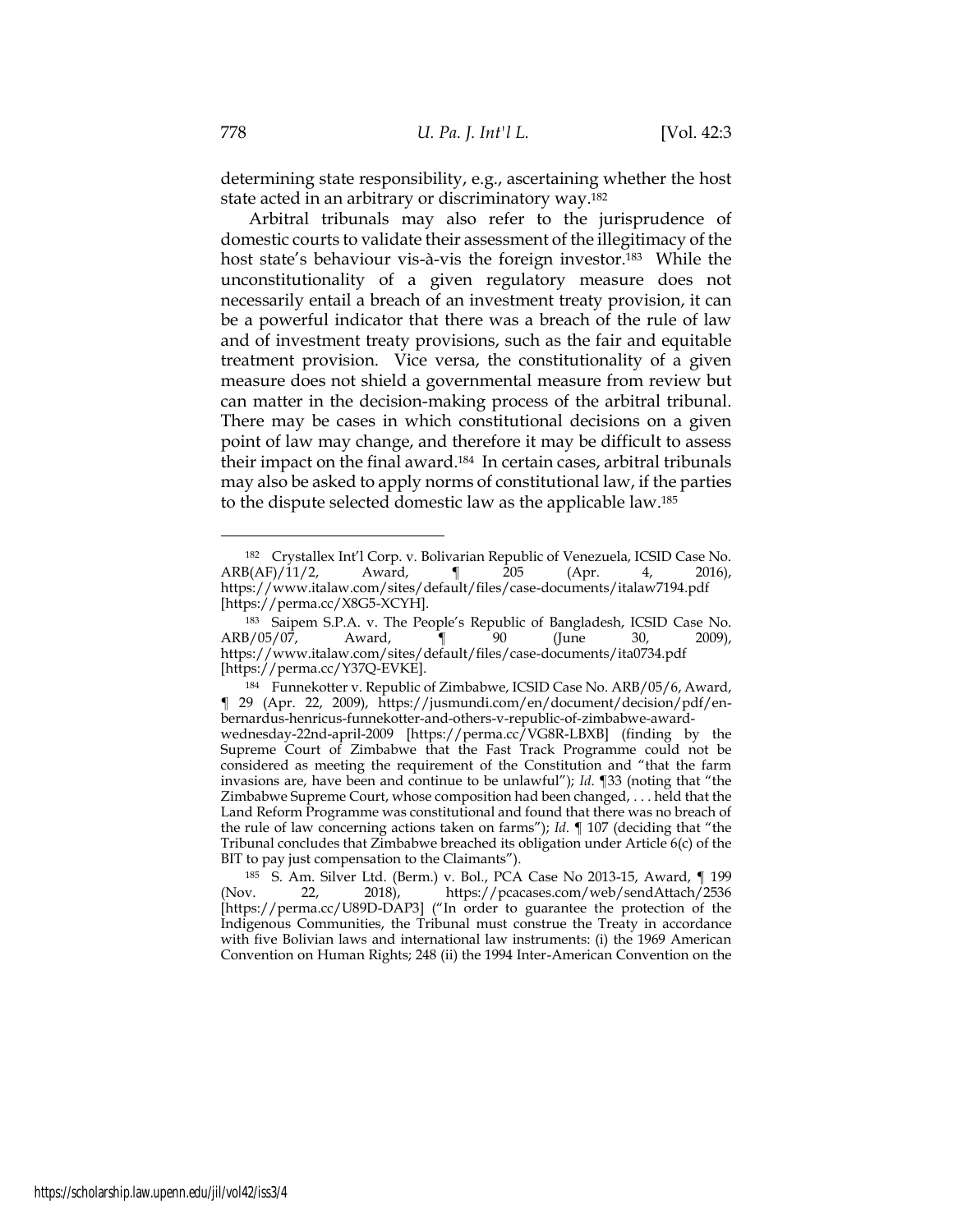On the other hand, domestic and regional courts have also challenged the authority of arbitral tribunals by adjudicating on the constitutionality of IIAs and/or their dispute settlement mechanisms, and this has given rise to ongoing power struggles.<sup>186</sup> This move is part of a general wave of judicial review in which national courts have increasingly scrutinized the constitutionality of international law and re-asserted the primacy of the constitution over international law.<sup>187</sup> For instance, in *Hupacasath v. Canada*, the Federal Court of Canada dismissed the claim that aboriginal people should be consulted before the ratification of a BIT with China.<sup>188</sup> Whereas the Hupacasath alleged that the ratification of such an agreement could adversely affect their rights, the Court held that impacts that could result from the ratification were speculative.<sup>189</sup> Nonetheless, the decision has been subject to criticism, as scholars have pointed out that risks to indigenous peoples' land rights and cultural traditions are far from being hypothetical.<sup>190</sup> Certainly, an increasing number of investor-state arbitrations have focused on the interplay between constitutional and other domestic law provisions on indigenous peoples' rights and international investment law.<sup>191</sup>

Prevention, Punishment and Eradication of Violence against Women; (iii) ILO Convention No. 169; (iv) the 2007 United Nations Declaration on the Rights of Indigenous Peoples, and (v) the Political Constitution of the Plurinational State of Bolivia.").

<sup>186</sup> For earlier examples, see Sergio Puig, *Investor–State Tribunals and Constitutional Courts: The Mexican Sweeteners Saga*, 5 MEX. L. REV. 199, 222-33 (2013).

<sup>187</sup> Versteeg, *supra* note 110, at 12 (noting that "the vast majority of countries adopted constitutional safeguards to ensure the primacy of the domestic constitution").

<sup>188</sup> Agreement for the Promotion and Reciprocal Protection of Investments, Can.-China, Sept. 9, 2012, https://www.international.gc.ca/trade-Sept. 9, 2012, https://www.international.gc.ca/tradecommerce/trade-agreements-accords-commerciaux/agr-acc/china-chine/fipa-api e/index.aspx?lang=eng [https://perma.cc/8SBL-5JWZ].

<sup>189</sup> Hupacasath First Nation v. Minister of Foreign Affs. Can. and the Att'y Gen. of Can., [2013] F.C. 900, ¶ 79 (Can.).

<sup>190</sup> Kathryn Tucker, *Reconciling Aboriginal Rights with International Trade Agreements:* Hupacasath First Nation v. Canada, 9 MCGILL INT'L J. SUSTAINABLE DEV. L. & POL'Y 109, 127 (2013).

<sup>191</sup> Valentina Vadi, *Heritage, Power, and Destiny: The Protection of Indigenous Heritage in International Investment Law and Arbitration*, 50 GEO. WASH. INT'L L. REV. 725, 741 (2018).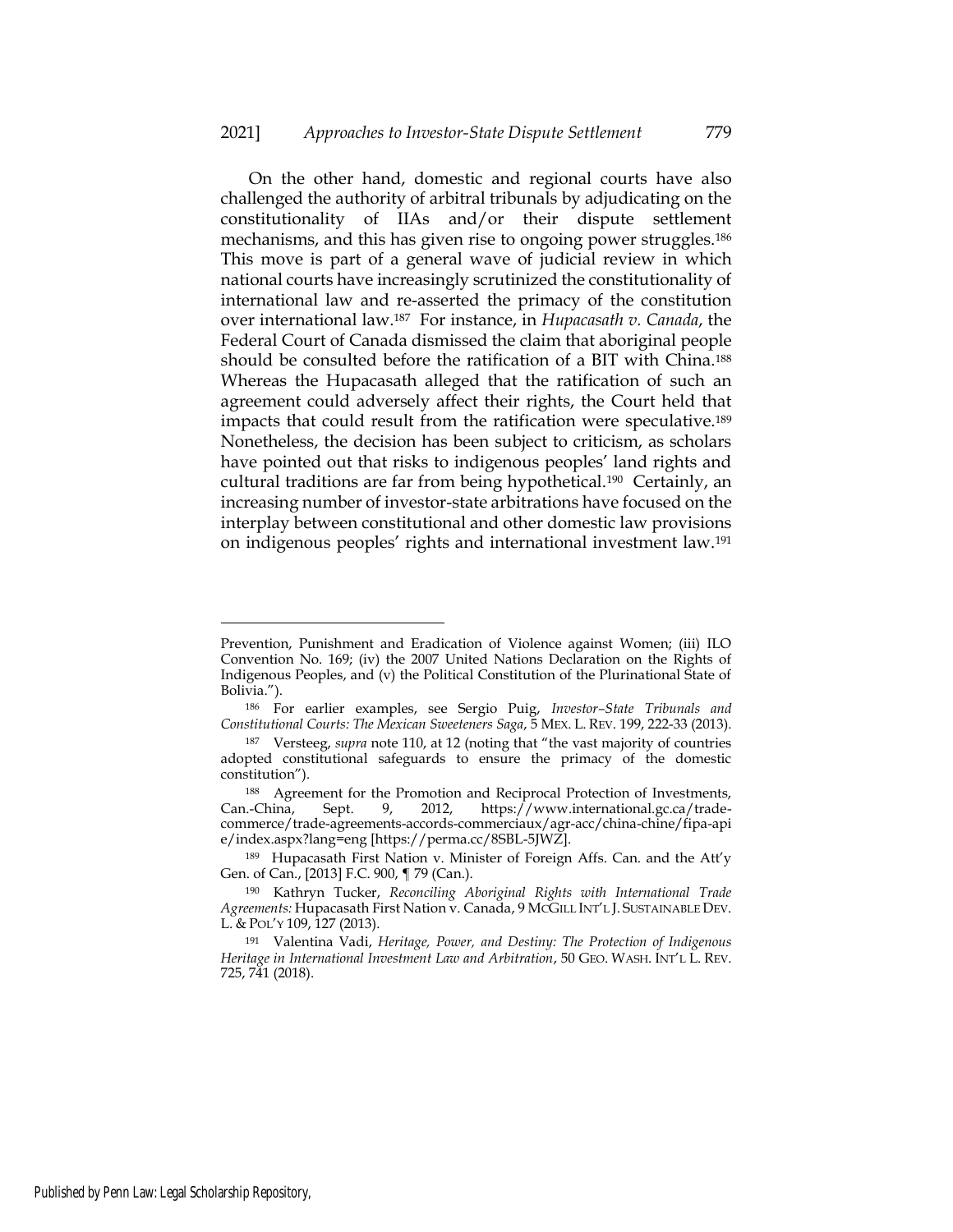Some awards have also touched upon the state's duty to consult indigenous peoples in matters that can affect them.<sup>192</sup>

Analogously, in 2017, Belgium requested the CJEU ascertain the compatibility of the Investment Court System provided in the context of the Comprehensive Economic and Trade Agreement between the European Union and Canada with EU law, including the Charter of Fundamental Rights of the European Union.<sup>193</sup> The CJEU concluded in *Opinion 1/17* that this mechanism for the settlement of investor-state disputes is compatible with the EU treaties and the Charter of Fundamental Rights.<sup>194</sup>

<sup>193</sup> Comprehensive Economic and Trade Agreement, Can.-E.U., Oct. 30, 2016, 2017 O.J. (L11) 23, [https://eur-lex.europa.eu/legal](https://eur-lex.europa.eu/legal-content/EN/TXT/PDF/?uri=CELEX:22017A0114(01)&from=EN)[content/EN/TXT/PDF/?uri=CELEX:22017A0114\(01\)&from=EN](https://eur-lex.europa.eu/legal-content/EN/TXT/PDF/?uri=CELEX:22017A0114(01)&from=EN) [https://perma.cc/XW6V-NBQY].

<sup>194</sup> Case C-1/17, ECLI:EU:C:2019:341, ¶ 106 (Apr. 30, 2019).

<sup>192</sup> *See* Bear Creek Mining Corp. v. Republic of Peru, ICSID Case No. ARB/14/21, Award, ¶ 228 (Nov. 30, 2017) (stating that "[t]he Aymara population demanded repeal of Supreme Decree 083, application and respect for the right of prior consultation, and suspension of all mining concessions in southern Puno."); *Id*. ¶ 236 (holding by the Tribunal that "[e]ven if *Amici's* description of events was accurate, it implicates conduct of Respondent and not of Claimant. According to *Amici*, it was Respondent's grant of a large number of mining concessions in the territories of the indigenous communities that triggered an anti-mining sentiment in the population of Puno . . . . If Respondent was required but failed to consult with local communities before granting rights over their lands . . . then any resulting fallout from this lack of communication and transparency falls on Respondent, not Claimant."); *Id*. ¶ 262 ("The State's responsibility extends to ensuring that the affected communities are in fact consulted by private companies . . . ."). *But see* Bear Creek Mining Corp. v. Republic of Peru, ICSID Case No. ARB/14/21, Partial Dissenting Opinion of Professor Philippe Sands QC, ¶ 6 (Sept. 12, 2017) (arguing that the investor failed to obtain the social license to operate and thus contributed to the collapse of the project); Grand River Enterprises Six Nations, Ltd. v. United States of America, ICSID No. Arb/10/5, ¶ 182 (Jan. 12, 2011) ("[T]he Claimants contended that Article 1105 [of the North America Free Trade Agreement] obliged the Respondent to take 'pro-active steps to consult with indigenous investors prior to imposing a measure that will impact upon them or their community.'"); *Id*. ¶ 210 (holding by the Tribunal "[i]t may well be, as the Claimants urged, that there does exist a principle of customary international law requiring governmental authorities to consult indigenous peoples on governmental policies or actions significantly affecting them"); *Id.* ¶ 211 (stating that "[i]n any event, any obligations requiring consultation run between the state and indigenous peoples as such, that is, as collectivities bound in community").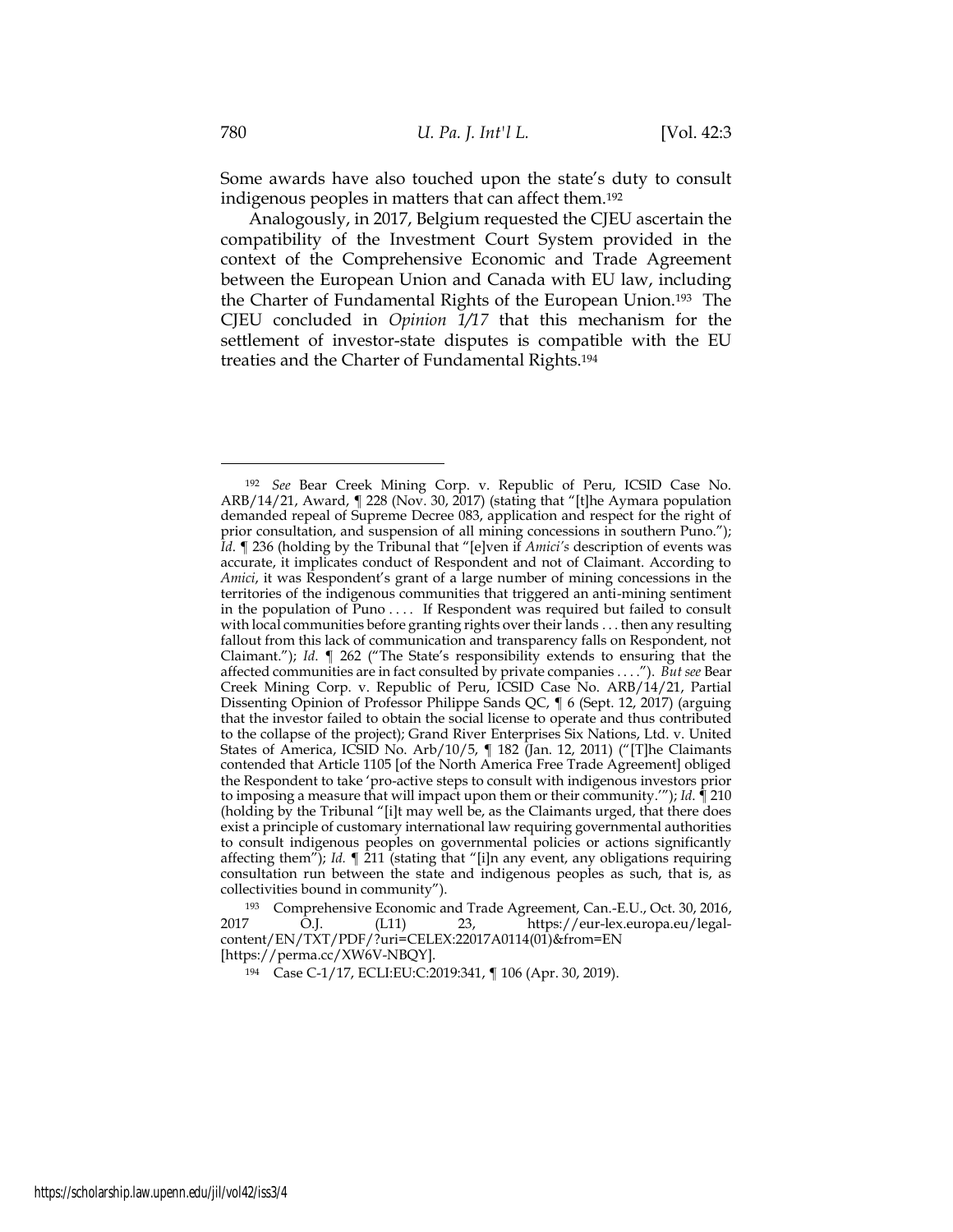By contrast, the CJEU recently ruled in *Achmea* that investorstate arbitration in intra-EU BITs was incompatible with EU law.<sup>195</sup> In fact, whereas arbitral tribunals interpret or apply EU law, they cannot refer questions of EU law to the CJEU for guidance. Therefore, there is a risk that they will interpret and apply EU law in a way that diverges from, or is incompatible with, the constitutional heritage of EU law.<sup>196</sup> Because the ruling is binding on Member States, it will likely affect the intra-EU investment regime. Nonetheless, given the fact that the ruling is not binding on arbitral tribunals, its impact on international investment law remains uncertain.<sup>197</sup> In conclusion, whereas the *Achmea* decision highlights the ongoing constitutionalisation of EU law in general, and intra-EU investment law in particular, it does not necessarily confirm the constitutionalisation of international investment law as a whole.

# IV. METHODOLOGICAL PLURALISM AND INTER-CIVILIZATIONAL APPROACHES TO INVESTOR-STATE **ARBITRATION**

After having examined the promises and pitfalls of the application of constitutionalist theory to investor-state arbitration, this Section contends that other theories or methods can help examine, and eventually suggest reforms for, international investment law and arbitration. The argument focuses on the existence of a plurality of different methods and approaches, and in this respect, provides a brief overview of inter-civilizational approaches as a particularly promising path.

Methodological pluralism is not only the current state of the art, but also a promising endeavour, as international law scholars may adopt different methods depending on the given object of inquiry. Methodological pluralism is based on the belief that no research

<sup>195</sup> *See generally* Case C-284/16, Slovak Republic v. Achmea BV, ECLI:EU:C:2018:158 (Mar. 6, 2018) (holding that the arbitration clause contained in the Netherlands–Slovakia BIT has an adverse effect on the autonomy of EU law and is therefore incompatible with EU law).

<sup>196</sup> *Id.*

<sup>197</sup> Vattenfall AB v. Federal Republic of Germany (II), ICSID Case No. ARB/12/12, Decision on the Achmea Issue, ¶ 85 (Aug. 31, 2018).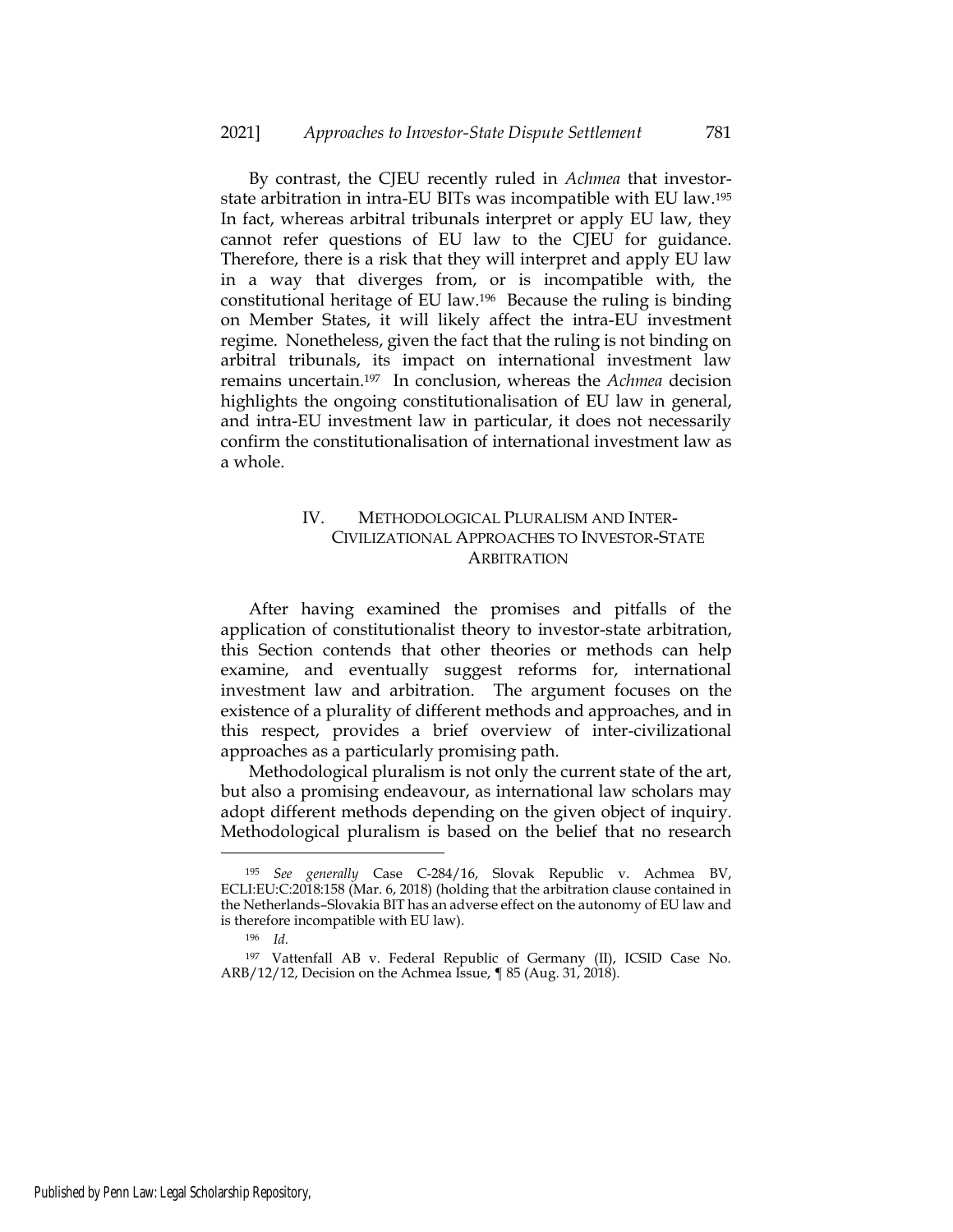method is inherently superior to any other. Not only does a plurality of methods align with the international community's value of cultural diversity, but it is also best suited to address the complexity of international law. This is not to say that anything goes. Rather, the adoption of multiple perspectives and "different ways of seeing international law" on given topics are not only plausible, but are desirable depending on the research aim and objective.<sup>198</sup> Methodological pluralism acknowledges the existence of different methods, their distinct usefulness, and their complementarity.

For instance, methodological statism—the traditional focus of international lawyers on states as the principal actors of international law—can be complemented by methodological individualism, that is, a commitment to studying the making, interpretation, implementation, and development of international law by ordinary, individual people.<sup>199</sup> Analogously, while the macro-history of international investment law seeks out large and long-term trends in the field, looking at multiple events and concepts over the course of centuries, the micro-histories of international investment law typically reduce the scale of analysis<sup>200</sup> by focusing on specific events, legal items or individuals.<sup>201</sup>

A discrete set of methodologies exists in international law.<sup>202</sup> Because of space limits and the allocated topic of discussion, this

<sup>202</sup> Annie-Marie Slaughter & Steven R. Ratner, *Appraising the Methods of International Law: A Prospectus for Readers*, 93 AM. J. INT'L L. 291 (1999); Jutta Brunnée

<sup>198</sup> BIANCHI, *supra* note 98, at 225.

<sup>199</sup> Tamar Megiddo, *Methodological Individualism*, 60 HARV. INT'L L.J. 219, 219- 20 (2019).

<sup>200</sup> For more on the history of international investment law, see generally INTERNATIONAL INVESTMENT LAW AND HISTORY (Stephan W. Schill, Christian J. Tams & Rainer Hofmann eds. 2018); ANTONIO R. PARRA, THE HISTORY OF ICSID (2012); KATE MILES, THE ORIGINS OF INTERNATIONAL INVESTMENT LAW:EMPIRE, ENVIRONMENT AND THE SAFEGUARDING OF CAPITAL (2013); FERNAND BRAUDEL, THE WHEELS OF COMMERCE: CIVILIZATION AND CAPITALISM 15TH–18TH CENTURY (1982); CHARLES LIPSON, STANDING GUARD: PROTECTING FOREIGN CAPITAL IN THE NINETEENTH AND TWENTIETH CENTURIES (1985); Kenneth J. Vandevelde, *A Brief History of International Investment Agreements*, 12 U.C. DAVIS J. INT'L L. & POL'Y 157 (2005); Janet McLean, *The Transnational Corporation in History: Lessons for Today?*, 79 IND. L.J. 363 (2004).

<sup>201</sup> Valentina Vadi, *Perspective and Scale in the Architecture of International Legal History*, 30 EUR. J. INT'L L. 53 (2019); Valentina Vadi, *The Power of Scale: International Law and Microhistories*, 46 DENV. J. INT'L L. & POL'Y 315 (2018).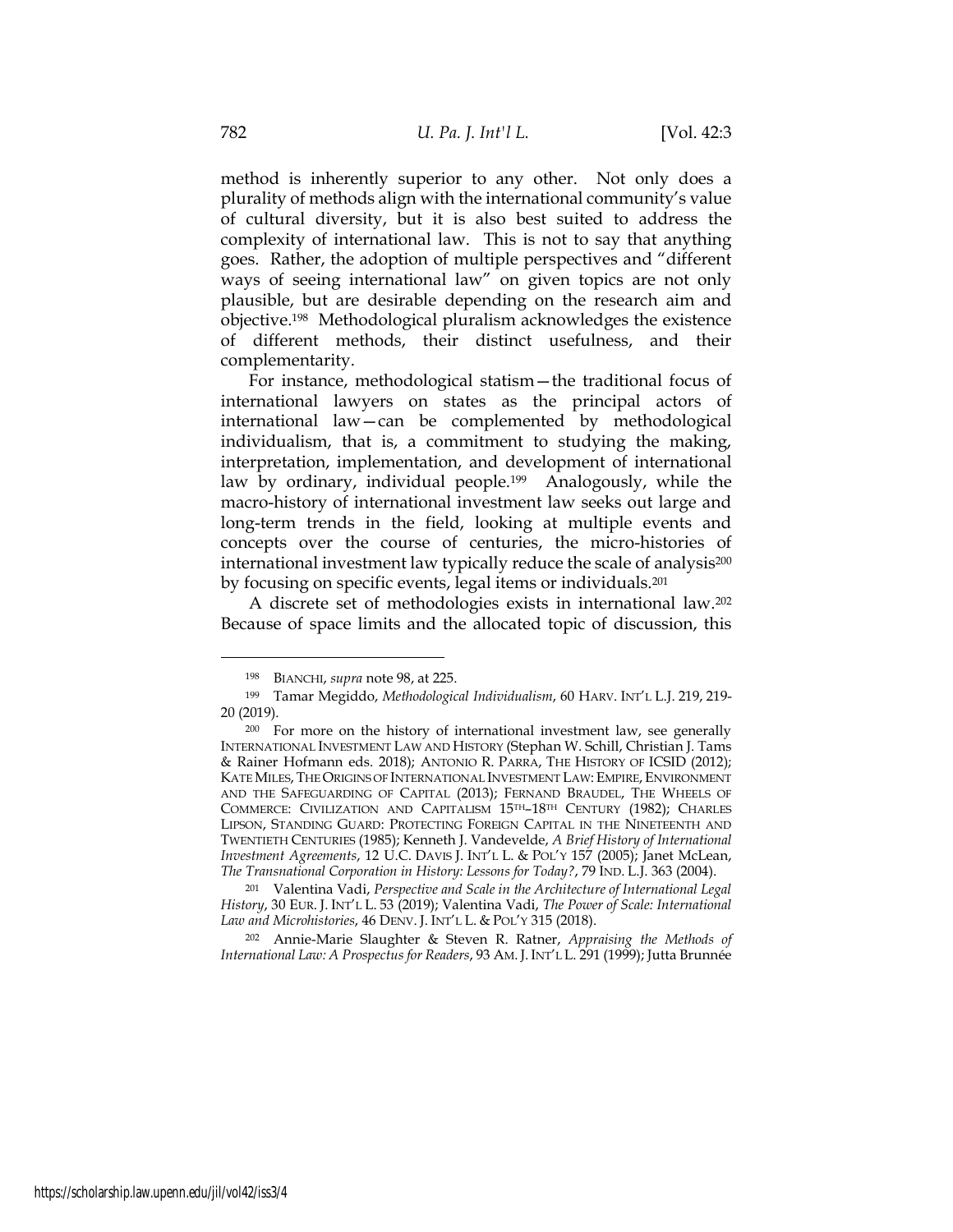Part is clearly not exhaustive but suggests possible promising paths for future investigation of international law in general, and in international investment law in particular. These alternative approaches offer different views and perspectives of international law. They can help international lawyers to build different theoretical maps of international law in general, and international investment law in particular. International lawyers, administrative law scholars, critical legal scholars, socio-legal scholars, and even political theorists have contributed some important insights to the field.203 Similarly, the history and theory of international law has also been enriched by TWAILers.<sup>204</sup> Human rights scholars' investigations on economic, social, and cultural rights can also shed light on the interplay between the protection of human rights and the promotion of foreign investments.<sup>205</sup> This is not to say that international investment law should be the exclusive preserve of any of these approaches. Rather, the study of the field is open to interdisciplinary and multi-disciplinary perspectives, and the adoption of diverse perspectives and approaches can only facilitate the understanding of its multifaceted complexity. The plurality of analytical frameworks may help address the problems that a purely

<sup>&</sup>amp; Stephen J. Toope, *Constructivisim and International Law*, *in* INTERDISCIPLINARY PERSPECTIVES ON INTERNATIONAL LAW AND INTERNATIONAL RELATIONS: THE STATE OF THE ART 119 (Jeffrey L. Dunoff & Mark A. Pollack eds., 2013); HILARY CHARLESWORTH & CHRISTINE CHINKIN, THE BOUNDARIES OF INTERNATIONAL LAW: A FEMINIST ANALYSIS (2000); Luis Eslava & Sundhya Pahuja, *Beyond the (Post)Colonial: TWAIL and the Everyday Life of International Law*, 45 L. & POL. AFR., ASIA & LAT. AM. 195, 195-99 (2012); ANGHIE, *supra* note 87.

<sup>203</sup> *See, e.g*., Amanda Perry-Kessaris, *What Does it Mean to Take a Socio-Legal Approach to International Economic Law?*, *in* SOCIO-LEGAL APPROACHES TO INTERNATIONAL ECONOMIC LAW: TEXT, CONTEXT, SUBTEXT 3, 3-8 (Amanda Perry-Kessaris ed., 2013); Celine Tan, *Reviving the Emperor's Old Clothes: The Good Governance Agenda, Development and International Investment Law*, *in* INTERNATIONAL INVESTMENT LAW AND DEVELOPMENT: BRIDGING THE GAP 147 (Stephen W. Schill, Christian J. Tams & Rainer Hofmann eds., 2015).

<sup>204</sup> *See, e.g*., B.S. Chimni, *Third World Approaches to International Law: A Manifesto*, *in* THE THIRD WORLD AND INTERNATIONAL ORDER: LAW, POLITICS AND GLOBALIZATION 47 (Antony Anghie, Bhupinder Chimni, Karin Mickelson & Obiora Okafor eds., 2003).

<sup>205</sup> *See, e.g.*, Hans Morten Haugen, *Trade and Investment Agreements: What Role for Economic, Social and Cultural Rights in International Economic Law?*, *in* ECONOMIC, SOCIAL, AND CULTURAL RIGHTS IN INTERNATIONAL LAW: CONTEMPORARY ISSUES AND CHALLENGES 227 (Eibe Riedel, Gilles Giacca & Christophe Golay eds., 2014).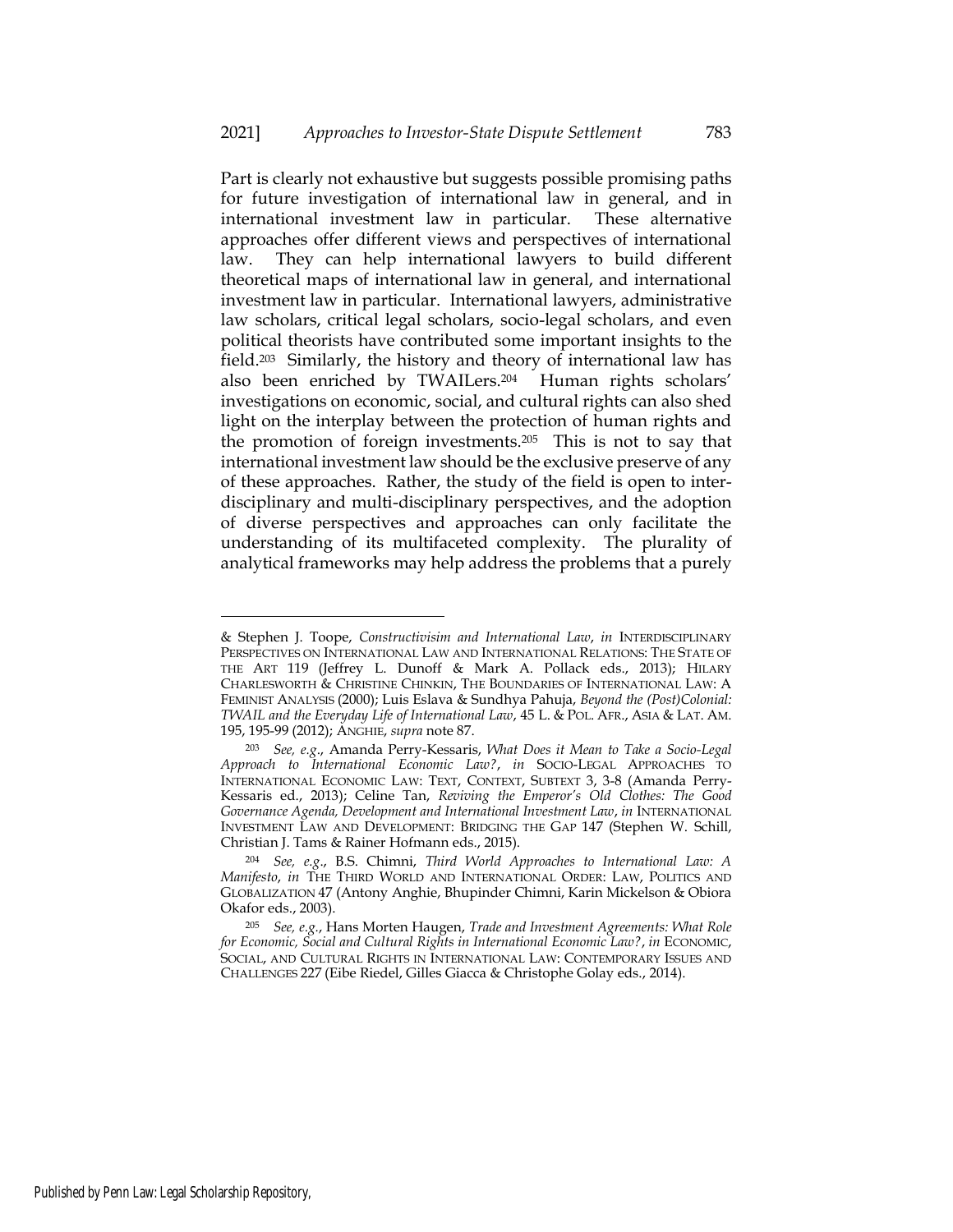constitutionalist approach cannot address, or that the latter only helps to address in a limited fashion.

Among the many ways to investigate and study international law, an inter-civilizational or intercultural perspective of the field seems promising. Such approach is based on the recognition of the plurality of civilizations and cultures that have long existed throughout history.<sup>206</sup> It requires international lawyers to be sensitive to different values and concerns of different cultures "both within a civilization (intra-civilization diversity)" and among civilizations "(inter-civilizational cultures)."<sup>207</sup> In other words, if international law constitutes the law governing different civilizations and cultures, it should "listen to the voices of them all" and "be able to include different voices."<sup>208</sup> Civilizations should dialogue with one another. An inter-civilization approach to international law highlights the plurality of the cultures that compose it<sup>209</sup> and "calls for international law to embrace its universal potential" by becoming a bridge among different communities.<sup>210</sup>

Such an approach can be well suited to examine international investment law, a field in which a great variety of interactions between different regimes systematically occur and that is characterized by legal pluralism. Some scholars pragmatically argue that the twenty-first century will be multi-centric and multicivilizational, and that international law should evolve accordingly. Nonetheless, a multi-civilizational approach can benefit all concerned. The regulation of economic activities is not only necessary but also desirable.211 In fact, a "distinct awareness" has emerged that "states' regulatory capacity must regain legitimacy as

<sup>206</sup> YASUAKI 2017, *supra* note 59.

<sup>207</sup> *Id.* at 19 n.14.

<sup>208</sup> Ming Li, *The Transcivilizational Perspective: A Legitimate and Feasible Approach to International Law*, 9 ASIAN J. INT'L L. 165, 166 (2019).

<sup>209</sup> Yasuaki 2004, *supra* note 59; YASUAKI 2017, *supra* note 59.

<sup>210</sup> Bruno Simma & Daniel Litwin, *International Law in a Transcivilizational World: An Intimate Account of International Law*, JAPANESE Y.B. INT'L L. (forthcoming) (on file with author).

<sup>211</sup> YASUAKI 2017, *supra* note 59, at 485.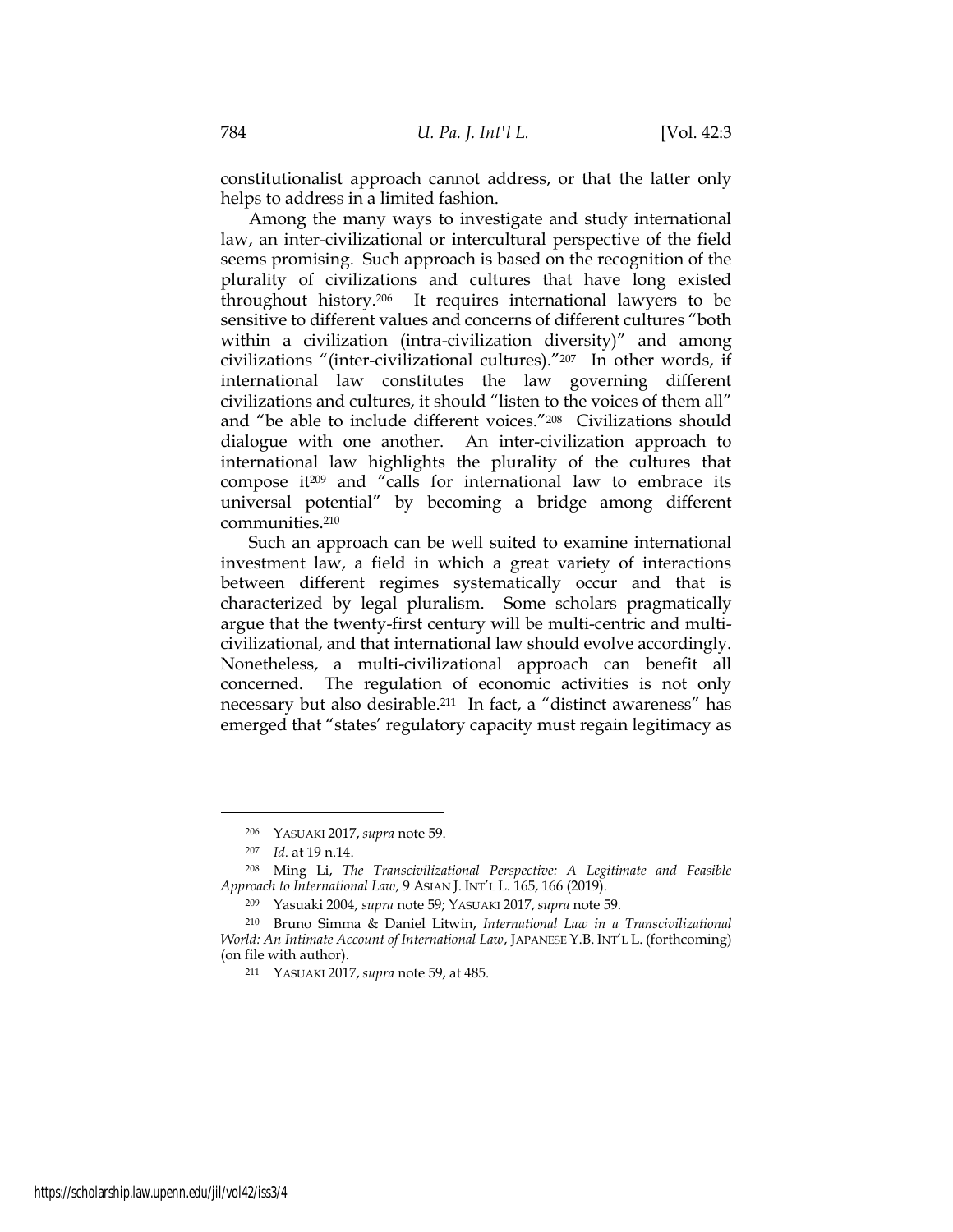an instrument for . . . promoting the general interest."<sup>212</sup> Many states—in both industrialised and developing countries—have gradually recalibrated their IIAs inserting reference to their fundamental interests and values, as well as their inherent right to regulate.213 These concerns may vary depending on the needs and priorities of specific countries. For instance, Canada has traditionally inserted a cultural exception in its treaties and provisions protecting its indigenous peoples.<sup>214</sup> The United States, Canada, and Mexico have expressly recognised "their inherent right to regulate and . . . protect legitimate public welfare objectives, such as health, safety, environmental protection, conservation of living or non-living exhaustible natural resources, integrity and stability of the financial system, and public morals" in the preamble of the United States-Mexico-Canada Free Trade Agreement ("USMCA") that replaced the North American Free Trade Agreement. 215

An inter-civilizational approach can be particularly well suited to examine international investment arbitration. As Won Kidane has highlighted, "[f]ew, if any, legal processes regularly bring together multiple legal cultures into one room as much as international arbitration does."<sup>216</sup> In this regard, the gradual opening of investor-state arbitration to experts from all around the globe could strengthen perceptions of its demographic representativeness. Such opening can also foster the public perception of investor-state arbitration's capability to settle disputes in an independent and impartial way. For instance, based on the estimates by the World Bank for 2017, women account for 49.6% of the world's population. It would be fair to expect a similar percentage of women with respect to the total number of

<sup>212</sup> Hélène Ruiz Fabri, *Regulating Trade, Investment and Money, in* THE CAMBRIDGE COMPANION TO INTERNATIONAL LAW 352, 361 (James Crawford & Martti Koskenniemi eds., 2012).

<sup>213</sup> *See generally* José E. Alvarez, *The Return of the State,* 20 MINN. J. INT'L L. 223 (2011) (discussing different international investment agreements that have incorporated the rights of nations).

<sup>214</sup> Vadi, *supra* note 191, at 775.

<sup>215</sup> Agreement Between the United States of America, the United Mexican States, and Canada Pmbl., Dec. 10, 2019 [hereinafter USMCA], https://ustr.gov/sites/default/files/files/agreements/FTA/USMCA/Text/00\_P reamble.pdf [https://perma.cc/NDT7-72KM].

<sup>216</sup> WON L. KIDANE, THE CULTURE OF INTERNATIONAL ARBITRATION 3 (2017); *see also* Tom Ginsberg, *The Culture of Arbitration*, 36 VAND. J. TRANSNAT'L L. 1335 (2003).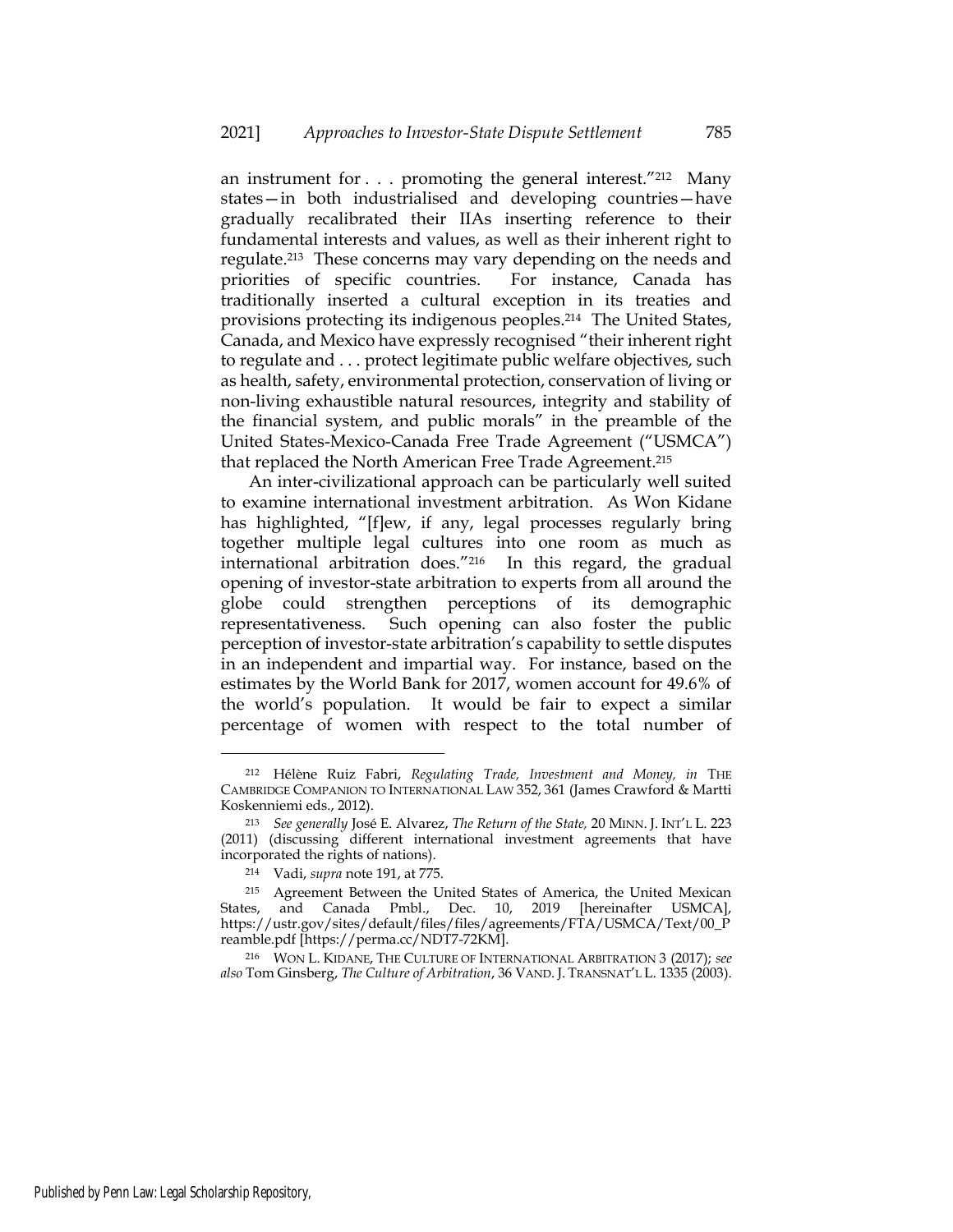appointments.<sup>217</sup> In the same fashion, it would be fair to expect in arbitrations dealing with given countries, that at least one arbitrator be designated from the same continent and/or region as such given country. In disputes dealing with investments in indigenous peoples' lands, it would be fair to have at least one arbitrator of the same culturally distinct group. In this regard, the United Nations Permanent Forum on Indigenous Issues ("UNPFII")—the UN's central coordinating body for matters relating to the concerns and rights of the world's indigenous peoples—could provide expert opinions and keep a list of experts on indigenous rights.

An inter-civilizational approach can also address particular realities of local communities.<sup>218</sup> Different sectors of society including women, $219$  local communities, $220$  and minorities influence, benefit from, and are affected by, foreign investments in different ways. An inter-civilizational approach would consider the impact of a given decision on local communities.<sup>221</sup> Under this perspective, arbitral tribunals should:

[M]ake the most of the different normative perspectives that converge into the subject under debate . . . . Contrary

<sup>219</sup> *See generally* Rachel J Anderson, *Environment, Foreign Investment and Gender*, *in* RESEARCH HANDBOOK ON ENVIRONMENT AND INVESTMENT LAW 441 (Kate Miles ed., 2019) (discussing the intersection of international law and foreign investment through a gender-lenses analysis and research and identifying potential issues).

<sup>217</sup> *Data, Population, Female (% of Total Population)*, WORLD BANK, https://data.worldbank.org/indicator/sp.pop.totl.fe.zs [https://perma.cc/AJ8T-7353].

<sup>218</sup> Ibironke T. Odumosu, *The Law and Politics of Engaging Resistance in Investment Dispute Settlement*, 26 PENN STATE INT'L L. REV. 251 (2007) (discussing arbitral tribunals' reluctance to consider communities' perspectives); Valentina Vadi, *Local Communities, Cultural Heritage and International Economic Law, in* LOCAL ENGAGEMENT WITH INTERNATIONAL ECONOMIC LAW AND HUMAN RIGHTS 150 (Ljilijana Biukovic & Pitman B. Potter eds., 2017).

<sup>&</sup>lt;sup>220</sup> See generally LJILJANA BIUKOVIC & PITMAN POTTER, LOCAL ENGAGEMENT WITH INTERNATIONAL ECONOMIC LAW AND HUMAN RIGHTS (2017) (providing analysis on global regulation and organizations on domestic laws and communities).

<sup>221</sup> Hélène Tigroudja, *Elimination de la pauvreté, droits de l'homme et développement durable*, *in* ENVIRONMENTAL PROTECTION AND SUSTAINABLE DEVELOPMENT FROM RIO TO RIO *+20,* at 161 (Malgosia Fitzmaurice, Sandrine Maljean-Dubois & Stefania Negri eds., 2014) (stressing the need of mainstreaming gender, poverty and environmental justice in developmental policies); MARGOT SALOMON, GLOBAL RESPONSIBILITY FOR HUMAN RIGHTS: WORLD POVERTY AND THE DEVELOPMENT OF INTERNATIONAL LAW (2007).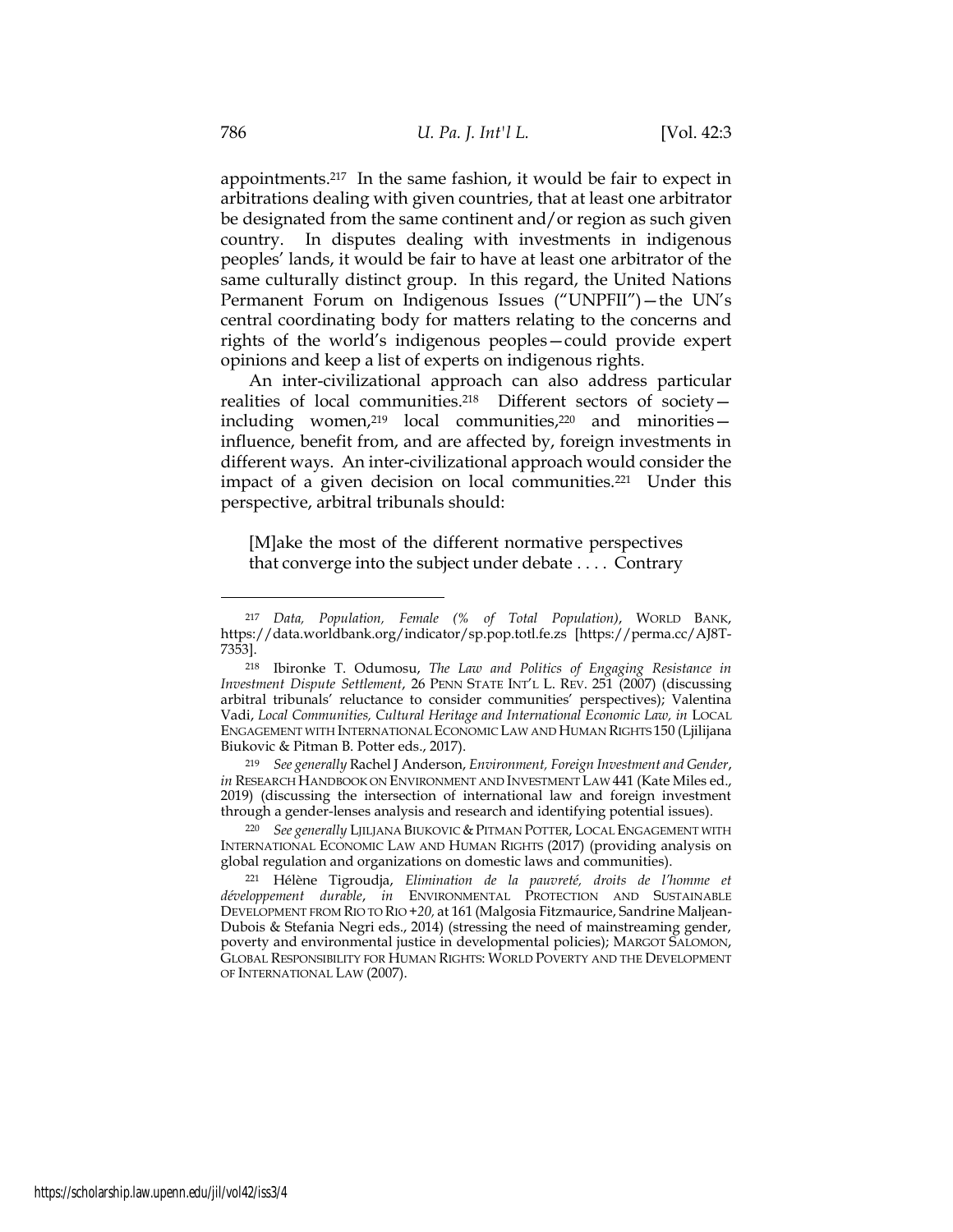to the pursuit of [an abstract] ideal of justice that would correspond . . . to an enlightened constitutional architecture of the world . . . the quest for justice . . . would better avail of 'critical scrutiny from the perspective of others.' 222

The recent *Álvarez y Marín Corporación S.A. v. República de Panamá* can provide a useful example of how an inter-civilizational perspective can work in the practice of investor-state arbitration.<sup>223</sup> In 2015, a Costa Rican company and several Dutch investors, all shareholders of an ecotourism project called Cañaveral in Bocas del Toro, Panama, filed a claim against Panama at the ICSID.<sup>224</sup> The investors contested decisions made by the Panamanian National Land Management Agency about whether the claimants' property was located within the protected area inhabited by the Ngöbe Buglé indigenous peoples in Western Panama.<sup>225</sup> The Ngöbe land originally extended from the Pacific Ocean to the Caribbean Sea and the tribes have traditionally relied on subsistence activities such as farming, fishing, and hunting.<sup>226</sup> Today, they mostly live in the Comarca Ngöbe-Buglé, which is an area specifically designated to protect the cultural heritage and the political autonomy of these indigenous communities.<sup>227</sup> The 1997 law establishing the Comarca Ngöbe-Buglé recognised the right of indigenous persons to collective ownership of land and prohibited private property within these zones, as well as granting indigenous tribes a certain degree of

<sup>222</sup> Palombella, *supra* note 99, at 383 (quoting AMARTYA SEN, THE IDEA OF JUSTICE 197 (2009)).

<sup>223</sup> Álvarez y Marín Corporación S.A. v. Republic of Panama, ICSID Case No. ARB/15/14, Award (Oct. 12, 2018).

<sup>224</sup> Álvarez y Marín Corporación S.A. v. Republic of Panama, ICSID Case No. ARB/15/14, Request for Arbitration (Apr. 20, 2015).

<sup>225</sup> *See* Clovis Trevino, *Panama Faces New ICSID Arbitration Over Thwarted Hotel Tourism Development*, INV. ARB. REP. (Apr. 24, 2015), https://www-iareportercom.pennlaw.idm.oclc.org/articles/panama-faces-new-icsid-arbitration-overthwarted-hotel-tourism-development/ [https://perma.cc/FL3M-8L9R].

<sup>226</sup> Cindy Campbell, "*Give Them a Dam Break!" Protecting the Ngäbe Buglé Community of Panama with Clean Development Mechanism Safeguards to Promote Culturally Sensitive Development*, 2 AM. INDIAN L.J. 547, 547 (2014).

<sup>227</sup> Álvarez y Marín Corporación S.A. v. Republic of Panama, ICSID Case No. ARB/15/14, Reasoning of the Decision on Respondent's Preliminary Objections pursuant to ICSID Arbitration Rule 41(5), ¶ 22 (Apr. 4, 2016); Álvarez y Marín Corporación S.A., ICSID Case No. ARB/15/14, Award, **¶** 206 (Oct. 12, 2018).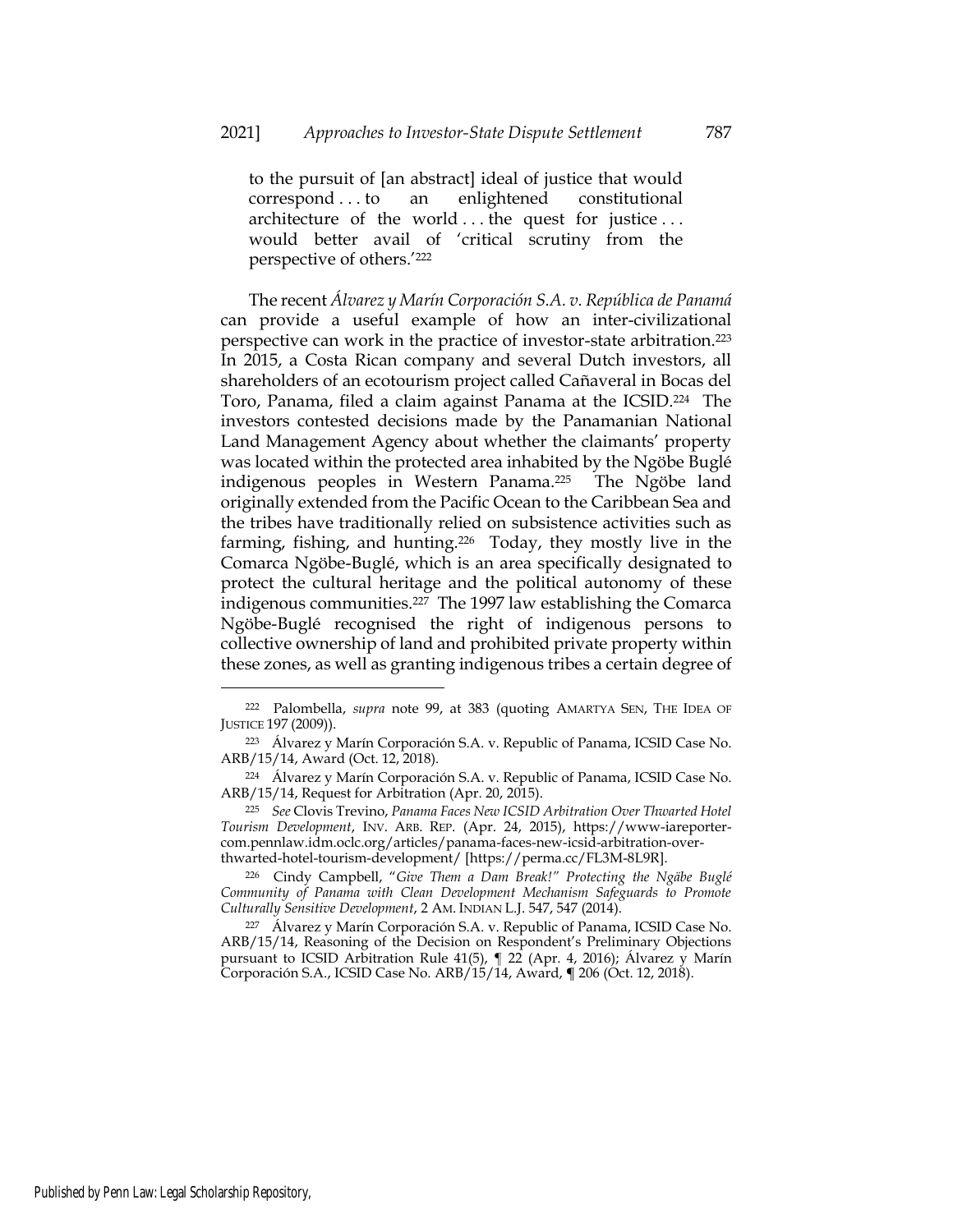autonomy.<sup>228</sup> In the region, only land that has been privately-held before 1997 can be sold to private parties, and Comarca's authorities retain a right of preferential acquisition of any privately-owned land for sale.<sup>229</sup> Human rights scholars have interpreted this and similar laws to constitute "one of the foremost achievements in terms of the protection of indigenous rights in the world."<sup>230</sup>

The investment at the heart of the dispute included "farm properties situated along the Panamanian coast, which the investors planned to develop as an eco-tourist project."<sup>231</sup> The investors bought these properties, supposedly belonging to the Comarca, from an intermediary who bought such properties and resold them to the investors.<sup>232</sup> Because the press questioned the legitimacy of the acquisition, the National Authority for Lands Administration "issued a report that officially located two of the claimants' properties outside this special zone."<sup>233</sup> However, the report ostensibly "provoked a wave of indignation among the indigenous population"<sup>234</sup> and "this led to the invasion of these properties by

<sup>228</sup> Kuna Indigenous People of Madungandi v. Panama, Preliminary Objections, Merits, Reparations and Costs, Judgment, Inter-Am. Ct. H.R. (ser. C) No. 284, **¶** 59 (Oct. 14, 2014); *Álvarez y Marín Corporación S.A.,* ICSID Case No. ARB/15/14, Award, **¶** 208 (Oct. 12, 2018).

<sup>229</sup> Álvarez y Marín Corporación S.A. v. Republic of Panama, ICSID Case No. ARB/15/14, Award, **¶** 208 (Oct. 12, 2018).

<sup>230</sup> James Anaya (Special Rapporteur on the Rights of Indigenous Peoples), *The Status of Indigenous Peoples' Rights in Panama*, **¶** 13, U.N. Doc. A/HRC/27/52/Add.1 (July 3, 2014)**.**

<sup>231</sup> Zoe Williams, *Arbitrators in Panama Eco-Tourism BIT Dispute Weigh in With Ruling on Preliminary Objections*, INV. ARB. REP. (Apr. 13, 2016), https://wwwiareporter-com.pennlaw.idm.oclc.org/articles/arbitrators-in-panama-ecotourism-bit-dispute-weigh-in-with-ruling-on-preliminary-objections/ [https://perma.cc/24A4-CYWL].

<sup>232</sup> Damien Charlotin & Facundo Perez Aznar, *In Previously-Unseen Alvarez y Marin v. Panama Award, Reasons Are Revealed for Why a Majority Declined to Take Jurisdiction Over Investment in Indigenous Territory – And Why Grigera Naon Dissented,*<br>
INV. ARB. REP. (Mar. 13, 2019), https://www-iareporter-INV. ARB. REP. (Mar. 13, 2019), https://www-iareportercom.pennlaw.idm.oclc.org/articles/in-previously-unseen-alvarez-y-marin-vpanama-award-reasons-are-revealed-for-why-a-majority-declined-to-takejurisdiction-over-investment-in-indigenous-territory-and-why-grigera-naondissented/ [https://perma.cc/F4NW-QQEP].

<sup>233</sup> Álvarez y Marín Corporación S.A. v. Republic of Panama, ICSID Case No. ARB/15/14, Reasoning of the Decision on Respondent's Preliminary Objections pursuant to ICSID Arbitration Rule 41(5) (Spanish), ¶ 26 (Apr. 4, 2016).

<sup>234</sup> Charlotin & Perez Aznar, *supra* note 232.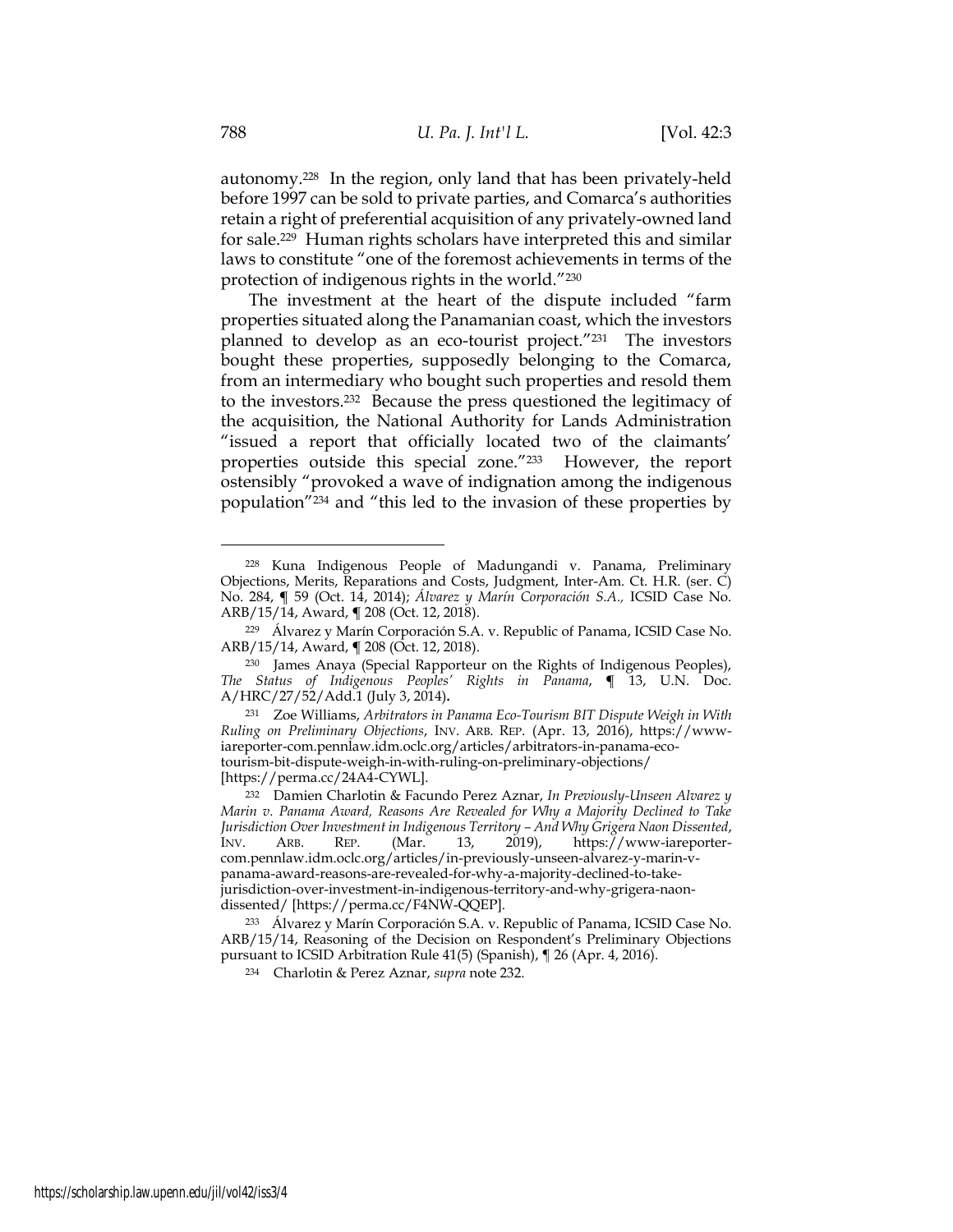indigenous groups."<sup>235</sup> The claimants alleged that Panama's treatment of their investment constituted an indirect expropriation and a breach of the fair and equitable treatment as well as the full protection and security standards.<sup>236</sup> Panama denied having violated the treaties and raised several jurisdictional objections, arguing mainly that the investments had been unlawfully acquired.<sup>237</sup>

The arbitral tribunal declined jurisdiction over the case on the basis of the investors' lack of compliance with domestic law.<sup>238</sup> Although neither of the two treaties invoked by the investors contained an express requirement of legality, the tribunal held that a legality requirement should be deemed implicit in all investment treaties, so that only investments acquired legally could benefit from a treaty's protection.<sup>239</sup> The tribunal noted that the law establishing the Comarca and the Panamanian Constitution aimed at protecting indigenous peoples' cultural, economic, and social well-being.<sup>240</sup> It also considered the commonality of land as a fundamental condition for the survival and continuity of the ethnic identity of indigenous peoples.<sup>241</sup> While fully applying the applicable law, and thus remaining within its own jurisdiction, the tribunal acknowledged the plurality of existing cultures within Panama.

An inter-civilization perspective acknowledges "the pluralist structure of international law."<sup>242</sup> Arbitral tribunals do not need to become constitutional courts to adjudicate investment disputes;

<sup>235</sup> Álvarez y Marín Corporación S.A. v. Republic of Panama, ICSID Case No. ARB/15/14, Reasoning of the Decision on Respondent's Preliminary Objections pursuant to ICSID Arbitration Rule 41(5) (Spanish), ¶ 27 (Apr. 4, 2016).

<sup>236</sup> *Id*. **¶** 28.

<sup>237</sup> *Id.* ¶ 28.

<sup>238</sup> Álvarez y Marín Corporación S.A. v. Republic of Panama, ICSID Case No. ARB/15/14, Award, **¶** 296 (Oct. 12, 2018) ("The Court has decided that investments in which the investor, when making them, has committed in a serious breach of national law, do not deserve international law protection.").

<sup>239</sup> *Id*. **¶** 118 (noting that "the requirement of legality, although not explicitly stated in the Treaties, is an implicit part of the concept of protected investment").

<sup>240</sup> *Id*. ¶ 318-19 (referring to Article 127 of the Panamanian Constitution).

<sup>241</sup> *Id*. ¶ 327 (describing that "communal lands are considered a fundamental component to the survival and continuation of the ethnic identity of indigenous people").

<sup>242</sup> NICO KRISCH, BEYOND CONSTITUTIONALISM: THE PLURALIST STRUCTURE OF POSTNATIONAL LAW (2010).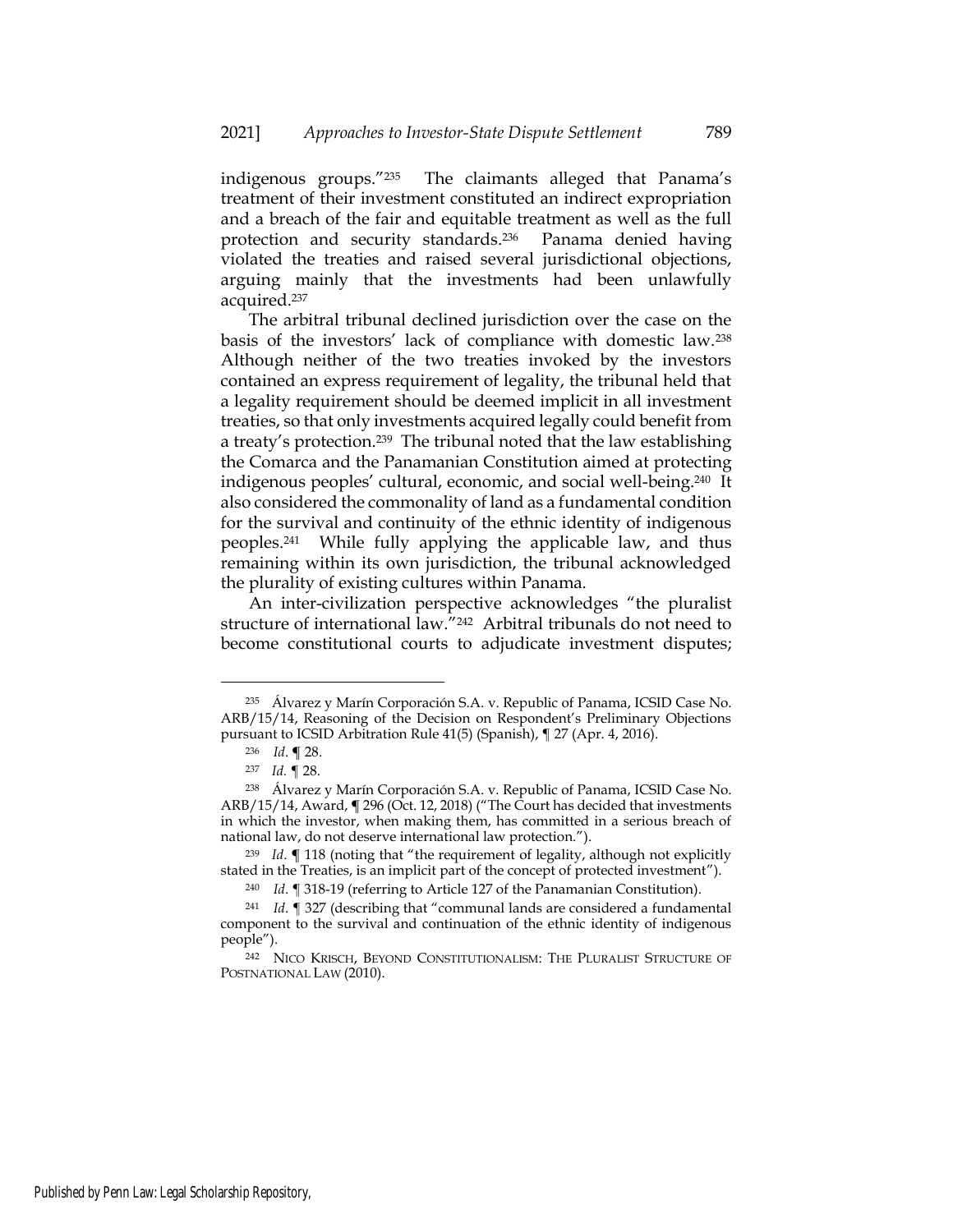traditional tools of treaty interpretation enable them to reach fair decisions based on the applicable law and within the jurisdictional mandate of the tribunals. Arbitral tribunals have interpretive tools to address human rights and *jus cogens* issues without overstepping their jurisdiction.<sup>243</sup>

*De lege lata*, skilled arbitrators could and should complete their system of values by referring to Article 31(3)(c) of the Vienna Convention on the Law of Treaties ("VCLT") <sup>244</sup> to consider IIAs within the broader system of international law. In fact, customary norms of treaty interpretation, as restated by the VCLT, require that in interpreting and applying IIAs, arbitral tribunals also take into account other norms of public international law that are applicable between the parties. Such systematic interpretation could provide scope for considering non-economic concerns in the settlement of investment disputes. <sup>245</sup> The admissibility of counterclaims brought by host states has also contributed to recalibrating some recent investor-state arbitration.

*De lege ferenda*, international investment law is undergoing a phase of reforms; such reforms will gradually introduce a muchneeded consideration of non-economic concerns in the text of investment treaties. It is too early to say whether these substantive reforms contribute to the much-needed humanisation of the field. The European Commission is engaged in multilateral discussions to establish a Multilateral Investment Court.<sup>246</sup> If this approach is successful, a multilateral court could arguably promote the consideration of human rights and cultural diversity; however, it is too early to tell.

<sup>243</sup> Eric De Brabandere, *Human Rights and International Investment Law, in*  RESEARCH HANDBOOK ON FOREIGN DIRECT INVESTMENT 183 (Markus Krajewski & Rhea Tamara Hoffmann eds., 2019); Valentina Vadi, *Jus Cogens in International Investment Law and Arbitration,* 46 NETH. Y.B. INT'L L. 357 (2015).

<sup>244</sup> Vienna Convention on the Law of Treaties, May 23, 1969, 1155 U.N.T.S 331.

<sup>245</sup> Nonetheless, the actual practice of tribunals on this issue remains contradictory. Various tribunals have approached Article 31(3)(c) of the VCLT in different ways, either ignoring it or interpreting it in an expansive or restrictive way. In fact, the VCLT principles hardly ever lead to obvious outcomes, but merely describe the structure of an interpretive argumentation.

<sup>246</sup> Cecilia Malmström, European Comm'r for Trade, Speech at the Belgian Ministry of Foreign Affairs: A Multilateral Investment Court: A Contribution to the Conversation about Reform of Investment Dispute Settlement (Nov. 22, 2018), [https://trade.ec.europa.eu/doclib/docs/2018/november/tradoc\\_157512.pdf](https://trade.ec.europa.eu/doclib/docs/2018/november/tradoc_157512.pdf) [https://perma.cc/NMU7-A9Q2].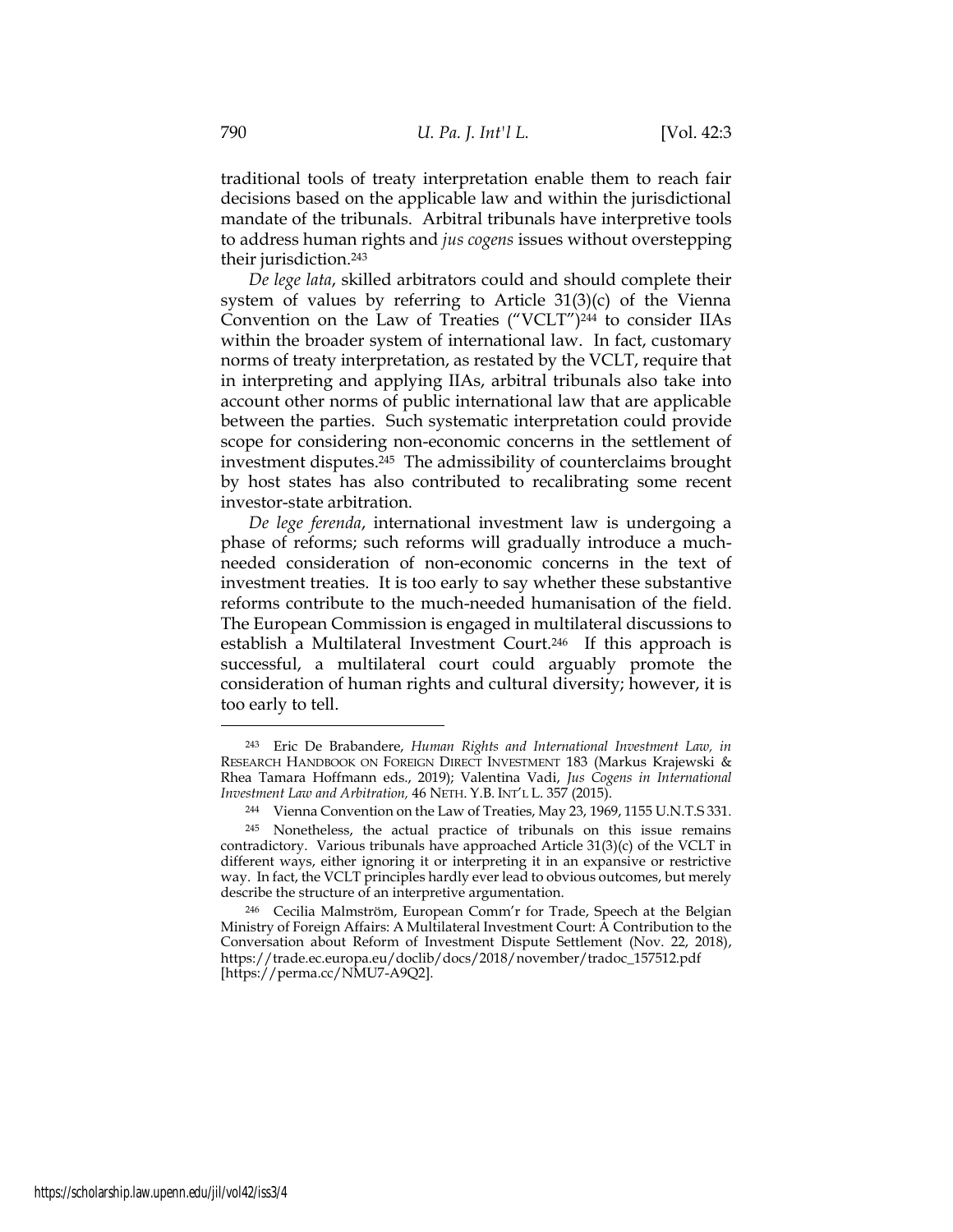In conclusion, investor-state arbitration constitutes a form of international adjudication. Non-economic concerns are already within the grasp of arbitrators *de lege lata*, despite the call for *de lege ferenda* improvements. If the domestic law is the applicable law, then certainly arbitrators can consider local concerns. Due to international human rights law, international law also enables arbitrators to consider the inherent rights of indigenous peoples and local communities. In fact, human rights are rights inherent to all human beings.<sup>247</sup> If arbitrators are willing to fully apply Article  $31(3)(c)$  of the VCLT, then the consideration of relevant noneconomic concerns would already be within their grasp. The force of systemic interpretation should not be overstated though. Future reforms of the international investment regime in general, and the eventual creation of a Multilateral Investment Court in particular, may lead to some fundamental changes in the system and hopefully increase its humanisation, thus making it work for the common good.

### V. CRITICAL ASSESSMENT

This Article has examined whether arbitral tribunals can be considered to be global constitutional courts and addressed the merits and pitfalls of constitutionalist approaches to the role that this dispute settlement mechanism plays in international relations. In particular, it has stressed that structural and functional differences exist between arbitral tribunals and constitutional courts. Therefore,

<sup>247</sup> G.A. Res. 61/295, annex, United Nations Declaration on the Rights of Indigenous Peoples (Sept. 13, 2007). The Declaration was approved by 143 nations, but was opposed by the United States, Canada, New Zealand and Australia. However, these four nations subsequently endorsed the Declaration. *See* Antonietta Di Blase & Valentina Vadi, *Introducing the Inherent Rights of Indigenous Peoples*, *in* THE INHERENT RIGHTS OF INDIGENOUS PEOPLES IN INTERNATIONAL LAW 19, 19-20 (Antonietta Di Blase & Valentina Vadi eds., 2020). Drafted with the active participation of indigenous representatives, the Declaration constitutes the outcome of two decades of preparatory work. *See id.* at 20. While this landmark instrument is currently not binding, this may change in the future to the extent that its provisions reflect customary international law. *See id. Compare* G.A. Res. 61/295, annex, United Nations Declaration on the Rights of Indigenous Peoples (Sept. 13, 2007) pmbl., para. 7, *with* G.A. Res. 217 (III) A, Universal Declaration of Human Rights (Dec. 10, 1948), pmbl.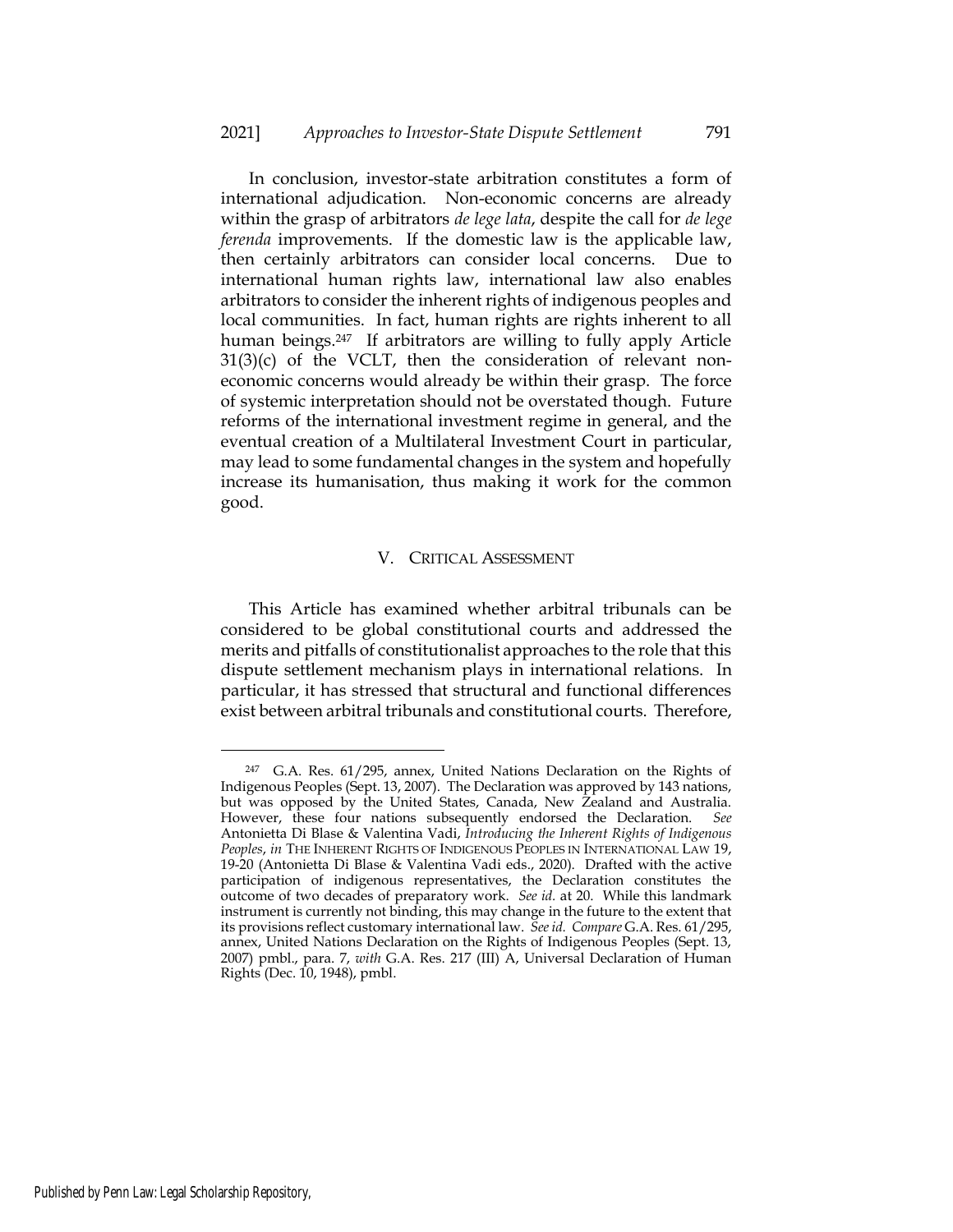investor state dispute settlement (ISDS) should not be seen as analogous to global constitutional adjudication, but as a type of international adjudication.

Nonetheless, constitutional theory remains useful because a fruitful dialogue exists between arbitral tribunals and constitutional courts. Not only can dialogue between constitutional courts and arbitral tribunals promote the humanisation of international investment law, but it can also foster state compliance with international law and enhance the perceived legitimacy of international investment law and arbitration. For instance, the convergence between the substantive decisions of constitutional courts and arbitral tribunals concerning the legitimacy of tobacco control measures indicates that non-economic concerns have an important role to play, not only in constitutional adjudication, but also in international adjudication.<sup>248</sup> This convergence can contribute to highlight the human dimension of international investment law, the idea that like other branches of law, such as constitutional law, it is functional to human well-being, the respect of human dignity, and the pursuit of the common good.<sup>249</sup>

International and constitutionalist approaches to investor-state arbitration are neither radically incompatible universes, nor Russian dolls, which nest simply and harmoniously one within the other. Rather, each perspective contributes to destabilising the other by obliging it to reconsider the implicit assumptions on which it rests. At the same time, international and constitutionalist approaches can also improve one another by engaging in a fruitful dialogue, acknowledging common ground (namely, the objective of humanizing international investment law) and making it more permeable to non-economic interests and values.

International law poses vertical constraints on the state's right to regulate by introducing "global interests into the decision-making processes of domestic authorities."<sup>250</sup> Adherence to these

<sup>248</sup> Valentina S. Vadi, *Global Health Governance at a Crossroads: Trademark Protection v. Tobacco Control in International Investment Law,* 48 STAN. J. INT'L. L. 93 (2012).

<sup>249</sup> Ursula Kriebaum, *Human Rights and International Investment Law, in*  RESEARCH HANDBOOK ON HUMAN RIGHTS AND INVESTMENT 13 (Yannick Radi ed., 2018).

<sup>250</sup> Stefano Battini, *The Procedural Side of Legal Globalization: The Case of the World Heritage Convention,* 9 INT'L. J. CONST. L. 340, 343 (2011).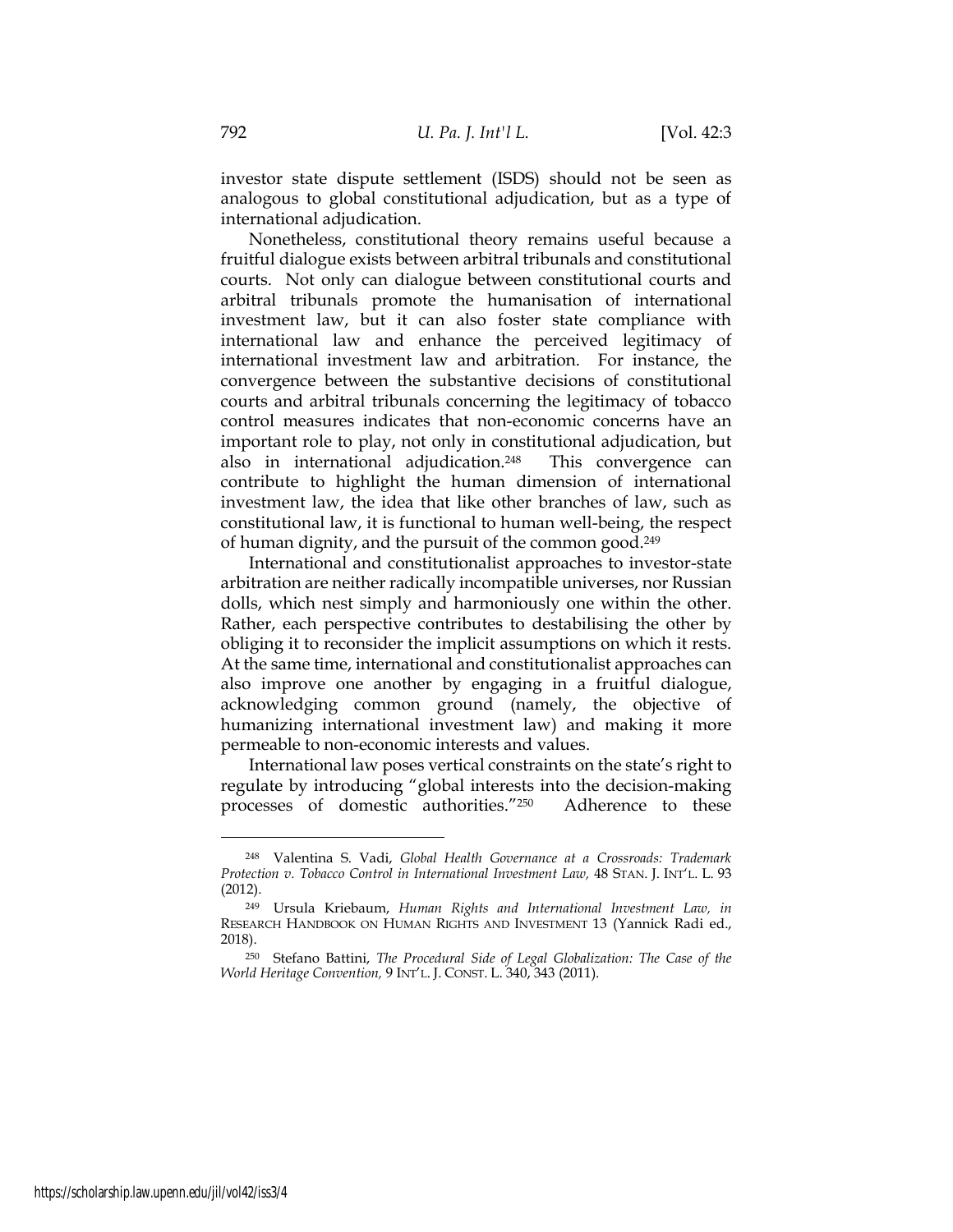international regimes "add[s] a circuit of 'external accountability,' forcing domestic authorities to consider the interests of the wider global constituency affected by their decisions."<sup>251</sup> International law requires states to attune their legal systems to norms and values shared by the international community. It can protect individuals against arbitrary exercises of power by domestic authorities. Therefore, it can humanise public law by improving its efficiency, effectiveness, and—ideally—its responsiveness to human needs, and by challenging public law to find new ways to protect individuals against abuses of power.

In parallel, constitutionalist perspectives can contribute to the progress of international law. They provide "a discrete set of lenses with which to understand reality and a distinct toolkit with which to dissect such reality."<sup>252</sup> They allow scholars and practitioners to look at international law with fresh eyes and identify patterns and structures in the chaotic development of international law. As Joseph Weiler points out, constitutional theory has "introduced a methodology with which to discuss, critique and . . . reform" the operation of international organisations.<sup>253</sup> Not only has it provided international lawyers with new methods of enquiry for examining their field, but it can also offer some thinking that might eventually lead to a change in international law.<sup>254</sup> Constitutional theory can help scholars "to better understand the<sup>[]</sup> functions" and limits of international organisations and adjudicators.<sup>255</sup> It offers scholars and practitioners a singular way of "mapping the global disorder of normative orders."<sup>256</sup> It is a theoretical tool to examine the

<sup>251</sup> *Id.* at 364.

<sup>252</sup> J. H. H. Weiler, *GAL at a Crossroads: Preface to the Symposium,* 13 INT'L. J. CONST. L. 463, 463 (2015).

<sup>253</sup> *Id.*

<sup>254</sup> Jurisdictional Immunities of the State (Germany v Italy: Greece Intervening), Judgment, 2012 I.C.J. Rep. 99; Corte Costituzionale (Corte Cost.) (Constitutional Court), 22 October 2014, n. 238 (It.) https://www.cortecostituzionale.it/documenti/download/doc/recent\_judgment s/S238\_2013\_en.pdf [https://perma.cc/9K5R-ZN9D].

<sup>255</sup> Lorenzo Casini, *Beyond Drip-Painting? Ten Years of GAL and the Emergence of a Global Administration,* 13 INT'L. J. CONST. L. 473, 477 (2015).

<sup>256</sup> Neil Walker, *Beyond Boundary Disputes and Basic Grids: Mapping the Global Disorder of Normative Orders,* 6 INT'L. J. CONST. L. 373, 373 (2008).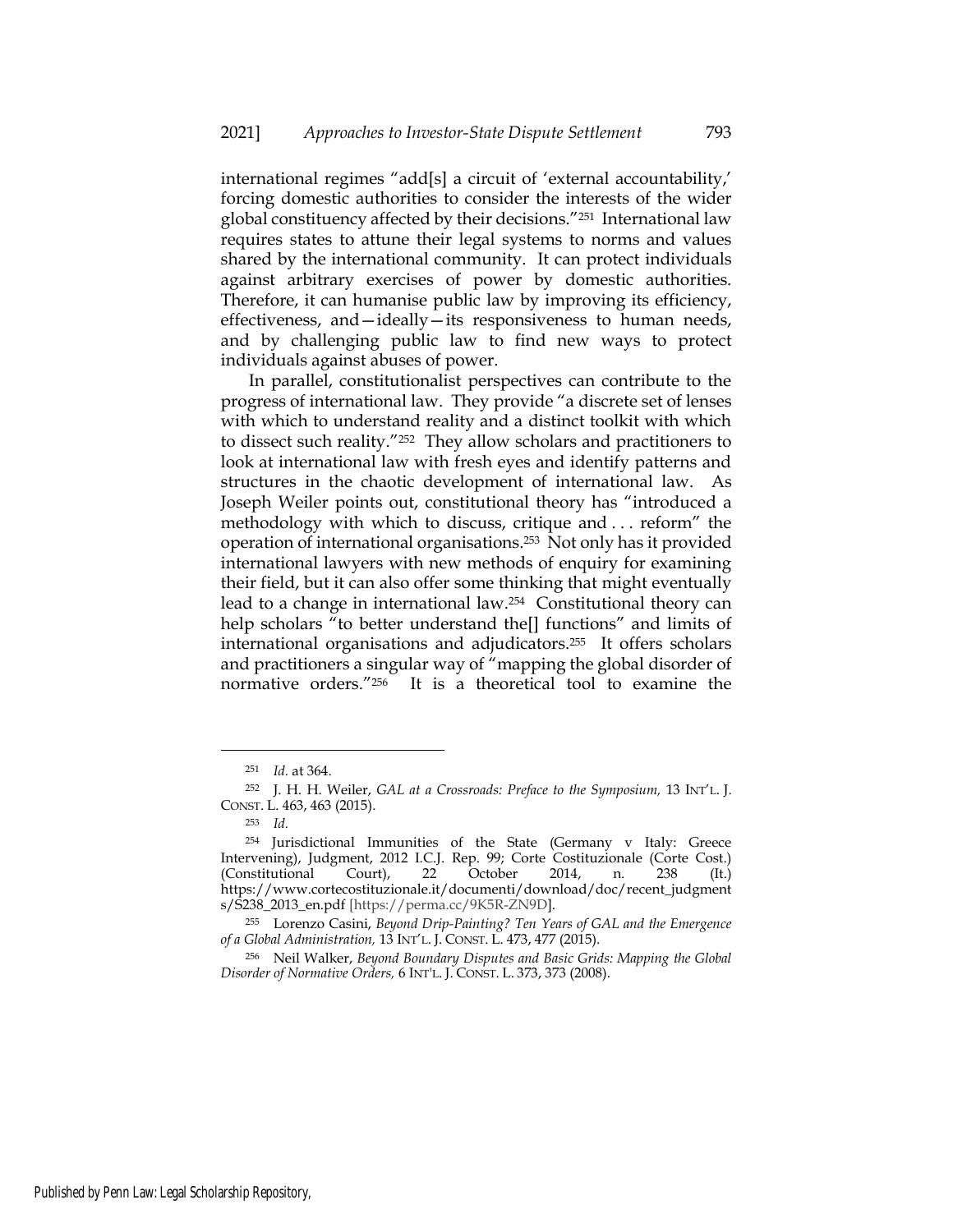phenomenon of the "glocalization" of law. <sup>257</sup> Glocalization refers to the interrelatedness between, and co-presence of, the global and the local, the universal and the particular, heterogeneity and homogeneity, integration and dispersion.<sup>258</sup> It describes "the tempering effects of local conditions on global pressures."<sup>259</sup> The glocalization of law indicates the relevance and belonging of a given phenomenon to both global and local legal spheres.<sup>260</sup>

In international investment law, constitutional theory has spurred a ground-breaking debate on the nature of international investment law and arbitration. It has also brought attention to general principles of law as an important source of international law and a way to humanise international (investment) law. Constitutional approaches certainly have contributed to the mosaic of existing methods in investigating international law.

This is not to say, however, that constitutional theory constitutes the best theoretical framework for investigating international law.<sup>261</sup> Rather, constitutional approaches present both opportunities and dangers. They can constitute one of the available methods or hermeneutic devices to investigate international law. <sup>262</sup> In addition, they can "alter our intellectual landscape in some quite decisive ways" and nurture healthy academic debates.<sup>263</sup> However, constitutional approaches are neither the sole, nor necessarily the

<sup>257</sup> *See* Gunther Teubner, *'Global Bukowina': Legal Pluralism in the World Society, in* GLOBAL LAW WITHOUT A STATE 3, 3 (Gunther Teubner ed., 1997) (noting the parallel coexistence of the local and the global level of governance in the globalization dynamics).

<sup>258</sup> *See generally* Rostam Neuwirth, *Glocalisation: Time-Space and Homogeneity-Heterogeneity*, *in* GLOBAL MODERNITIES 25 (Mike Fatherstone et al. eds., 1995); Natalie Zernon Davies, *Decentering History: Local Stories and Cultural Crossings in a Global World*, 50 HIST. & THEORY 188 (2011).

<sup>259</sup> Susan S. Silbey, *Globalization*, *in* CAMBRIDGE DICTIONARY OF SOCIOLOGY 245, 246 (2006).

<sup>260</sup> Rostam Neuwirth, *Governing Glocalisation: "Mind the Change" or "Change the Mind"?*, 12 HOKKAIDO J. NEW GLOB. L. & POL'Y 215 (2011) (describing the innovations that are leading to the acceleration of change in global and local governance).

<sup>261</sup> *But see* Casini, *supra* note 255, at 475.

<sup>262</sup> Anne Peters, *The Merits of Global Constitutionalism,* 16 IND. J. GLOB. LEGAL STUD. 397 (2009).

<sup>263</sup> Susan Marks, *Naming Global Administrative Law,* 37 N.Y.U.J.INT'L. L. & POL. 995, 1001 (2005) (noting that GAL can "alter our intellectual landscape in some quite decisive ways").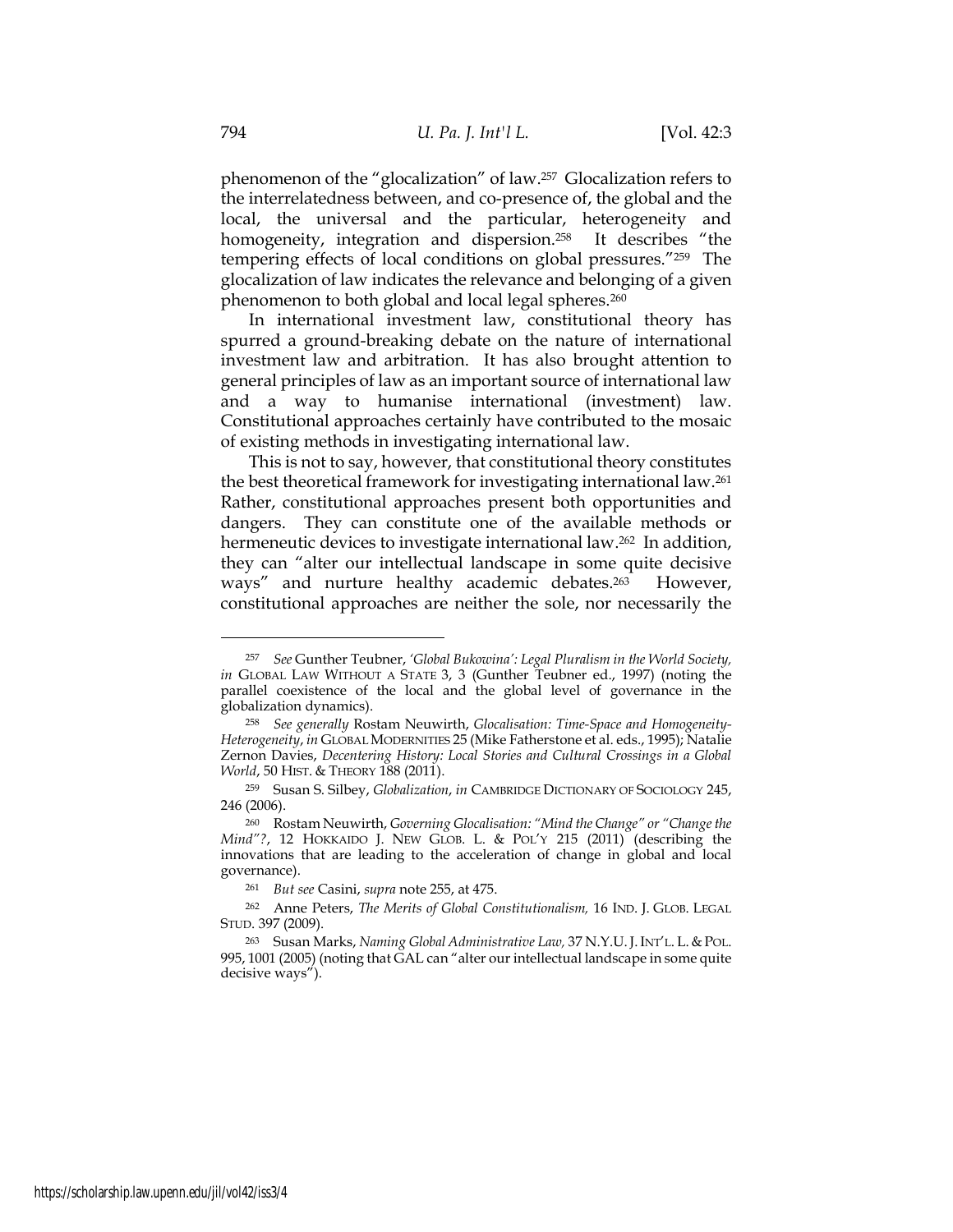best method for studying international phenomena, including in the field of international investment relations.

Like any other method, constitutional theory also presents pitfalls. Constitutional ideas vary from jurisdiction to jurisdiction, reflecting the preferences of society—for example, regarding the allocation of power between the different branches of government. Because investment treaty arbitration is a creature of international law, it would be problematic to universalize the experience of any particular jurisdiction on the international level. For instance, some scholars question whether constitutional ideas can migrate successfully from a given constitutional experience to the international plane, contending that constitutional ideas are linked to the constitutional culture in which they are rooted.<sup>264</sup> Critics contend that sovereignty concerns also matter. Arbitrators should not impose "foreign moods, fads, or fashions" on their audiences, as this would go beyond their mandate, transform them into lawmakers, and undermine their legitimacy.<sup>265</sup> In investment treaty arbitration, reference to the constitutional experience of a country other than the host state would seem out of place.<sup>266</sup> Moreover, such judicial borrowing can alter the text of the applicable IIA.

This Article suggested possible complementary and/or alternative approaches to constitutional theory to investigate ISDS; while the overview given above is certainly not normative, it aims at opening a dialogue, and illuminating promising paths for future research. In particular, this Article highlights that international law requires "epistemological pluralism," that is, different methods of enquiry. Far from suggesting a single method as the best way forward, this Article argues that international law is particularly

Published by Penn Law: Legal Scholarship Repository,

<sup>264</sup> *See, e.g.,* PEER ZUMBANSEN, TRANSNATIONAL COMPARISONS: THEORY AND PRACTICE OF COMPARATIVE LAW AS A CRITIQUE OF GLOBAL GOVERNANCE (2014).

<sup>265</sup> Lawrence v. Texas*,* 539 U.S. 558, 598 (2003) (Scalia, J., dissenting) (quoting Foster v. Florida, 537 U.S. 990, 990 n.\* (2002) (Thomas, J., concurring in denial of certiorari)) (stating that societal change and advancement of human rights is imposing morals on others).

<sup>266</sup> A given constitutional practice may be relevant not only when the applicable law is a national law; national law may be a qualitatively different fact from other facts in the case, and command special attention and relevance. For instance, some arbitral tribunals have referred to proportionality because proportionality was embedded in the national law that was applicable to the given dispute. *See* JARROD HEPBURN, DOMESTIC LAW IN INTERNATIONAL INVESTMENT ARBITRATION (2017).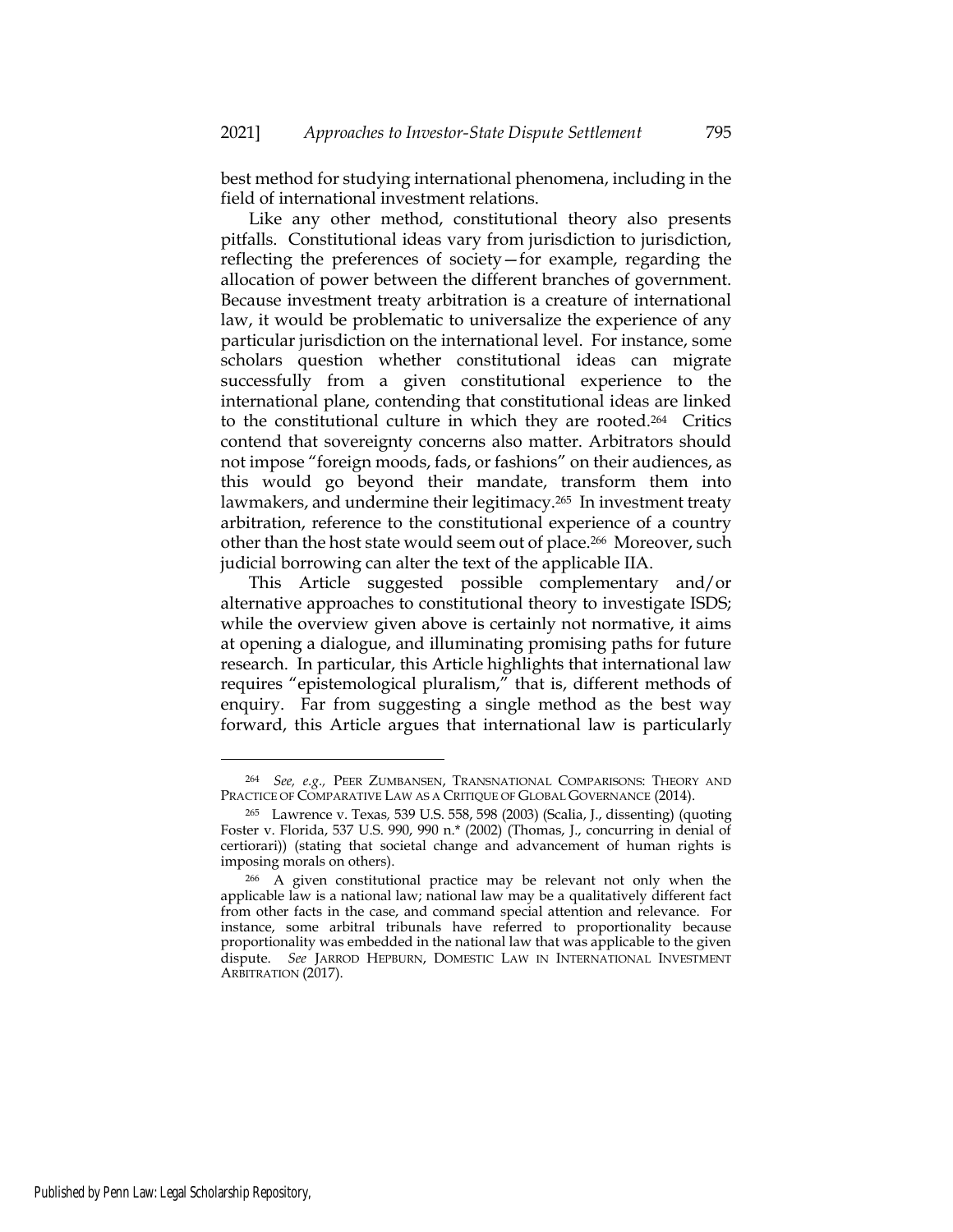suitable to a plurality of methods, including inter-civilizational approaches, and can (and has) been studied by adopting different methods and perspectives. Therefore, only a kaleidoscopic juxtaposition of different methods and approaches can help scholars and practitioners to decipher the complexity of international investment law. In conclusion, the adoption of a more varied toolkit for investigating international investment arbitration can only benefit the field.

# V. CONCLUSION

Despite functional analogies, arbitral tribunals are not global constitutional courts for both structural and functional reasons. Whether the constitutionalisation of international law in general, and international investment law in particular, has taken place remains subject to debate. Yet, the fact that international investment law still lacks constitutional density—that is, the quintessential features that characterize constitutional systems—does not mean that it cannot acquire such features in the future through treaty making or jurisprudential developments.

For the time being, constitutional theory provides a useful toolkit for approaching the increasingly complex subject of international investment law. It can shed some light on certain idiosyncrasies of international investment law and arbitration and stimulate fruitful academic debate. However, like any other method, unavoidably, it also presents pitfalls. The comparative legal analysis used to detect general principles of law must be extensive and representative, albeit not necessarily uniform or universal. Attempts to export the constitutional law peculiarities of a limited number of liberal states could be perceived as an imperialist project. While constitutional theory constitutes a useful approach to studying international law, and can promote crossfertilization, some checks and balances and, in some cases, even the humanisation of international adjudication, it does not constitute the sole or necessarily best method for doing so.

Rather, it has been suggested in this Article that international law requires epistemological pluralism, that is, different methods of enquiry. An inter-civilizational perspective is particularly suitable to investor-state arbitration that, by definition, involves parties from